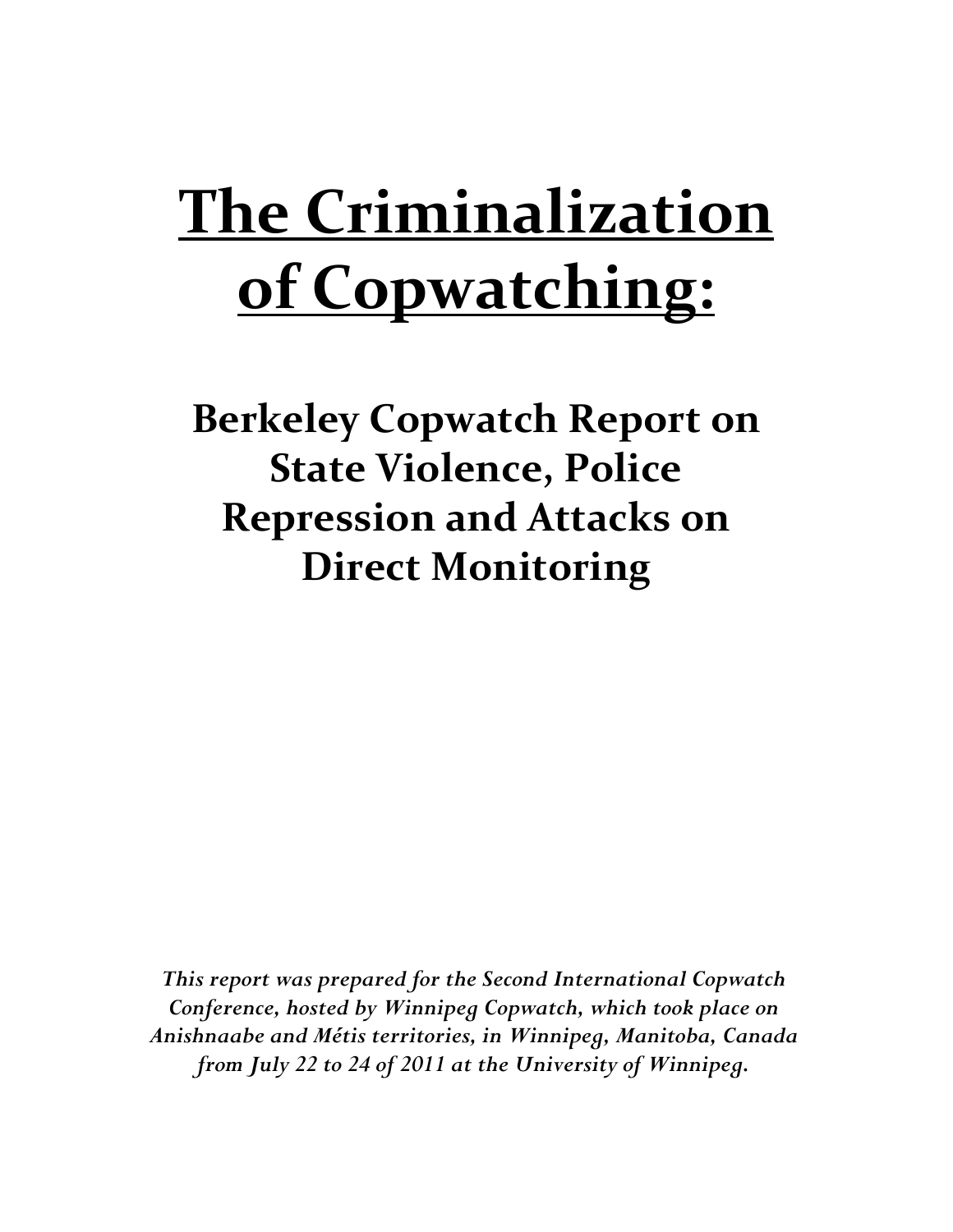*This report was written and compiled by Andrea Prichett and Annie Paradise of Berkeley Copwatch based on research from January –July of 2011[1](#page-3-0) and was initially released at the 2nd International Copwatch Conference in conjunction with the panel "Criminalizing Copwatch" where Berkeley Copwatch presented with Mario Cerame, third year law student at Quinnipiac University School of Law in Hamden, Connecticut. Any errors in this document are entirely the responsibility of Berkeley Copwatch.*

# October 2011 Berkeley, California USA

 $\overline{a}$ 

 $\overline{a}$ 

<span id="page-1-0"></span><sup>1</sup> While released on July 22, 2011, the report was updated in September of 2011 to include the First Circuit Court of Appeals decision in *Glik v. Cunniffe*, affirming the not only the right, but the importance of civilian monitoring of police (See this document page 20-21).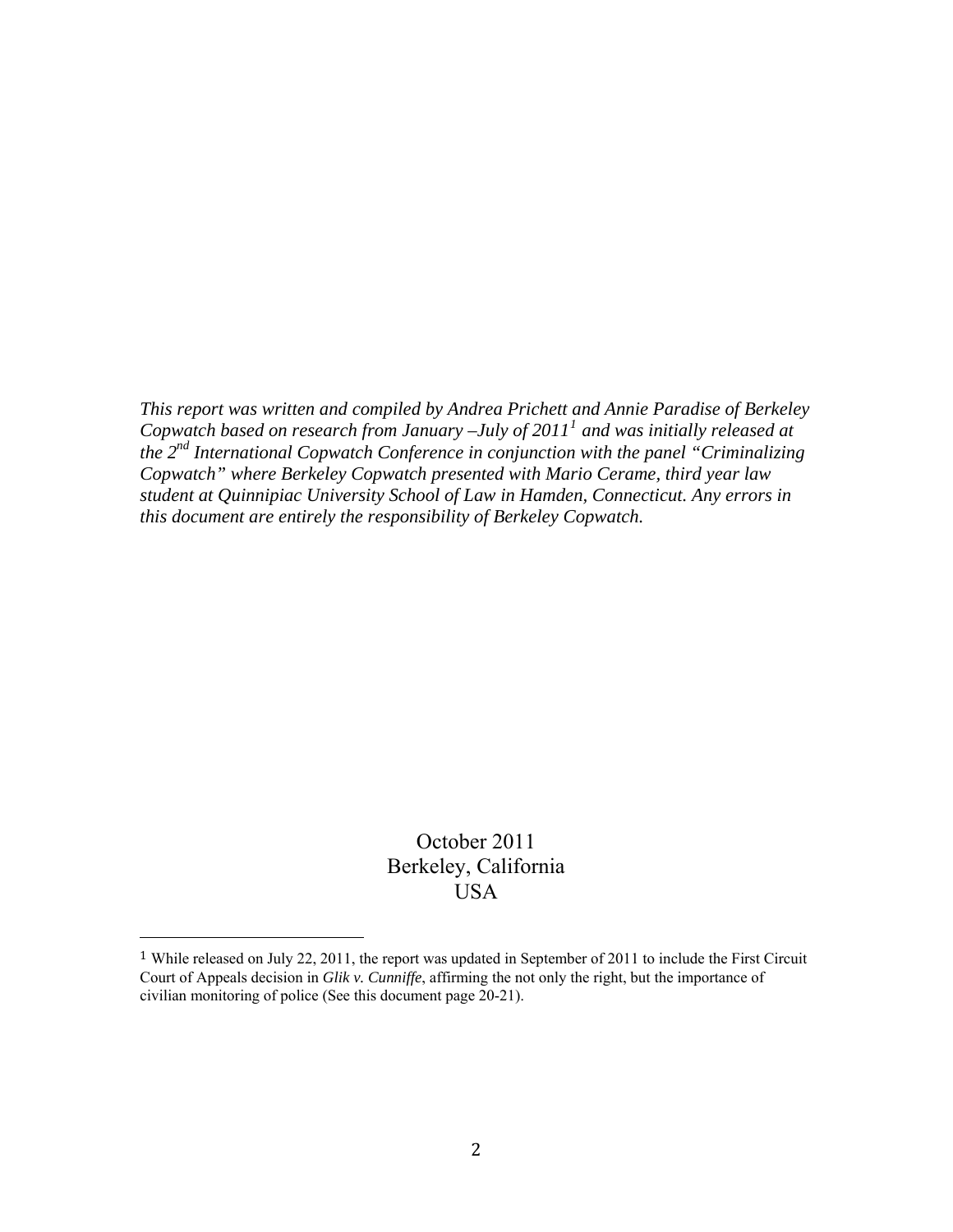# **The Criminalization of Copwatching: Berkeley Copwatch Statement on State Violence, Police Repression and Attacks on Direct Monitoring**

#### **July 22, 2011**

#### *Introduction*

Based on over twenty years of monitoring police conduct, Berkeley Copwatch believes that police brutality and repression by law enforcement of efforts to document and resist police violence are increasing. There has been significant and powerful documentation of the policing of dissent at rallies and protests, but less attention has been focused on the street level encounters where civilians exert their rights to hold the police accountable on a daily basis. Documentation as a form of resistance in everyday encounters is growing through copwatch and other police accountability groups, as well as by unaffiliated individuals with cameras, cell phones, and other recording devices.

Without effective accountability mechanisms in place, the police are free to act with excessive force, brutality, violence. One of our only remaining methods of oversight is in the very act of recording and documenting police conduct. In California and elsewhere, provisions for civilian oversight have been eroded in recent years, and there is a rising trend on a national level to harass and criminalize direct monitoring of police conduct. We see the increased violations of our right to videotape police as leading to an outright abrogation of basic first amendment rights and de facto prohibition of non-violent resistence to abuses by those in authority.

#### *Goals*

This report sketches the rise of an increasingly repressive state by focusing on direct attacks on copwatching. It demonstrates the national scale of police repression of civilians' rights to record by highlighting prominent legislative and judicial set backs as well as the misuse of other state and local laws and statutes to discourage those who would document police activity. We hope a growing awareness and continued documentation will help to develop a strategy for greater resistance to police abuse in our communities and on a national scale.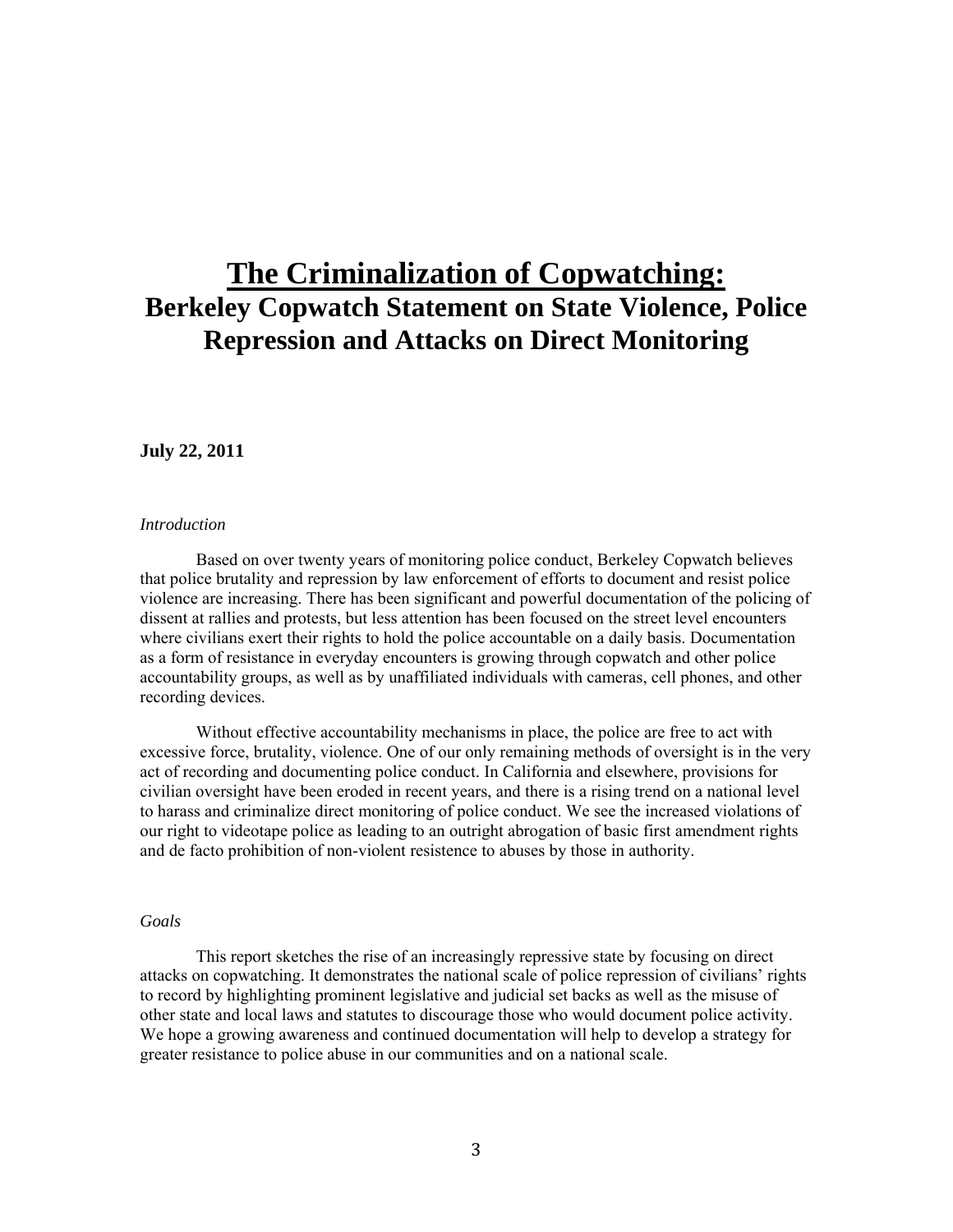#### **I. Current Overview: Obstacles to Accountability**

Police are killing people across this entire country. African Americans are consistently overrepresented in civilian deaths at the hands of police, and the number of Latina/o killed by law enforcement continues to rise consistently each year.<sup>[2](#page-1-0)</sup>

Despite community outrage at this violence (as evidenced by thousands of organizing efforts that focus specifically on addressing police violence) there are structural issues that obstruct possibilities for justice and prevent effective civilian oversight. Locally and nationally, hard-won processes of accountability have been systematically eroded, and new legislation that shields police misconduct has been passed. The latest nationwide assaults on direct monitoring of police can best be understood as working in conjunction with increasing obstacles to transparency and accountability locally.

# *Civilian Oversight Restrictions: Berkeley Police Review Commission*

From the establishment of the Berkeley Police Review Commission (PRC) in 1973 by city ordinance, citizens were involved in the accountability process. Officers attended PRC hearings and were required to testify at the hearings. Once a model for cities across the nation, the workings of the Berkeley Police Review Commission have come to a virtual halt. Several efforts to weaken the commission have proven effective. Lawsuits placed serious restrictions on the authority of the board. The Police Officer Bill of Rights  $(1977)^3$  $(1977)^3$  altered the way that investigations are conducted by the police department, shielding the conduct of police officers from public scrutiny.

The advent of the Caloca Boards<sup>[4](#page-3-2)</sup>, an appeals process for those officers actually found guilty of an offense further reduced the power of the PRC. However, it was the Copley decision that brought things to a complete standstill.

# *The Copley Decision*

 $\overline{a}$ 

Copley Press v. San Diego (2006) was a California Supreme Court decision that secured records of police actions, civilian complaints, use of force reports and any activity that might be used to evaluate police officer performance from public scrutiny. This decision shielded individual officers because any acts of brutality, excessive force, officer involved shootings, dishonesty, and patterns of abuse were now confidential. No public hearings can be held to address these complaints because to do so would, according to the Copley decision, illegally violate the officer's right to keep their personnel records confidential.

<span id="page-3-0"></span>This decision rendered the Berkeley Police Review Commission (PRC) basically impotent. The PRC's power originally resided in its ability to establish a public forum for questioning officers. Although it never had the power to advise disciplinary action against officers, it was a powerful deterrent to misconduct because officers were required to attend

<span id="page-3-3"></span><sup>2</sup> See "Killed by Cops" in *Colorlines*, November 4, 2007, Jeff Kelly Lowenstein.

<span id="page-3-1"></span><sup>&</sup>lt;sup>3</sup> For the full text of the Police Officers' Bill of Rights, See Appendix 1.

<span id="page-3-2"></span><sup>4</sup> See *Caloca v. County of San Diego* (2002)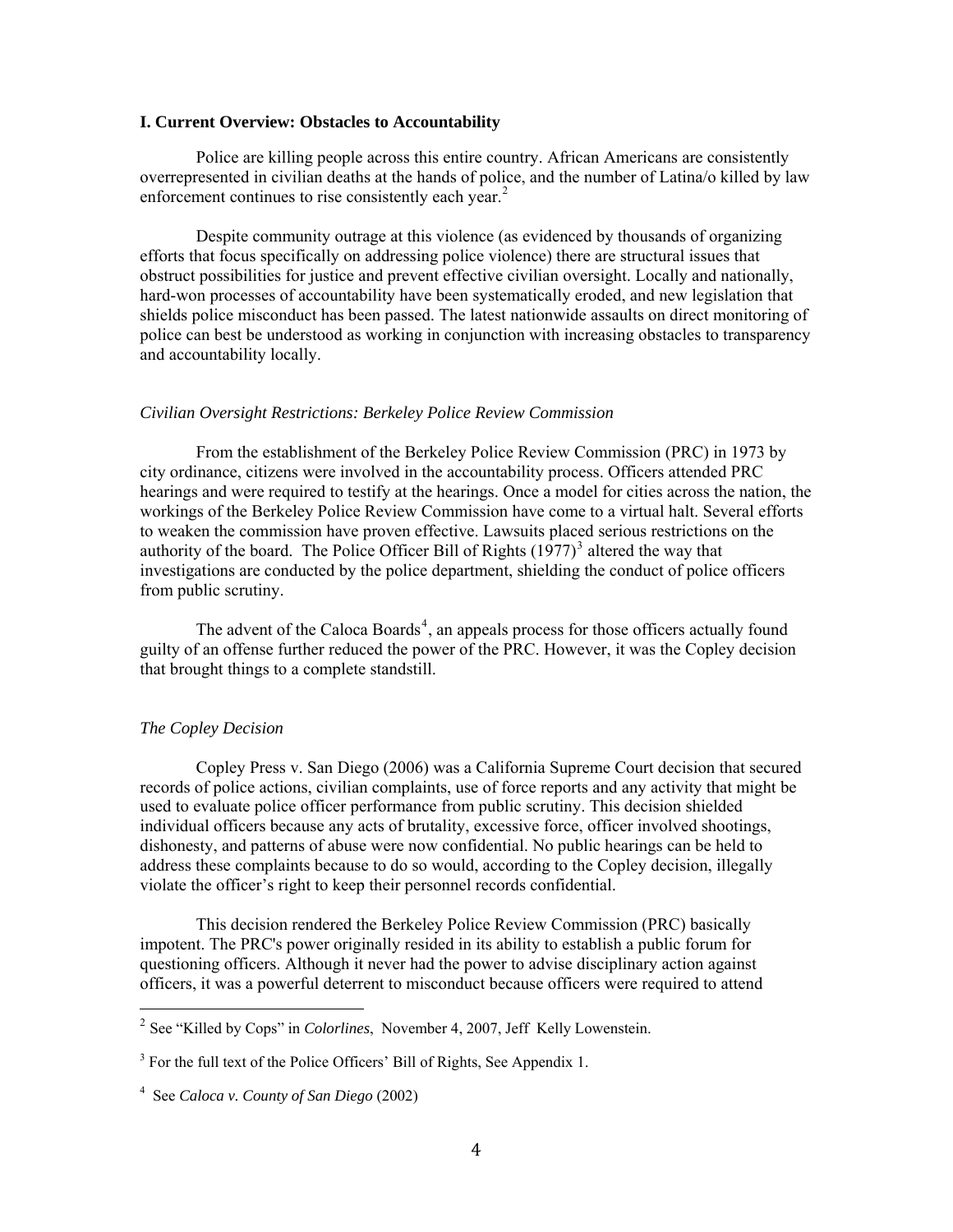hearings and to respond to the direct questioning of complainants. In the wake of the Copley decision, the PRC is not able to hold public hearings nor can it recommend discipline against officers as a result of confidentially held inquiries. Additionally, officers now do not even consider complaints arising through the PRC as having the power to effectively curb or influence behavior $5$ 

While the Copley decision only applies directly to police agencies within California, it has provided a powerful precedent for other states that are seeking ways of increasing the power of government to operate free from public scrutiny and accountability.

# *Impunity*

 $\overline{a}$ 

In many recent officer-involved shootings locally and nationally, authorities have justified deadly force as a "legitimate" response to a perceived threat to officer safety. Police department press releases on officer-involved shootings often state that the officers were afraid for their lives and thought the victim had a weapon or was somehow dangerous and/or unpredictable.<sup>[6](#page-4-0)</sup> This type of justification for police violence has been expanded as civilians' ability to monitor police has been minimized and even criminalized. Too often, the lack of credible, visual evidence has resulted in police accounts becoming the only record of an event and as a result, officers are not held to account even for the killings of unarmed civilians. Citizen evidence has become the most powerful counterweight to police misinformation and police agencies are well aware of this.

For example, in San Francisco on July 16, 2011, a 19 year old African American man (Kenneth Harding) was shot two times in the back while running away from police who alleged that he had not paid his transit fare. Several conflicting police accounts were released to the public. The first account claimed that the gun had been thrown by the victim onto a nearby roof and that is why it had not been recovered. Another police version claimed that the gun had been "turned in" to the police station hours after the incident. Still another said that the gun had been "recovered" at a parolee's house. Most recently, on July 21, police released a statement claiming that the man had actually shot himself. Some witnesses say that the young man never had a gun and never fired at police. Numerous video accounts of the shooting were posted on [youtube.com.](http://www.youtube.com/) Several officers appear on the scene and appear to be so more interested in holding back the frightened crowd of onlookers than treating his wounds. The video shows the man slowly bleeding to death without benefit of medical attention. Although at least five officers were present and involved in the incident, none seem to make any effort to recover the supposed weapon. The videos raise numerous questions that would otherwise not be considered if the investigation were left solely to the police. Given the conflicting and dubious accounts by police, it is clear that civilian documentation and witnessing of this event will be a crucial contibutor to the community's understanding of what actually happened to Kenneth Harding.

<span id="page-4-1"></span>In many communities, the credibility of police accounts of officer shootings has been severely diminished. This leaves it to civilian observation to provide accurate information about

<sup>5</sup> Berkeley Copwatch *Status of Police Conduct in Berkeley* (2010) submitted to the Berkeley Peace and Justice Commission; April 2010

<span id="page-4-0"></span><sup>&</sup>lt;sup>6</sup> See Appendix X: Cases of People Shot by Police in Possession of an Alleged Weapon; compiled by Berkeley Copwatch, Feburary 2011.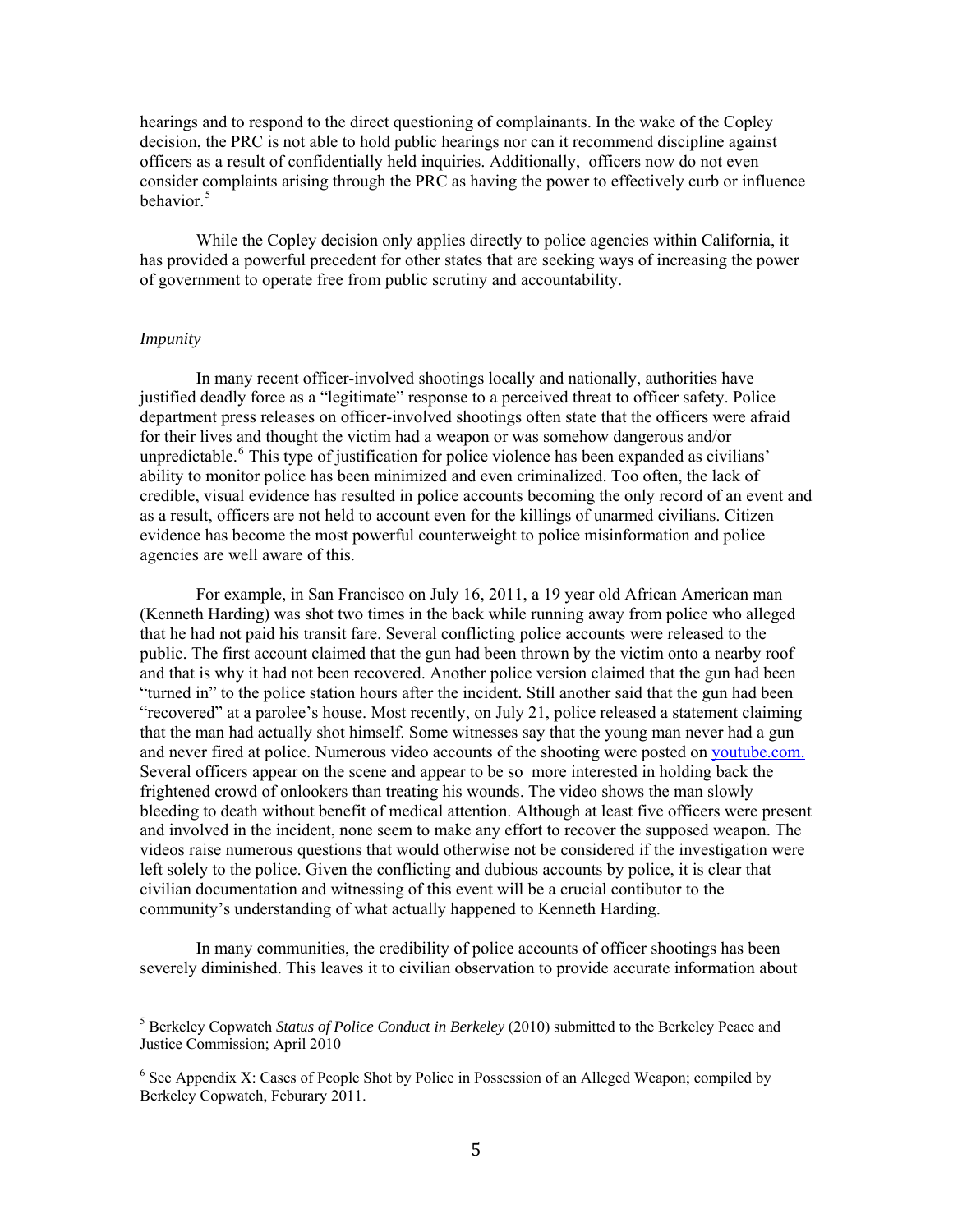the facts surrounding these homicides. Locally, we have seen numerous instances where recorded evidence has had a significant impact on the outcome of criminal and civil proceedings. Most notable was the Oscar Grant shooting of January 1, 2009 where police officers made a great effort to seize the video cameras and cell phones of civilians who chose to record the events leading up to and including the shooting by Officer Johannes Mehserle. Despite police repression, some witnesses were able to post video footage that provided graphic evidence of the criminal actions of the police, lead to the arrest of the officer and brought the case to national prominence.

The breakdown in oversight has also led to an increase in corruption scandals that include drug dealing, theft, witness intimidation, falsifying police reports, coercion and violence in cities and rural areas across the nation.

# *Harassment*

In January of 2011, Berkeley Copwatch conducted a survey of direct-monitoring groups located around the country. Organizations identifying as "Copwatch" or organizing direct patrols against police violence cited several ways in which the police have prevented them from filming in public. The most common tactic encountered was police officers lying to their detainee by saying that the Copwatchers would post video online to humiliate those being detained. The detainees would then ask for the Copwatchers to stop filming. Along similar lines, police often shine their lights in the direction of those filming to make it impossible to focus the cameras.

Physical repression of Copwatchers appeared less regularly but was still a recurring problem for most groups. Organizations said that video cameras have been seized, Copwatchers have been arrested on phony charges, false tickets have been issued, and many have simply been intimidated into leaving the area of the crime scene or turning off their cameras. Some Copwatch groups report being spied on by local agencies.

Berkeley Copwatchers have also experienced and witnessed arrests for monitoring police, even when, as was the case in the November  $5<sup>th</sup>$  protests following the Officer Mehserle verdict, other journalists and news sources were granted amnesty from dragnet arrests. This speaks to the way that direct monitoring groups are perceived. Berkeley Copwatch regularly publishes on its blog and in journals and Copwatch reports, yet is not considered to be "media".

Periodic harassment has produced two distinct responses from the state. In some states or cities, organized resistance has led to policies clarifying the right to observe police (see for example Atlanta, Georgia; New Haven, Connecticut). However, in other places, attacks on the right to observe have increased repression and led to the establishment of new laws and/or interpretations of old laws that make citizen monitoring a criminal offense. Copwatching in some areas becomes explicitly prohibited (Illinois, Maryland, Massachussets). In other areas, the issue remains unaddressed by local agencies and officers continue to harass, intimidate, and discourage civilians from observing.

# **II. State efforts to stop the documentation and gathering of data**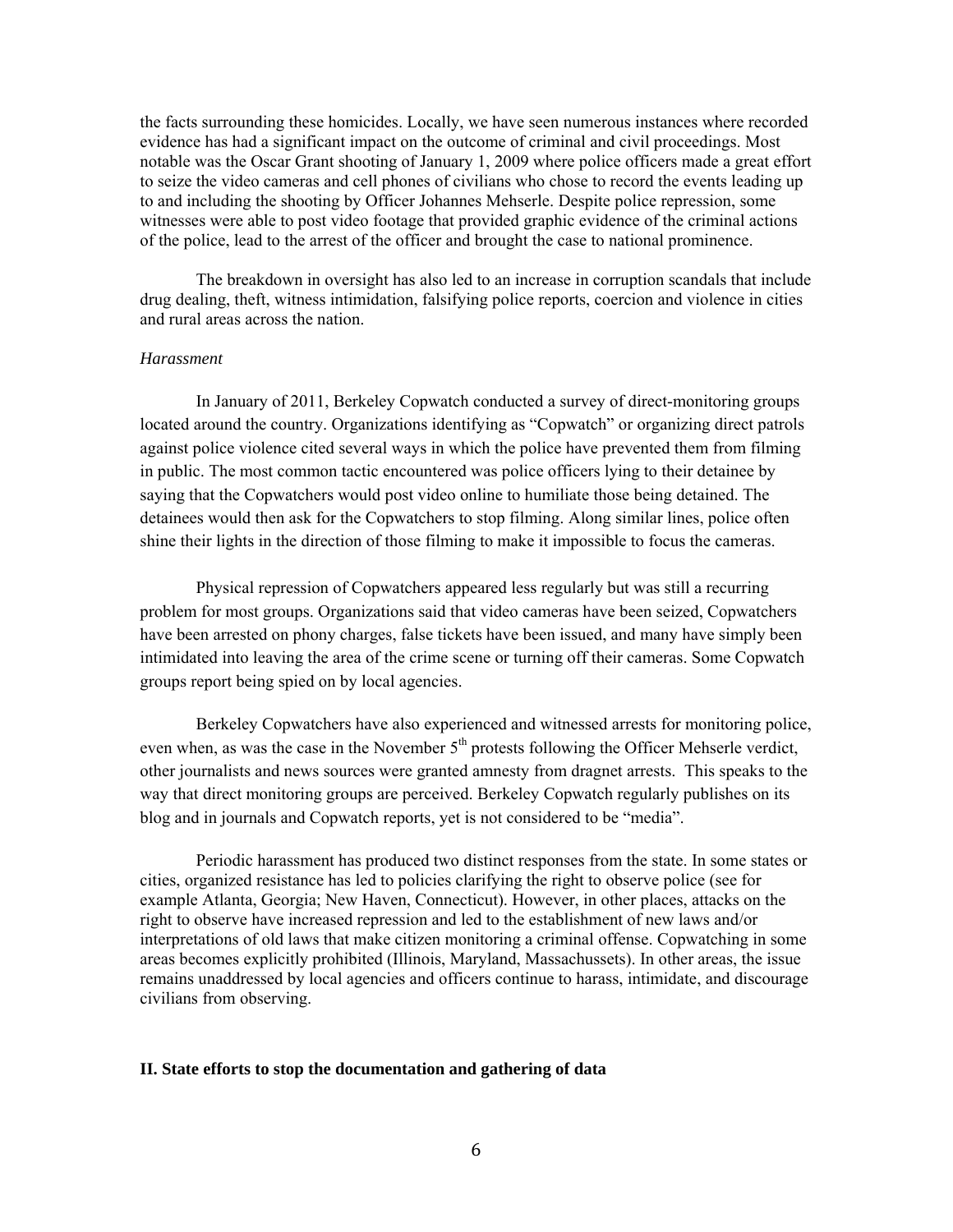"*A cynic might conclude that law enforcement officials in Maryland are reacting to the McKenna embarassment by threatening and cracking down on anyone who videotapes on-duty cops, and they'll interpret the law in whatever way allows tem to do so. At least until a court tells them otherwise.*"

 $Radley$  Balko<sup>[7](#page-4-1)</sup>

While harassment is its own form of policing that functions to chill civic participation and social dissent, in many states there is legislative support for this type of harassment. Across the US, police rely on wiretapping statutes and two-party consent laws to convict citizens who attempt to capture police conduct--quite frequently misconduct--on camera. The police are backed up by their departments and by the courts. In many states, including Illinois, Maryland and New Hampshire, recording is a felony charge, and people who have recorded police and other public officials face excessive sentences.

At present, twelve states have all-party consent laws. All-party consent laws are laws which it make it criminal to record private as well as public conversations without the consent of all parties concerned. The twelve states are: California, Connecticut, Florida, Illinois, Maryland, Massachusetts, Michigan, Montana, Nevada, New Hampshire, Pennsylvania, and Washington.<sup>[8](#page-6-0)</sup> Ironically, this legislation was intially drafted to protect civilians from state abuse. It is this same legislation that is being used to justify new interpretations that are applied to civilians who monitor public encounters with police.

In states without this legislation, people recording police have not only faced bogus charges, but Homeland Security measures have even been cited as justification for their arrests and harassment.<sup>[9](#page-6-1)</sup>

<span id="page-6-2"></span>Individuals in several states have brought the right to record to national prominence through court cases and lengthy appeals processes. Many of these cases have been pressed by people of relative privilege, including lawyers and college students. In our experience, there are exponentially more incidents of the right to record being violated than ever become known through the courts or the media. Documenting police activity has become a widespread and decentralized activity. Government efforts to prohibit or control it seem unlikely to be completely effective.

#### <span id="page-6-3"></span>**III. Sustained resistance to police misconduct**

*"Videotaping officers throughout the country is exposing an ongoing epidemic of police violence. It is viewed by young people and people of color as a method of self-defense."[10](#page-6-2)*

<sup>&</sup>lt;sup>7</sup> "In Spite of State Law, Maryland Law Enforcement Officials Still Arresting, Charging People for Recording Cops", *Reason Magazine*, May 29, 2010. http://reason.com/blog/2010/05/29/maryland-copssay-its-illegal

<span id="page-6-0"></span> $8$  See The Reporter's Committee for Freedom of the Press, a journalism group which arose in 1970 to challenge government subpoenas of confidential information, including sources. http://www.rcfp.org/taping/quick.html

<span id="page-6-1"></span><sup>&</sup>lt;sup>9</sup> Even as video surveillance and other forms of discreet or extralegal monitoring of citizens under Homeland Security becomes ever more pervasive and intrusive.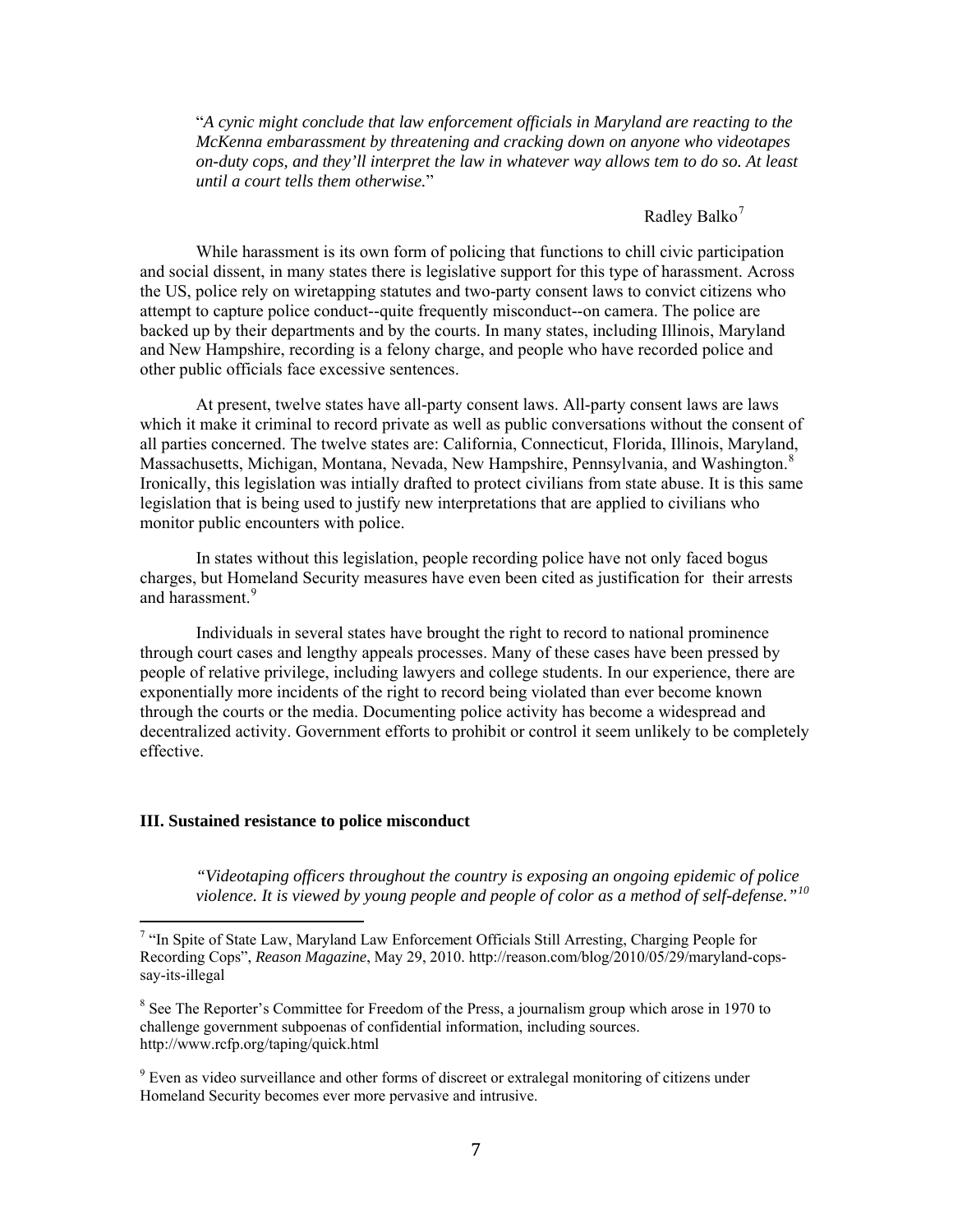conferences and strategy sessions around specific urgent issues and larger national trends. Berkeley Copwatch has identified at least thirteen copwatch and other direct monitoring and police accountability groups across California,<sup>[11](#page-6-3)</sup> and 31 groups nationally.<sup>[12](#page-7-0)</sup> Groups are also challenging police and law enforcement internationally, including throughout Canada,  $^{13}$  $^{13}$  $^{13}$  as well as in Puerto Rico, Britain and France. Although all police monitoring groups are distinct and local, these groups coordinate for conferences, trainings, days of action and protest, phone

Many groups regularly hold Know Your Rights trainings, with groups sharing resources and experiences and participants are informed of the law, and interactively participate in direct monitoring scenarios to learn peaceful de-escalation and effective recording techniques. People are then prepared to go out on direct monitoring shifts with a shift leader, and are better informed of their rights when interacting with law enforcement officers.

#### A. Local Observations (Berkeley)

 $\overline{a}$ 

While each city or area has its own urgent issues and challenges, Berkeley Copwatch would like to note some recent trends and highlight certain ongoing practices in police activity that we and others are attempting to address.

- At numerous recent protests and rallies across the Bay Area, officers' badges and names, and even departments have been covered over or otherwise shielded from public view.
- The proliferation of forces and variety of agencies present at protests makes it increasingly difficult to hold a particular department accountable.

<sup>11</sup> These include Crescent City Copwatch, Fresno Brown Berets, Los Angeles Copwatch, Modesto Brown Berets, Oakland Copwatch, Petulama Copwatch, Redwood Curtain Copwatch (North Coast/Eureka), Reedley Copwatch, Sacramento Copwatch, Salinas Copwatch, San Jose Copwatch, Santa Rosa Copwatch, and Union City Copwatch.

<span id="page-7-0"></span><sup>12</sup> These include in Arizona: Flagstaff Copwatch, Phoenix Copwatch, and Migra Patrol Copwatch (Tucson); in Colorado: Denver Copwatch and West Denver Copwatch; Connecticut: New Haven Copwatch; Florida: Orlando Copwatch and Tallahassee Copwatch; Georgia: Atlanta Copwatch and East Atlanta Copwatch; Idaho: Boise Copwatch; Illinois: Chicago Copwatch; Indiana: Indy Copwatch (Indianapolis); Kansas: Kansas Copwatch; Louisiana: New Orleans Copwatch; Massachusetts: Boston Copwatch and Western Massachusetts Copwatch; Minnesota: Communities United Against Police Brutality (Minneapolis); North Carolina: Asheville Copwatch; New Hampshire: New Hampshire Copwatch; New Jersey: New Jersey Copwatch (Rochelle Park); New Mexico: Albuquerque Copwatch; Nevada: Las Vegas Copwatch; New York: The Bronx Copwatch and Malcolm X Grassroots Movement (Brooklyn); Ohio: Columbus Copwatch; Oregon: Portland Copwatch and Rose City Copwatch; Texas: Austin Copwatch, Dallas Communities Organizing Against Police Terrorism and Houston Copwatch; and Utah: Utah Citizens Against Unethical Law Enforcement (Salt Lake City).

<span id="page-7-2"></span><span id="page-7-1"></span><sup>13</sup> These include in Alberta: Calgary Copwatch and Edmonton Police Watch; Manitoba: Winnipeg Copwatch; and Quebec: Copwatch Montreal.

<sup>&</sup>lt;sup>10</sup> From "LA District Attorney orders Gestapo-style police raid on home of Jeremy Marks" Doug Kauffman and Ian Thompson, *Liberation Newspaper*, January 27, 2011; http://pslweb.org/liberationnews/news/jeremy-marks-home-raided.html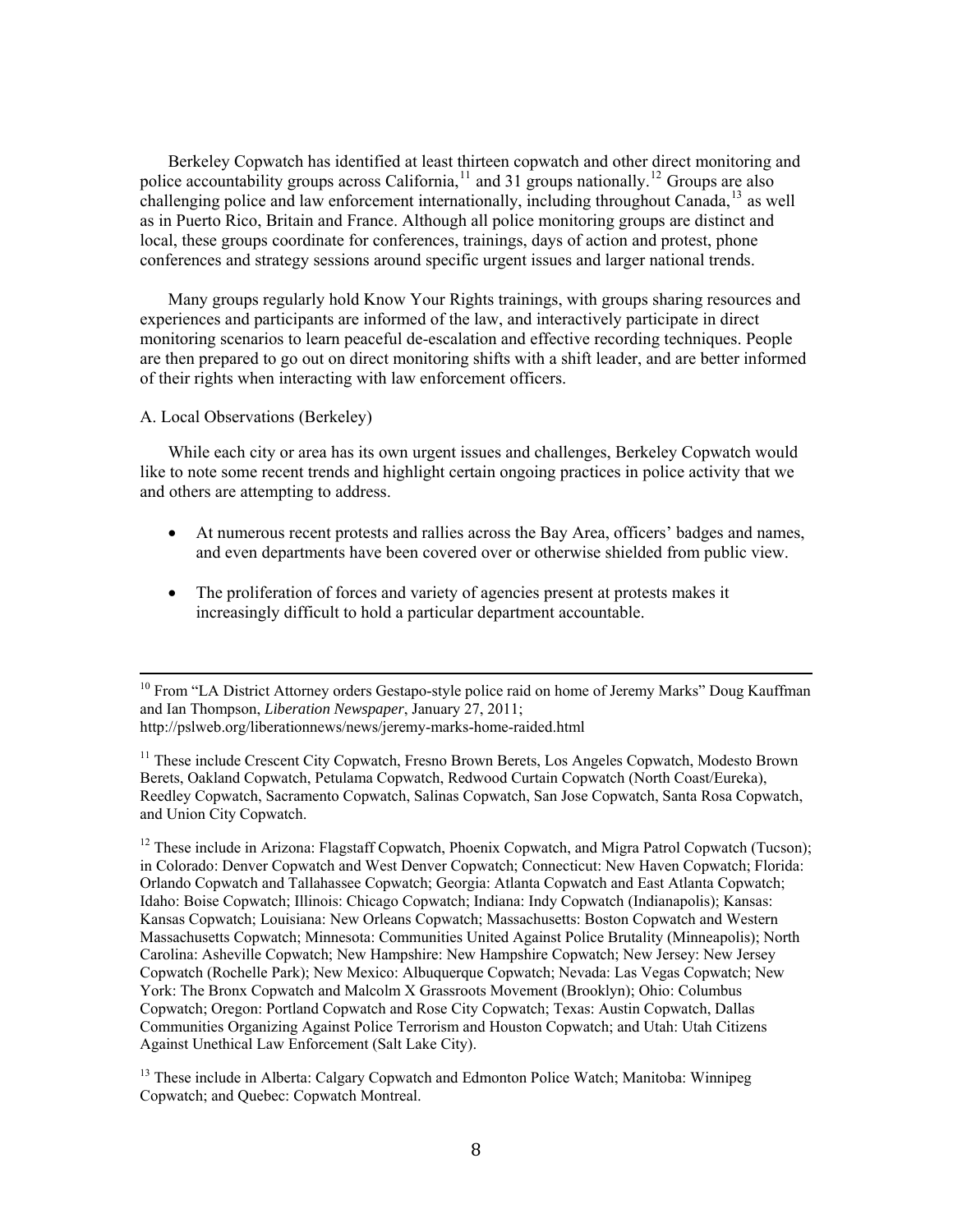- There is increased and sometimes deadly use of tasers, chemical weapons, and other supposedly "less lethal" devices. We believe that their expanded use increases opportunities for abuse, constitutes torture, and is used in many cases where lethal force would not otherwise be justified.
- We note increased attacks on people suffering from mental illness and is itself increasingly used as justification for quick and violent decision making by police.
- There is increased harassment of youth, more violent police responses to typical adolescent misbehavior and daily race-based policing of young people of color.
- Quality of life policing and other policies, laws and practices continue to disproportionately impact particular communities of homeless people and those in poverty (i.e. anti-sitting laws, anti-sleeping, anti-day laborers, etc.)
- "Anti-gang" injunctions have been issued by the Oakland Distrcit Attorney which criminalize otherwise non-crinimal behavior by certain named and unnamed individuals. These include rules of assembly, association and curfews.They are targeted at particular young men of color who are suspected of having (unproven) "gang' affiliations. (Note that injunctions are a civil proceedure with a lower standard of proof than "beyond a reasonable suspicion". Those named can basically be punished without benefit of an actual trial.These injunctions essentially create a two-tiered, racially based system of justice.)
- Berkeley Copwatch has also organized against the introduction of less-than-lethal weapons into local arsenals. We have spearheaded efforts to ban police use of pepper spray and police use of attack dogs. We also had a significant impact on the decision by the Berkeley Police Department not to introduce the use of taser weapons into their arsenal at the current time.

## B. Examples of Resistance Statewide

#### *Eureka/North Coast*

 $\overline{a}$ 

Redwood Curtain Copwatch has organized to bring statewide attention to cases of excessive and rampant police violence in the Eureka area, including those targeting people made vulnerable by lack of housing, and on Native American reservations. As a grassroots organization it "seek[s] to intervene in the drastic rise of the presence, militarization, and violence of the police, and build support networks based on self-determination, caring, and concrete needs."<sup>[14](#page-7-2)</sup>

Recent work from Redwood Curtain Copwatch continues to exert pressure to recognize three police killings in 2007, in cases which sometimes did not even reach the local papers, and in which details remain shielded from public scrutiny and due process.<sup>[15](#page-8-0)</sup>

<span id="page-8-1"></span><sup>14</sup> See Redwood Curtain Copwatch at http://redwoodcurtaincopwatch.net/

<span id="page-8-0"></span><sup>&</sup>lt;sup>15</sup> For details of the above cases, including the cases of Peter Stewart, Martin Cotton, Jr., and Hans Peters, please see Redwood Curtain Copwatch's website at: http://redwoodcurtaincopwatch.net/node/232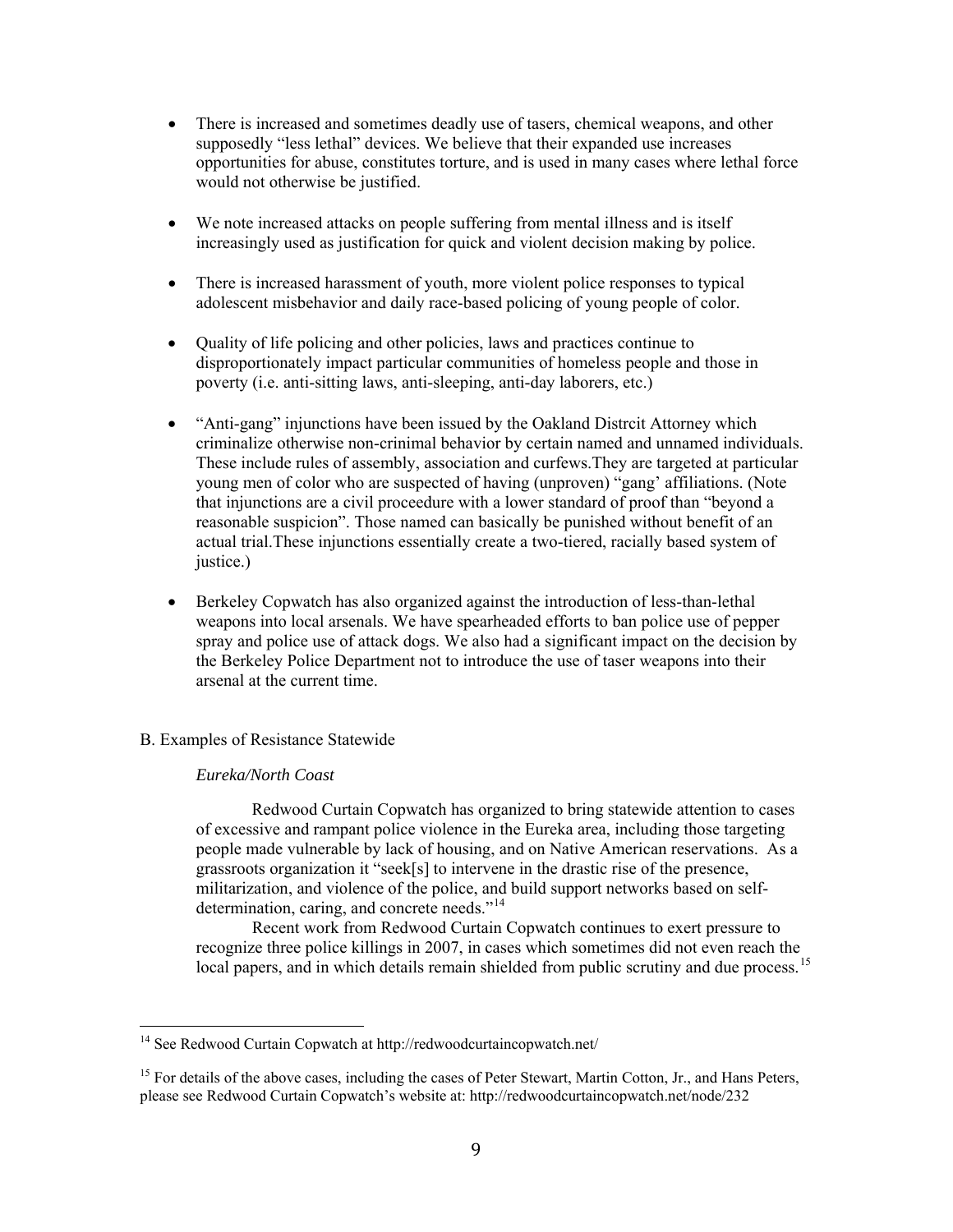#### *Fresno*

Brown Berets are doing direct monitoring in organized community street patrols and working with other activists and police accountability projects. Berkeley Copwatch and Fresno Brown Berets have worked together to share stories, experiences, and strategies for holding the police accountable.<sup>[16](#page-8-1)</sup>

# *Other Efforts*

Within California, there are many other Copwatch types formations which have taken hold in local communities. These include (but are not limited to) Los Angeles, San Diego, San Jose, Santa Cruz, Salinas, Modesto, Sacramento, Reedly, Petaluma, Santa Rosa, and more. Other cities have made efforts to maintain a Copwatch type group but for various reasons have not been able to maintain consistency. Oakland and San Francisco are among them. Often these efforts begin in reaction to a particular incident, most commonly, community outrage over police killings.

Organizing efforts are proliferating in response to police killings. Protests have also taken place in Stockton, Manteca, Turlock, Yuba City and Bakersfield and surrounding areas and have been sponsored by Mothers Cry for Justice, Central Valley Coalition Against Police Violence and other organizations that are not necessarily associated with copwatch groups.

#### C. Nationally Organized Efforts

 $\overline{a}$ 

Police misconduct continues as a national epidemic that is almost completely ignored by politicians and policymakers. The increase in the use of anti-eavesdropping statutes as well as increased efforts by police agencies to prevent monitoring suggests the possibility of a nationally coordinated strategy/campaign to discourage citizen monitoring of police. Individual states, and Homeland Security have taken notice of Copwatch activity and have even attempted to characterized Copwatch activity as "...posing a significant domestic terrorist treat at this time."<sup>[17](#page-9-0)</sup>

Contradictory interpretations by courts and state legislatures about whether the act of observing police is, in fact, constitutionally protected activity indicates the possibility that, ultimately, the U.S. Supreme Court will have to make a ruling on the issue. Based on the current composition of the court, a ruling by the court might not uphold copwatching as protected First Amendment activity.

Berkeley Copwatch, together with other groups, recently was a signatory on a brief of *amicus curiae* in a significant case supporting citizen's right to record. The amicus initiated from the Center for Constitutional Rights (CCR) and is discussed more fully below as a national collective effort to contest restrictive state legislation. This case is important as well for its ability to organize groups and create a broad coalition of monitoring groups.

<sup>&</sup>lt;sup>16</sup> "Fresno Hosts Berkeley Copwatch for Know Your Rights Training". See http://berkeleycopwatch.org/blog/

<span id="page-9-1"></span><span id="page-9-0"></span><sup>17</sup> Missouri Information Analysis Center, MIAC Strategic Report: Anarchist Movement 11-28-2008.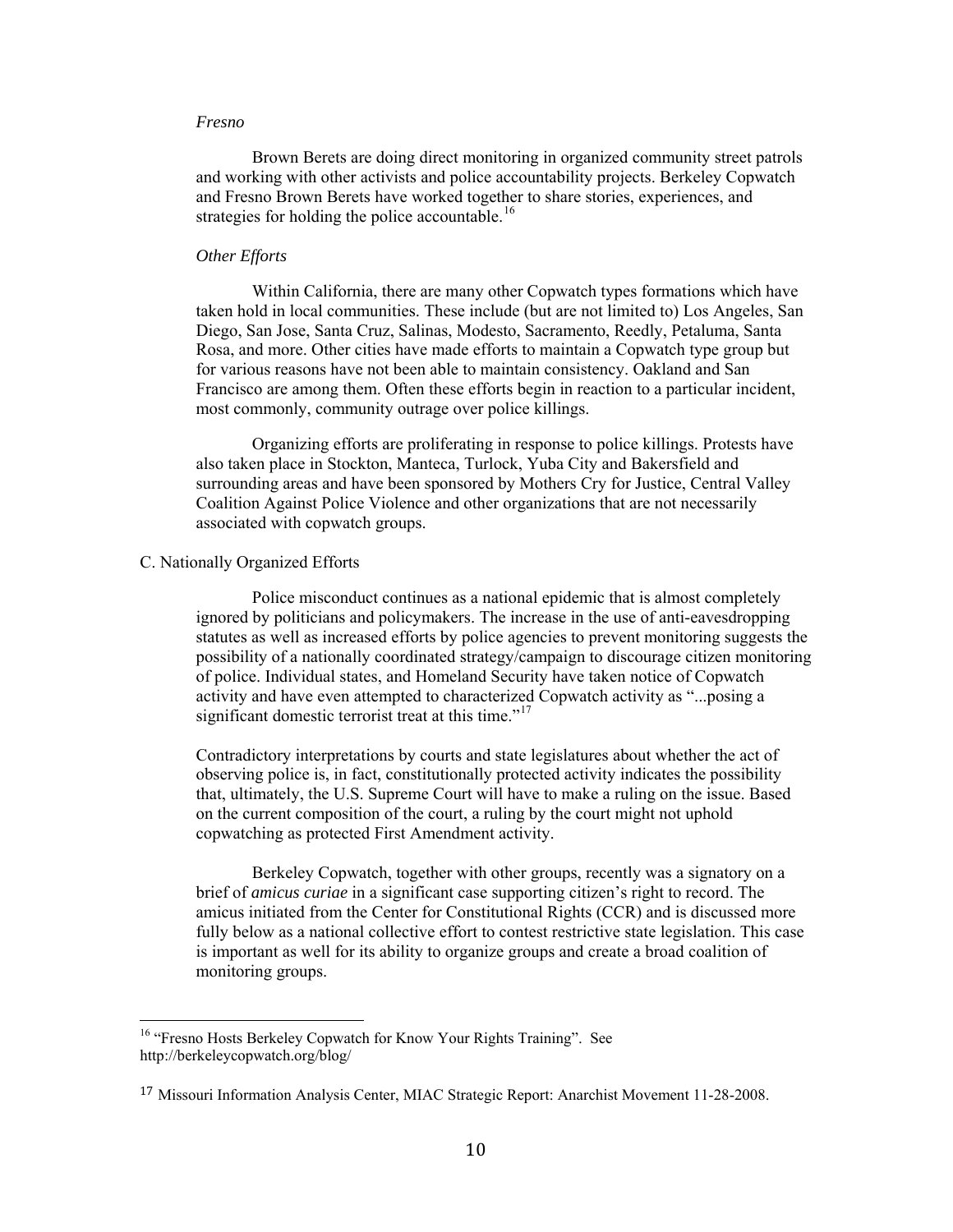#### D. International

 $\overline{a}$ 

Individuals around the world are increasingly working to use non-violent methods of documenting the activities of the police and state agencies and have sought to adapt aspects of the Copwatch model for use in their own situations.

Individuals from France, Australia, Great Britain, South Wales, India, Zimbabwe, Zambia, Mexico, Puerto Rico and Guatemala who were interested in exploring how the principles of copwatching could be adapted and suited to their own local/national political situations have contacted Berkeley Copwatch.

Winnipeg Copwatch in Winnipeg, Manitoba, Canada is hosting the 2nd International Copwatching Conference in July 2011. Berkeley Copwatch hosted the first International Copwatching Conference in 2007.<sup>[18](#page-9-1)</sup>

#### **IV. Conclusion and Recommendations**

The proliferation of police agencies and associated budgets means that there are ever more cops on the street. Likewise, citizen efforts to monitor police have also increased in the last 20 years. Recent evidence suggests that efforts to stop or reduce citizen monitoring of police is not simply a matter of individual cops responding negatively to such scrutiny. Efforts are now underway at various state legislatures to criminalize citizen monitoring of police. We believe that the most important and most effective form of police accountability to be practiced in recent times has come from community-based efforts to monitor police. These efforts actually suppress police misconduct and that is why they are being targeted.

We believe that the most important task today in the area of police accountability is to maintain and defend citizen monitoring of police as an essential and fundamental right enshrined in the First Amendment of the U.S. Constitution.

We support collective resistance efforts and collectively shaped mechanisms for greater community involvement and empowerment. Community based alternatives to police, in addition to local campaigns for justice, are vital to increasing community participation and to foster a collective, community vision of what actually constitutes "justice".

We support public organizing to stop the criminalization of copwatching and targetting of community based monitoring efforts. Local legislation affirming the right of individuals to watch police officers as they do their jobs can be helpful as a way of communicating community values around the role of police and accountability mechanisms.

<span id="page-10-0"></span>We do not support the formation of new civilian review policies in the absence of effective implementation structures. Unless the California state legislature acts to repair the damage done to police accountability agencies by the Copley decision, it is very unlikely that civilian review will be able to provide even minimal assurances of oversight of the police.

Most importantly, the issue of whether there is a constitutional right to directly monitor police will most likely go before the Supreme Court in the near future. If the current conservative Supreme Court should decide that there is no constitutional protection of citizens who are

<sup>18</sup>See Winnipeg Copwatch Conference Website, http://conference.winnipegcopwatch.org/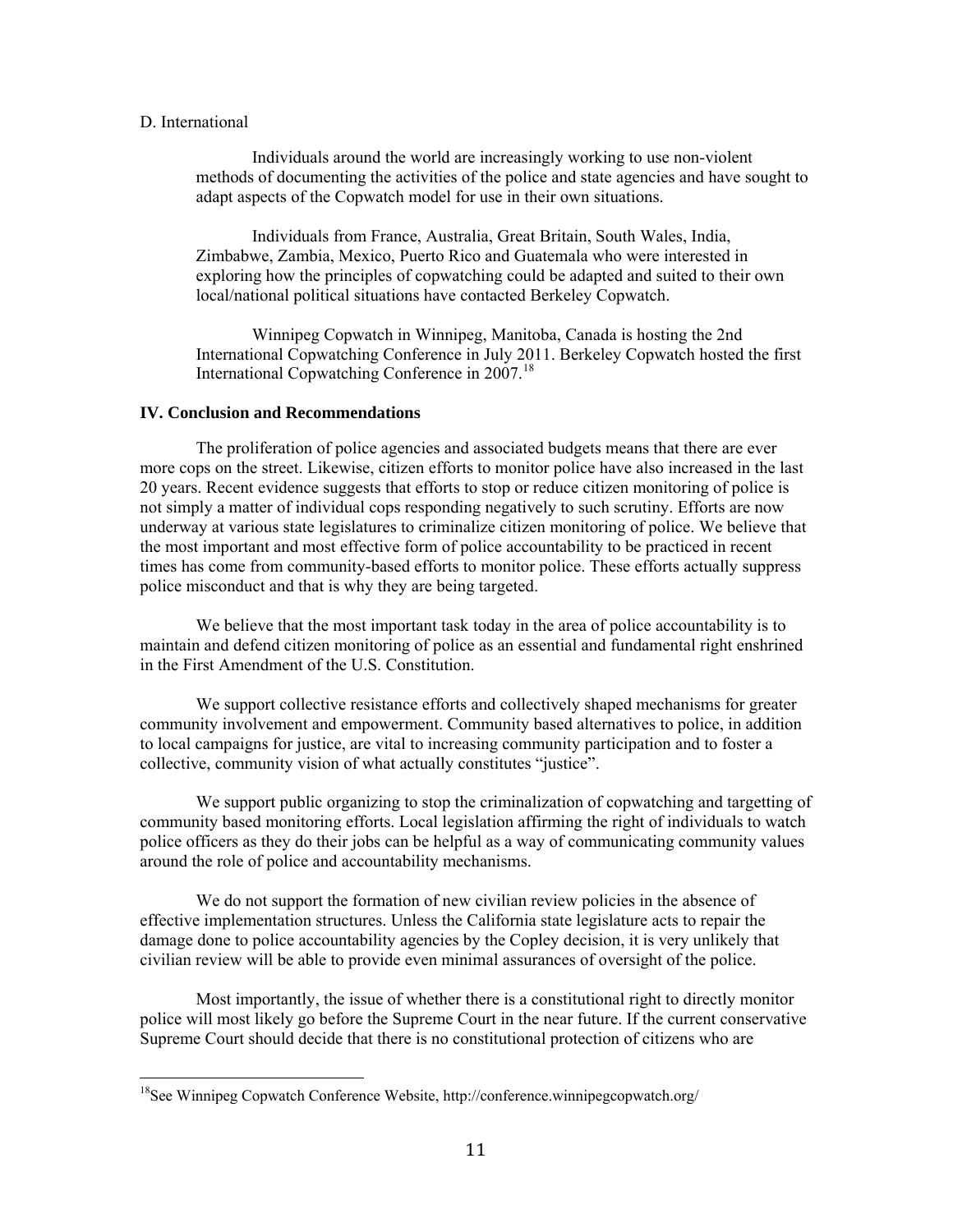documenting police activity, the penalties for copwatching could increase. The ability of the public to petition for a redress of grievances will be severely curtailed. It is advised that individuals and groups in the accountability movement begin to consider how they will conduct their organizing in the absence of such basic freedoms.

# **STATE-BY-STATE INDEX OF DEVELOPMENTS IN THE RIGHT TO COPWATCH**

The growing list of state by state attacks is not exhaustive, but gives some sense of an increasingly repressive terrain on a national level.<sup>[19](#page-10-0)</sup>

In many states, state wiretapping statutes are used to criminalize copwatching. Twoparty, or all party consent "means that all parties to a conversation must agree to be recorded on a telephone or other audio device; otherwise, the recording of conversation is illegal. The law, intended to protect the privacy rights of individuals, appears to have been triggered by a series of high-profile cases involving private detectives who were recording people without their consent."[20](#page-11-0)

#### **California:** All Party Consent State

 $\overline{a}$ 

*"The family of Jeremy Marks awoke on Jan. 26 at 7:00 am to the sound of nearly 30 Los Angeles Police Department cops bursting into their house in full tactical gear, guns drawn. They searched the house, taking all computers, cell phones, cameras and trashing Jeremy's bedroom, his parent's bedroom and the living room…Every item used to communicate with the outside world about Jeremy's case was taken from every member of Jeremy's family, including his parents' and siblings' personal possessions*." Doug Kauffman and Ian Thompson<sup>[21](#page-11-1)</sup>

A current high profile case in California involves a high school student, Jeremy Marks. Marks videotaped a beating of a 15 year old African high school student by Los Angeles Unified School District Police Officer Erin Robles, supposedly for smoking a cigarette, on May 10, 2010. Marks was on probabtion at the time.

http://www.boston.com/news/local/massachusetts/articles/2010/01/12/police\_fight\_cellphone\_recordings/

<sup>&</sup>lt;sup>19</sup> There are numerous websites devoted to the right to record police, among them, the extremely thorough work of Carlos Miller at Photography is Not a Crime:<http://www.pixiq.com/contributors/248> ; and Flex Your Rights: <http://flexyourrights.org/taxonomy/term/81> ; also Radley Balko with *Reason Magazine* has recently posted "An Interactive 'War on Cameras' Map", February 28, 2011, See <http://reason.com/blog/2011/02/28/an-interactive-war-on-cameras>

<span id="page-11-0"></span><sup>&</sup>lt;sup>20</sup> "Police fight cellphone recordings", *The Boston Globe*, Daniel Rowinski (New England Center for Investigative Reporting) January 12, 2010;

<span id="page-11-1"></span><sup>&</sup>lt;sup>21</sup> "LA District Attorney orders Gestapo-style police raid on home of Jeremy Marks" Doug Kauffman and Ian Thompson, *Liberation Newspaper*, January 27, 2011; http://pslweb.org/liberationnews/news/jeremymarks-home-raided.html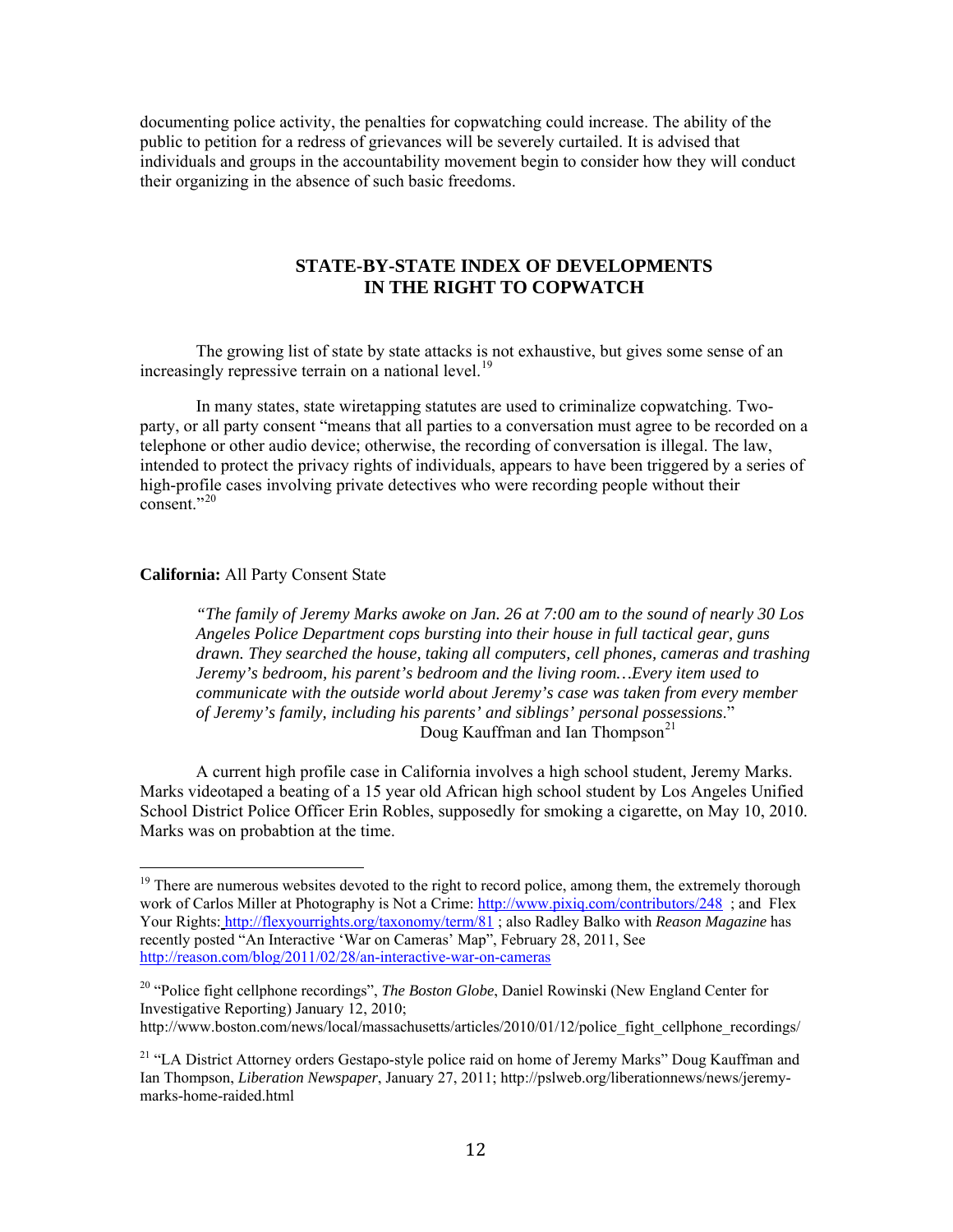The Los Angeles District Attorney alleges that Marks tried to 'incite a riot during an attempt to free a suspect from police custody'. Marks was thus arrested on charges of attempted lynching, despite the fact that other video recordings from the scene of the incident evidence that these charges are fabricated. He remained in jail until December of 2010.

Shortly after his release and prior to the trial, the Los Angeles District Attorney ordered a police raid on the family home in Lakeview Terrace, a largely African American neighborhood, at 7:00 in the morning. A team of close to thirty officers in "full tactical gear"<sup>[22](#page-11-0)</sup> ransacked several rooms of the house, including Marks' bedroom and his parents bedroom, and seized cameras, computers, and cell phones from all family members. Police also seized Marks' notes, papers, and legal documents, including communications protected under attorney-client privilege. Despite demands from Marks' mother, no search warrant was produced until the raid had been in progress for 45 minutes. Further, and in violation of California law, police did not provide names or badge numbers when asked.

Outside the house, police restricted neighbors from leaving their homes, and aimed guns at members of the community.

This raid did not occur in isolation. The home of a student who posted video footage of the same incident on Youtube, footage which contradicts the police version of the story, was also raided on the same day as Marks' home.

 Following prolific organizing by Marks' mother, Rochelle Pittman, and other family members and supporters as well as ANSWER LA, the lynching charge against Marks was dropped by the Los Angeles County D.A. According to Marks' attorneys,

"This count will be dropped to a misdemeanor and expunged from Jeremy's record once he completes three years of probation. Not only is there no jail time for Jeremy, he also will not have a felony "strike" on his record."<sup>[23](#page-12-0)</sup>

Also in California, journalists recording at protests have had their recording equipment confiscated by the police and kept for extended periods. In one prominent case related to the police murder of Oscar Grant, involving SF BayView journalist J.R. Valrey, police seized Valrey's camera during a community rally in Oakland protesting the murder. Valrey faced bogus charges of arson. Police held Valrey's camera for over a year, despite repeated requests that it be returned so that Valrey could continue with his work. Further, despite the fact that the arson charges were eventually thrown out, Valrey was nonetheless required to make a significant number of regular court appearances over the next year and a half.

<span id="page-12-1"></span>Also related to the issue of direct monitoring is a California Supreme Court decision in January of 2011 that gave police the right to search the cell phones of arrested people without a warrant. The new policy was justificed under U.S. Supreme Court precendents on the grounds

 $\overline{a}$ 

 $22$  According to the article, "LA District Attorney orders Gestapo-style police raid on home of Jeremy Marks" Doug Kauffman and Ian Thompson, *Liberation Newspaper*, January 27, 2011; http://pslweb.org/liberationnews/news/jeremy-marks-home-raided.html

<span id="page-12-0"></span><sup>23 &</sup>quot;Jeremy Marks Attempted Lynching Charge Dropped by Los Angeles County DA", *LA Weekly*, by Jill Stewart, April 29, 2011:

http://blogs.laweekly.com/informer/2011/04/jeremy\_marks\_attempted\_lynchin\_1.php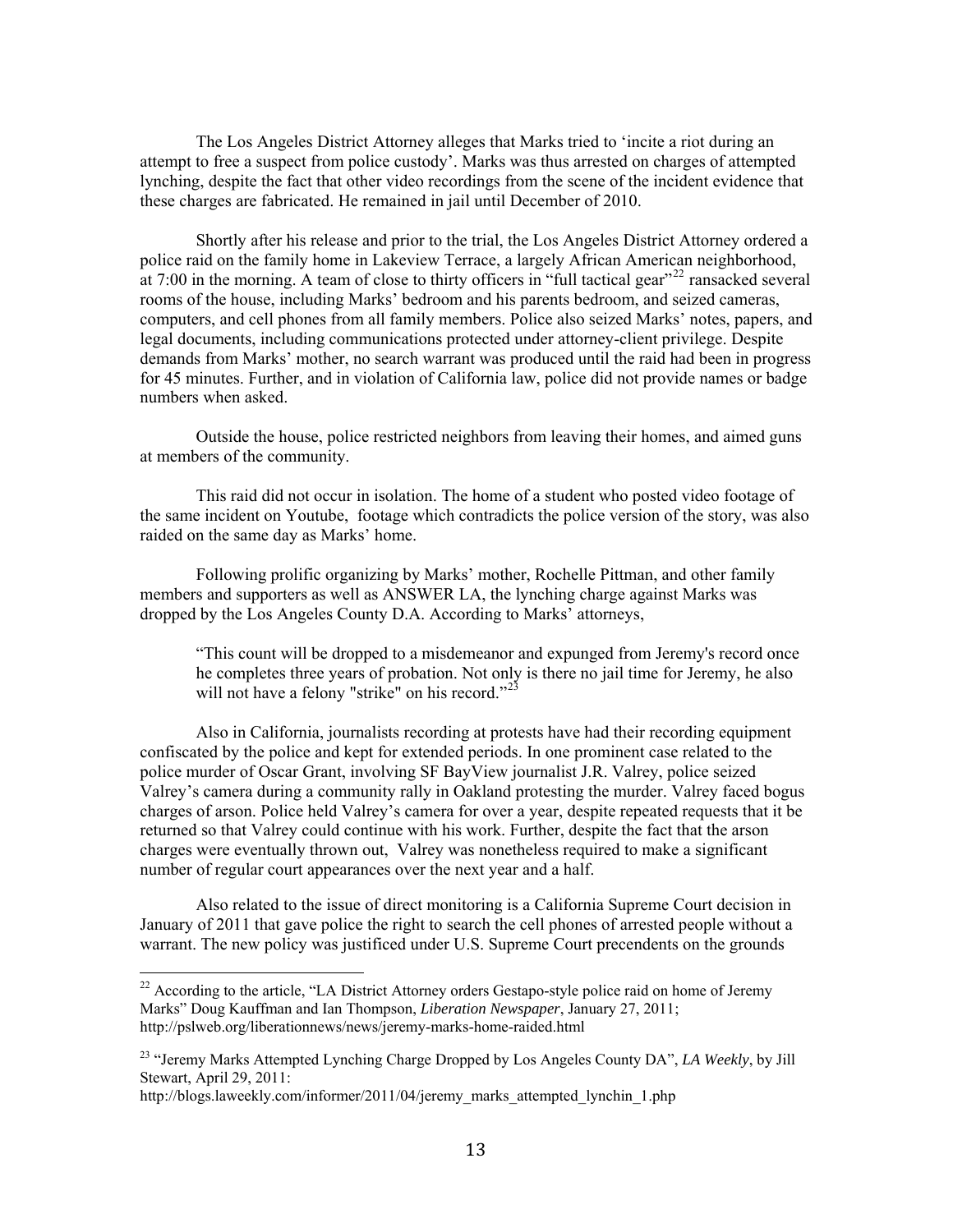that when people are arrested, they forfeit any privacy rights for their belongings when they are taken into custody. This contradicted an earlier ruling in May of 2007 by a U.S. District Judge in San Francisco who found that the rights of defendants had been violated when police searched their phones.

The U.S. Supreme Court has justified the policy as it applies to the police themselves, ruling in June of 2011 that a police department was within its rights in reading an officer's text sent by a pager that was the property of the police department. While the cell phone search issue has not reached the U.S. Supreme court specifically, in some cases, there is some tacit agreement currently based on the precedent of the right to search an arrested person's wallet, thus equating wallets and cell phones. There is good chance that the issue will be brought to the U.S. Supreme Court because of discrepancies at various state and district levels across the U.S.<sup>[24](#page-12-1)</sup>

# **Connecticut:** All Party Consent State

#### New Haven

 $\overline{a}$ 

Luis Luna was arrested in September of 2010 by New Haven Police for direct monitoring of a police arrest, and his recording device, an iPhone camera, was seized at the time. Internal Affairs found that the Assistant Chief of police at the time, Ariel Melendez, acted illegally, ruling that he was in violation of department policy for ordering the arrest, and for ordering that Luna's phone be confiscated and the footage deleted. According to Luna's attorney, Diane Polan, "the city is responsible because of their failure to train at the highest levels as to what is lawful and what is a violation of the First Amendment." Polan demands, "If the assistant chief doesn't know what the policy is, who underneath him doesn't know?"

New Haven Police Chief Frank Limon sent the issue into IA investigation<sup>[25](#page-13-0)</sup> and also drafted an order for police department officers outlining the right to record policy. The general order states the legal basis for this civilian right, and clearly states that direct monitoring is not considered "interference". A bill which would grant civilians a specific basis to file suits in cases of unlawful arrests for direct monitoring was introduced by Senator Martin Looney in March of 2011. An amended version of the bill passed the Connecticut State Senate on June 2, 2011, and is awaiting House approval. $2<sup>6</sup>$ 

<span id="page-13-2"></span>[http://www.newhavenindependent.org/index.php/archives/entry/ia\\_by\\_the\\_book\\_top\\_cop\\_trampled\\_citizen](http://www.newhavenindependent.org/index.php/archives/entry/ia_by_the_book_top_cop_trampled_citizens_rights/) s rights/; The work of Mario Cerame offers great depth into this issue in Connecticut, and Berkeley

<sup>&</sup>lt;sup>24</sup> "Court OKs searches of cell phones without warrant", in *SF Gate*, by Bob Egelko, January 4, 2011; http://articles.sfgate.com/2011-01-04/bay-area/26357969\_1\_cell-phones-searches-police-department

<span id="page-13-0"></span><sup>25</sup> For a copy of the IA report, see http://www.newhavenindependent.org/archives/upload/2011/03/IA\_170- 10-I\_AC\_Melendez.pdf

<span id="page-13-1"></span><sup>26</sup> See "IA: Top Cop Trampled Citizen's Rights" in *The New Haven Independent*; Paul Bass And Thomas Macmillan, March 3, 2011.

Copwatch would like to offer our gratitude and respect to his substantial work and efforts in supporting this bill and raising visibility on this issue on a national scale. We would also like to recognize the ongoing work of New Haven Copwatch in this struggle.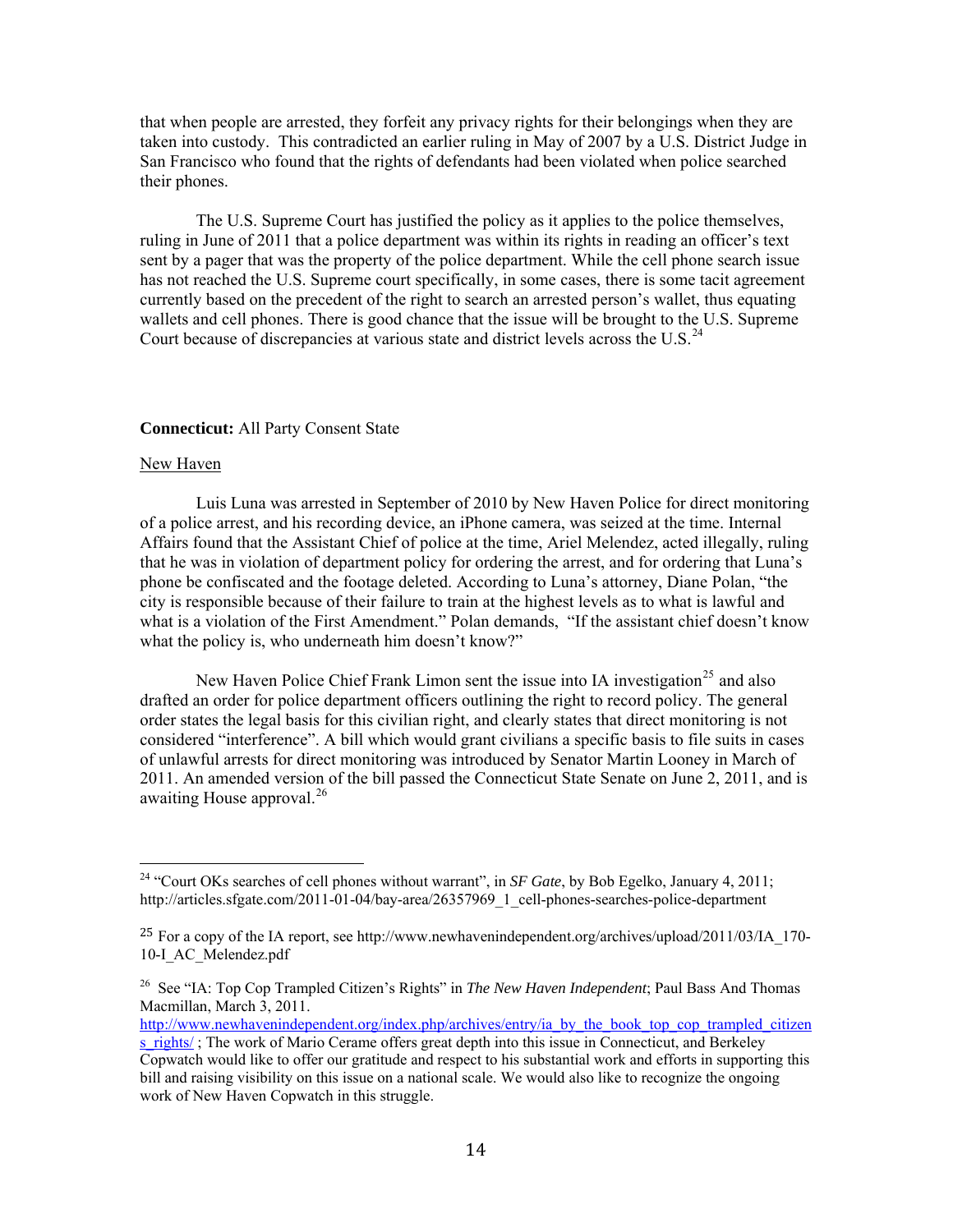#### **Florida** All Party Consent State

*"It really is a perversion of this statute to try to apply it to filming or recording what public officials are doing in public."* 

Randall Marshall, legal director, ACLU Florida<sup>[27](#page-13-2)</sup>

# Boynton Beach

In June 2010, Sharron Tasha Ford went to pick up her minor son from the movies. He had been accused of trying to sneak into the movie, and was placed in handcuffs for trespassing. Ford began recording the incident, and alerted the officers with the Boynton Beach Police Department that she was recording their actions. Ford refused to stop filming. This escalated the situation until Ford, too, was handcuffed and charged under State Statute 934.03, the "two-party consent" recording law. Because of state wiretapping statutes, the charges were that Ford had violated the officers' reasonable expectation of privacy. When the ACLU stepped in to file a civil lawsuit against the Boyton Beach Police Department on Ford's behalf, the charges were dropped. The ACLU's attorney Jim Green emphasizes that while the charges were dropped, Ford was wrongfully arrested and that the point is to affirm the right to record.<sup>[28](#page-14-0)</sup>

#### South Beach

 $\overline{a}$ 

*"It's your responsibility as an American to monitor authority and to speak up when it's being abused."* 

Robert Hammonds on direct monitoring

After yelling out the window at a driver who swerved in front of their car, two young men, Robert Hammonds and Brent Bredwell were pulled over by a cop brandishing a weapon. Hammonds began recording from the passenger seat until an officer wrestles the camera away from Hammonds, citing it as evidence. Hammonds continued to repeat that he did not consent to the camera being taken from him. The camera was seized by police, and when Bredwell went to get his camera the next day, Miami Beach Police informed him they did not have his camera. He returned to police headquarters with several friends, who had cameras to film the interaction. Police again refused to give the camera back, and instead arrested Hammonds on an obstruction of justice charge. He was also charged with loitering and trespassing. The retaliation was also physical—an officer yanked Hammonds by the hair during interrogation, and proceeded to detain him for two hours in a locked van in the extreme heat.

<span id="page-14-1"></span>Since this incident, Hammonds and Bredwell and another friend, Christian Torres have recorded numerous encounters between civilians, including himself, and police. In retaliation, the police have sent images of the faces of Hammond and his friends to police departments across Miami-Dade county, warning that the young men were hostile and had been filming police. Hammond and his friends have had to pay thousands of dollars in attorney fees and fines, and

 $27$  "Cops vs. cameras: filming cops illegal" Miami New Times, Tim Elfrink, January 27, 2011. See: http://www.miaminewtimes.com/2011-01-27/news/cops-vs-cameras-filming-cops-illegal/

<span id="page-14-0"></span> $^{28}$  Lawsuit filed: Mom arrested for recording son's arrest" Fox News. Allison Bybee, August 4, 2010. See: <http://www.wflx.com/Global/story.asp?S=12924814> ; this case appears in "Police Officers Don't Check Their Civil Rights at the Station House Door" in Reason Magazine, Radley Balko, August 9, 2010: http://reason.com/archives/2010/08/09/police-officers-dont-check-the ;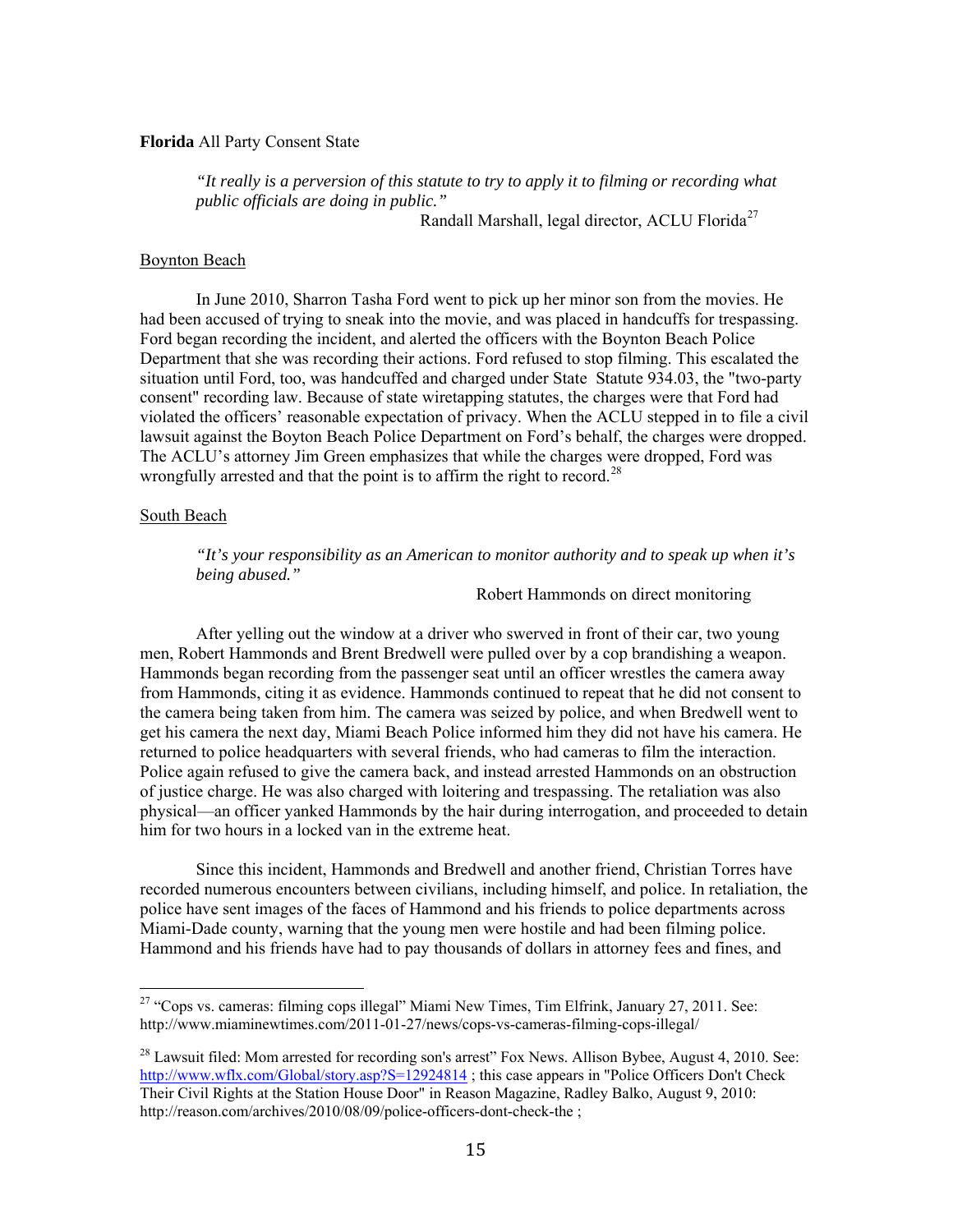have spent numerous nights in jail as a result of contesting the right to record. They have also had vehicles pulled over for "insufficient tread" and impounded. <sup>[29](#page-14-1)</sup>

The Miami Beach Police Department spokesperson issued a statement following Hammonds' arrest at police headquarters, stating that "Post 9/11, and in keeping with homeland security, the filming of any possible location which could be considered a target…arouses suspicion".<sup>[30](#page-15-0)</sup>

#### Miami

On May 30, 2011 Narces Benoit and Erika Davis witnessed the police killing of Raymond Herisse. Miami Beach Police shot Herisse numerous times in a sporadic onslaught of bullets that also injured four bystanders. Apparently Herisse had been driving eratically. Before police began firing, they shouted at civilians on the scene to stop filming. One officer held a gun to the head of Benoit and handcuffed him, smashing Benoit's phone, as well as other people's phones and other recording devices on the scene. Before Benoit's phone was smashed however, he was able to remove the memory card and slip it into his mouth and salvage the footage. Benoit was then brought to the police station where he was photographed. The state attorney summoned Benoit to appear in court with "any and all video and all corresponding audio recorded on May 30 that captured incidents occurring [sic] prior to, during and after a police-involved shooting". $31$ 

#### **Georgia**

 $\overline{a}$ 

#### West Point

In February of 2011, police slammed the head of 17 year old Ciara Flemister against the hood of a police car for videotaping the arrest of her cousin, who had been playing loud music. The West Point Police Chief justified his officers' violent response to the cellphone recording made by the teenage girl by stating that she had violated the officers' safety zone.<sup>[32](#page-15-2)</sup> The incident was caught on the police's own dashboard camera, and the recording contradicts this assessment. Police were later disciplined for excessive force, and sentenced to "written counseling" and "additional use of force training". Flemister is facing charges of felony obstruction and battery of a police officer.<sup>[33](#page-15-3)</sup>

<span id="page-15-2"></span>32 See "Excessive Force During Arrest of Ciara Flemister", at *Georgia Daily News*, March 28, 2011; http://www.gadailynews.com/news/64488-police-admit-to-excessive-force-during-arrest-of-ciaraflemister.html Police Admit To

<span id="page-15-3"></span> $33$  See "Georgia Cops Disciplined for Beating Girl Trying to Record Them", at Photography is not a Crime. http://www.pixiq.com/article/georgia-cops-disciplined-for-beating-girl-trying-to-record-them

<sup>&</sup>lt;sup>29</sup> "Cops vs. cameras: filming cops illegal" Miami New Times, Tim Elfrink, January 27, 2011. See: http://www.miaminewtimes.com/2011-01-27/news/cops-vs-cameras-filming-cops-illegal/

<span id="page-15-4"></span><span id="page-15-0"></span><sup>&</sup>lt;sup>30</sup> "Cops vs. cameras: filming cops illegal" Miami New Times, Tim Elfrink, January 27, 2011. See: http://www.miaminewtimes.com/2011-01-27/news/cops-vs-cameras-filming-cops-illegal/

<span id="page-15-1"></span><sup>31 &</sup>quot;US Police Smash Camera for Recording Killing", *Truth-Media.Info* July 6, 2011, by Chris Arsenault; http://truth-media.info/?p=2499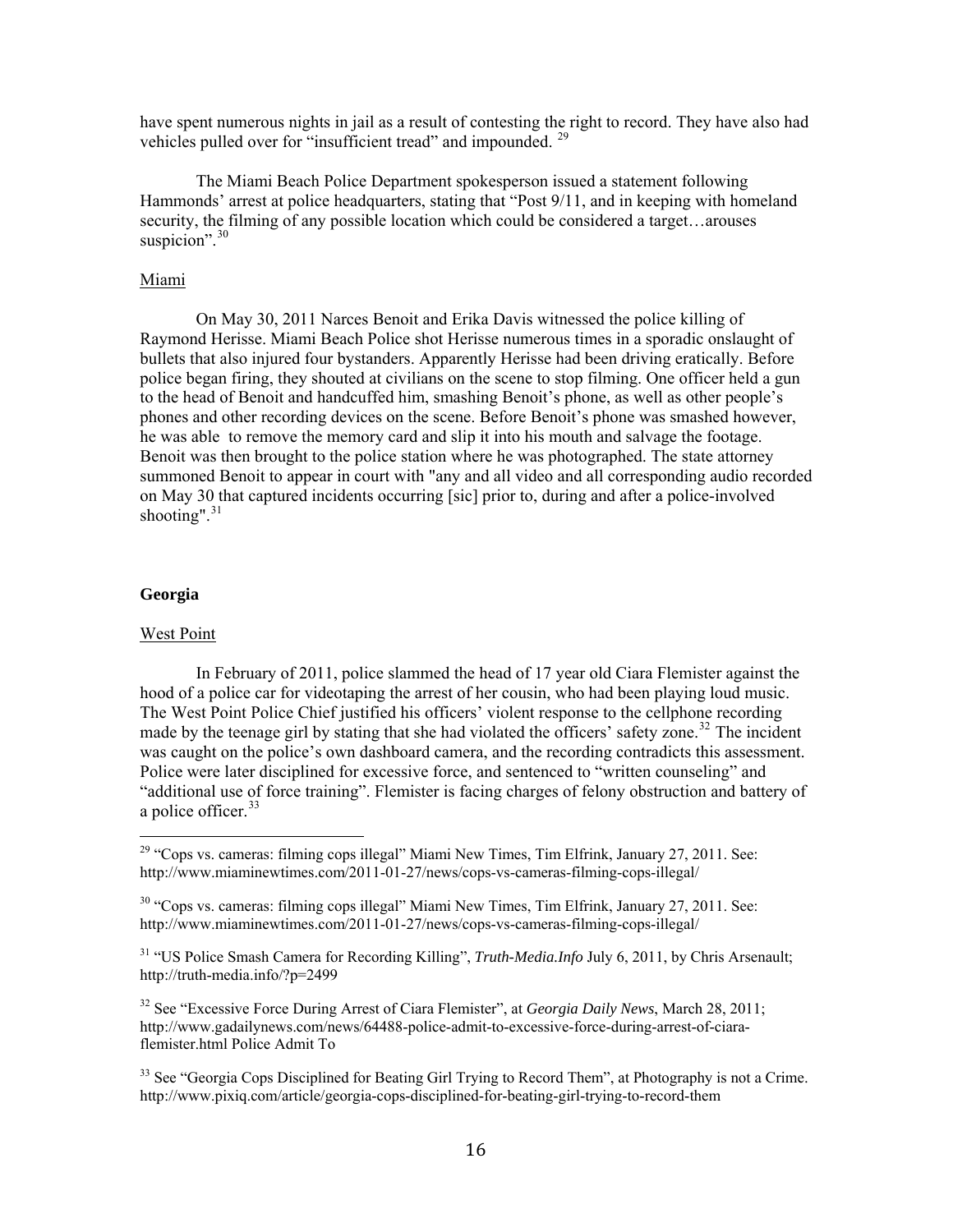This occurred in the rural town of West Point, Geogia, with a population of under 3,500. The *Georgia Daily News* reports that she is now afraid of police officers.

In response to the continuing work of East Atlanta Copwatch, including a recently filed complaint against unlawful arrests, the Atlanta Police Department has affirmed citizen's rights to record in public. The APD reached an agreement with the city of Atlanta to pay \$40,000 in damages based on a complaint filed by Marlon Kautz of East Atlanta Copwatch. The settlement stems from a case in April of 2010 where, while filming an arrest in Little Five Points, Kautz was directed to stop filming by two police officers. When Kautz continued filmig, he was physically assaulted by the officers and who seized the recording device . According to Kautz, the officer refused to give the phone back without Kautz first giving the password so the footage could be deleted. When Kautz refused, the phone was confiscated, and upon its eventual return, the footage from the incident had been damaged, changed, or deleted. The APD plans to adopt an operating procedure that will restrict officers from interfering with direct video monitoring. Officers will also be provided training on the new policy. $34$ 

#### **Illinois**: All Party Consent State

The Chicago Chapter of the ACLU challenged the state's Eavesdropping Act by filing a federal lawsuit in August of 2010.( According to the Illinois Eavesdropping Act it is a crime to record both private and public conversations without the express consent of all parties.<sup>[35](#page-16-0)</sup> If you take photographs or a silent video of a police arrest, and then post them on the Web, or take out a full-page ad in a newspaper that includes the photos and a description of the arrest, you have done nothing wrong at all, but if your video has sound, you could be charged with a felony.)

In January of 2011, US District Court Judge Suzanne Conlon ruled that the ACLU's arguments against the law were unconvincing and that there is no "right to audio record".

#### Robinson

 $\overline{a}$ 

Michael Allison is facing 75 years in jail for allegedly violating the state's eavesdropping law in 2010.<sup>[36](#page-16-1)</sup> Concerned that he was being harassed by police in retaliation for a lawsuit he had filed, he wanted to be sure that all future proceedings were recorded and documented. When he was told that misdemeanor cases were not transcribed, he informed the court that he would record the proceedings himself.

<span id="page-16-2"></span><sup>&</sup>lt;sup>34</sup> See "APD Settles Lawsuit Over Cops Stealing Activist's Camera, Trying to Destroy Footage of Drug Raid", at Copwatch of East Atlanta's website: [http://www.copwatchoea.org/content/apd-settles-lawsuit](http://www.copwatchoea.org/content/apd-settles-lawsuit-over-cops-stealing-activists-camera-trying-destroy-footage-drug-raid)[over-cops-stealing-activists-camera-trying-destroy-footage-drug-raid](http://www.copwatchoea.org/content/apd-settles-lawsuit-over-cops-stealing-activists-camera-trying-destroy-footage-drug-raid) ;See also, "APD won't hinder citizens who videotape cops" *The Atlanta Journal-Constitution*, February 10, 2011, by Bill Rankin; http://www.ajc.com/news/atlanta/apd-wont-hinder-citizens-834521.html

<span id="page-16-0"></span><sup>35</sup> See *The Chicago Tribune*, August 19, 2010: [http://articles.chicagotribune.com/2010-08-19/news/ct-met](http://articles.chicagotribune.com/2010-08-19/news/ct-met-aclu-privacy-lawsuit-20100819_1_police-officers-police-activity-aclu)[aclu-privacy-lawsuit-20100819\\_1\\_police-officers-police-activity-aclu](http://articles.chicagotribune.com/2010-08-19/news/ct-met-aclu-privacy-lawsuit-20100819_1_police-officers-police-activity-aclu) ; Accessed March 29, 2011.

<span id="page-16-1"></span> $36$  On September 15, 2011 Allison's right to record was affirmed in an Illinois circuit court. According to the ruling, the state's eavesdropping statute violated Allison's first amendment freedoms. A civilian's right to record police, in this case, did not constitute criminal eavesdropping.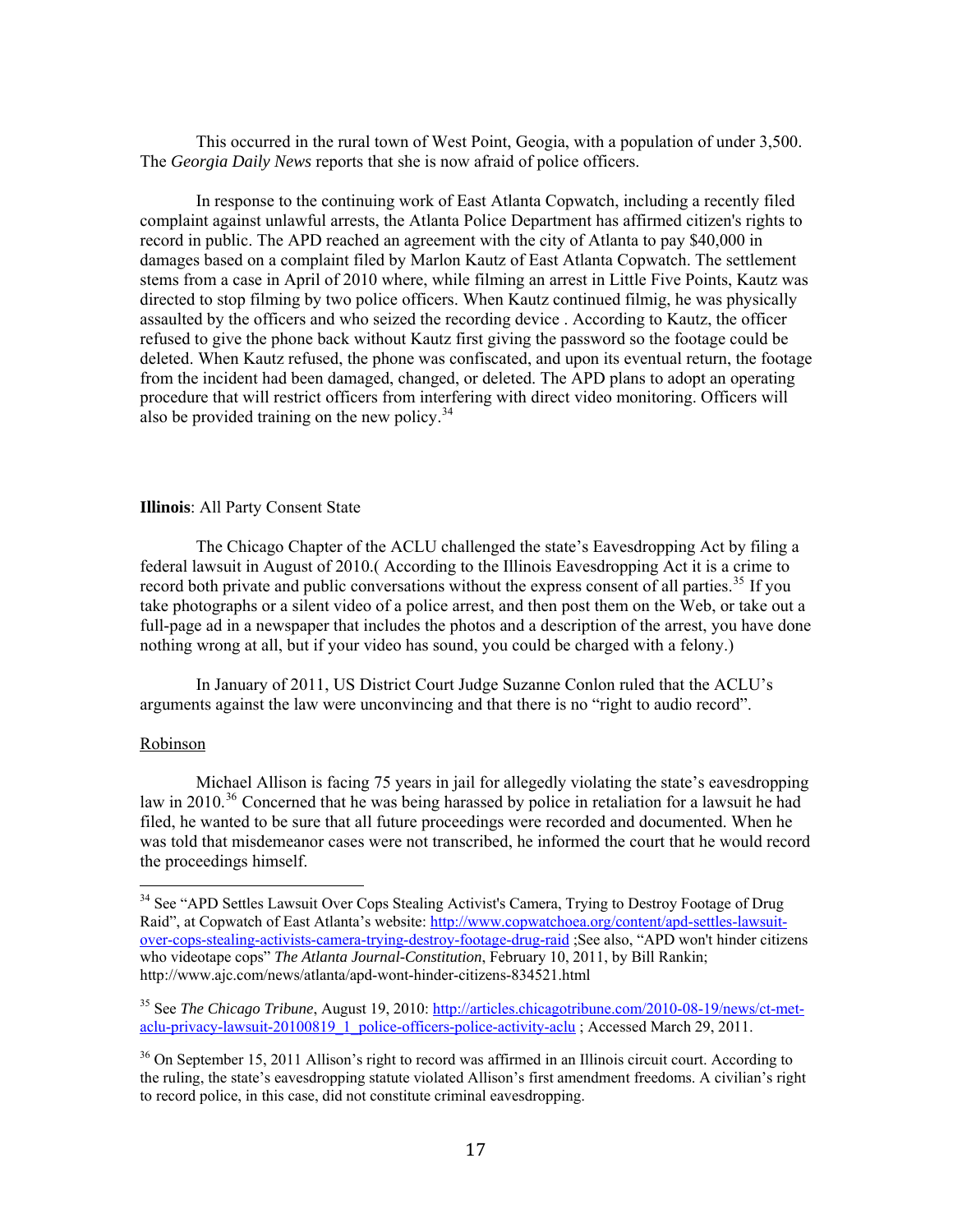On the day of his trial, he walked into court with a videocamera and began recoding. The judge ordered his arrest. Police examined the camera and discovered that Allison had filmed other police encounters as well. Allison's lawyers have argued that the charges against him are a violation of his First Amendment rights. A continuance of the case has been granted so that the Illinois Attorney General can prepare a response.<sup>[37](#page-16-2)</sup>

In December of 2009, artist Christopher Drew recorded his own arrest while selilng art on the streets of Chicago. The arrest was based on the fact that he did not have a permit. Homeland Security was invoked as justification for the arrest, based on the argument that the recording by Drew had the potential to capture police conversations about anit-terrorism tactics. He faces four to 15 years, though his case has recently been suspended due to his ill health.<sup>[38](#page-17-0)</sup>

#### Chicago

 $\overline{a}$ 

In July of 2010, during a response to a domestice disturbance call at the residence of Tiawanda Moore and her boyfriend, Chicago Police removed Moore to her bedroom to be interviewed privately. Moore testifies that at that point, the officer fondled her and passed on his home phone number to her. In their attempts to file a complaint against the officer, both Moore and her boyfriend faced police intimidation. During the Internal Affairs investigation into the incident, Moore made a recording using her Blackberry. When the recording was discovered, she was arrested on eavesdropping charges; according to Illinois law, recording others, even public servants like police officers, is illegal. Because it is a Class 1 felony charge, Moore now faces a sentence of between 4-15 years if convicted. Rape is also a Class 1 felony charge, which means that Moore's sentencing for trying to document the process of reporting the sexual assault is on par with the sexual assault itself.<sup>[39](#page-17-1)</sup>

#### <span id="page-17-2"></span>**Maryland** All Party Consent State

*"To charge Graber with violating the law, you would have to conclude that a police officer on a public road, wearing a badge and a uniform, performing his official duty, pulling someone over, somehow has a right to privacy when it comes to the conversation he has with the motorist."* 

<sup>37 &</sup>quot;Chicago State's Attorney Lets Bad Cops Slide, Prosecutes Citizens Who Record Them", in *The Huffington Post*, June 8, 2011 by Radley Balko; http://www.huffingtonpost.com/2011/06/08/chicagodistrict-attorney-recording-bad-cops\_n\_872921.html

<span id="page-17-0"></span><sup>38</sup>"Chicago State's Attorney Lets Bad Cops Slide, Prosecutes Citizens Who Record Them", in *The Huffington Post*, June 8, 2011 by Radley Balko; http://www.huffingtonpost.com/2011/06/08/chicagodistrict-attorney-recording-bad-cops\_n\_872921.html

<span id="page-17-1"></span><sup>39</sup> "Chicago State's Attorney Lets Bad Cops Slide, Prosecutes Citizens Who Record Them", in *The Huffington Post*, June 8, 2011 by Radley Balko; http://www.huffingtonpost.com/2011/06/08/chicagodistrict-attorney-recording-bad-cops\_n\_872921.html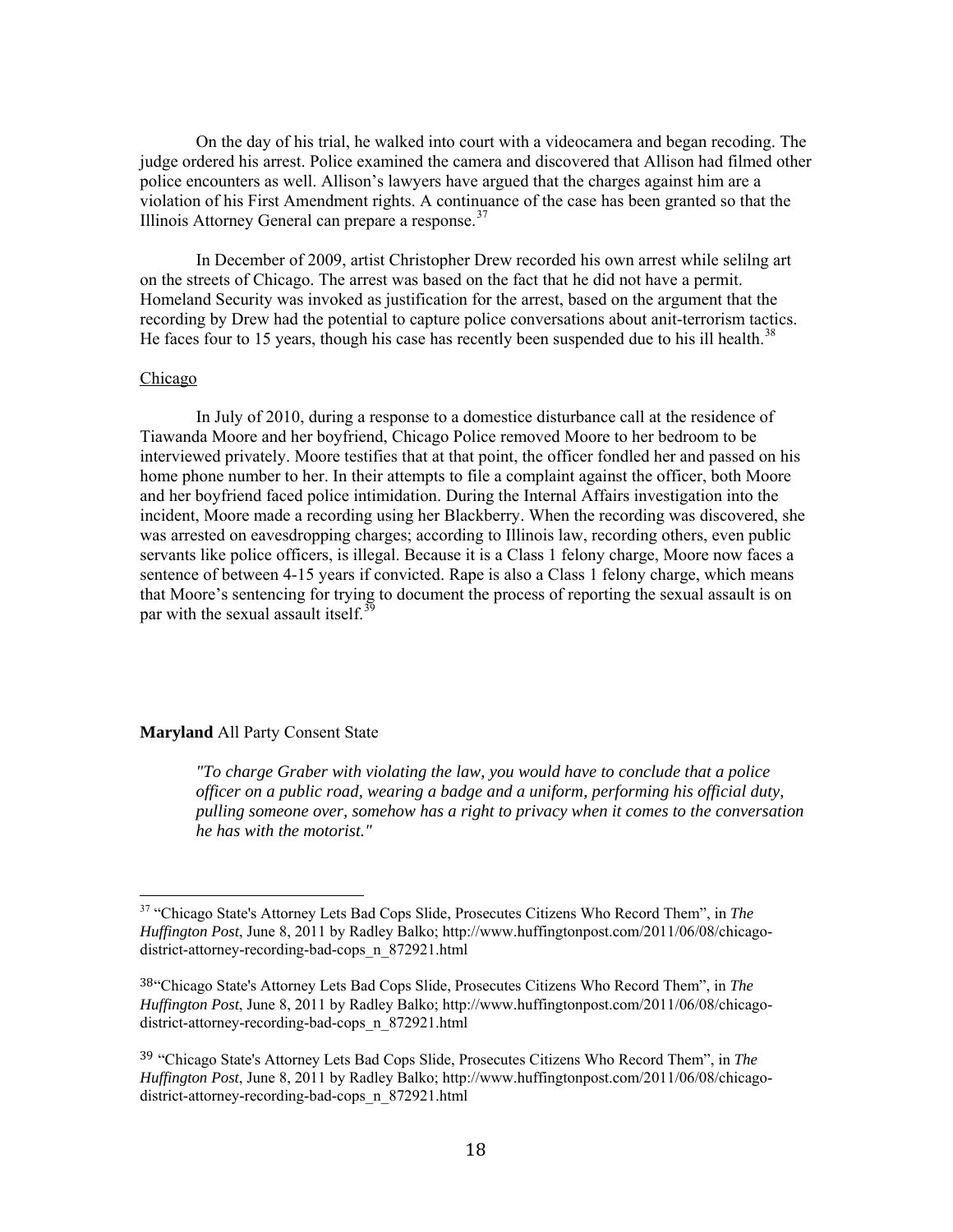Two prominent cases involving police and citizen recording of arrests occurred in Maryland in 2010.

#### Prince George County

Two mounted police officers from the Prince George's County Police Department<sup>[41](#page-18-0)</sup> stopped Maryland University college students, Jack McKenna and Benjamin Donat following a college basketball game victory celebration. The officers on horseback were quickly joined by three riot police, who beat McKenna, arrested him, and charged him with assault and resisting arrest. The official security camera footage went missing, and the officers lied about the incident in official reports. Recordings of the incident by other students present on the scene clearly show excessive force and brutality, and contradict the police version of the incident.<sup>[42](#page-18-1)</sup> Following the posting of videos of the incident on the Internet, four of the officers were suspended and charges were dropped.

# Hartford County

 $\overline{a}$ 

*"Do me a favor and turn that off. It's illegal to record anybody's voice or anything else in the state of Maryland."* 

Baltimore Police Officer, 2010<sup>[43](#page-18-2)</sup>

In another case a month later, motorcyclist Joseph Graber recorded a traffic stop from a helmut camera where Maryland State Trooper Joseph David Ulher cut him off in a unmarked car and in plain clothes with his gun drawn, and without a visible badge. Within a few days of Graber posting the video on YouTube, the Maryland State Police raided his home in the early morning hours. His computer equipment was confiscated, and he was arrested and charged with violation of Maryland's wiretapping law and with "possession of an intercept device,"<sup>[44](#page-18-3)</sup> both of which are felonies and were accompanied in this case by a 16 year sentence. Graber was sent to jail. With

<span id="page-18-1"></span><sup>42</sup> "In Spite of State Law, Maryland Law Enforcement Officials Still Arresting, Charging People for Recording Cops" *Reason Magazine*, Radley Balko, May 29, 2010; http://reason.com/blog/2010/05/29/maryland-cops-say-its-illegal

<span id="page-18-4"></span><sup>&</sup>lt;sup>40</sup> Rocah is quoted in "In Spite of State Law, Maryland Law Enforcement Officials Still Arresting, Charging People for Recording Cops" *Reason Magazine*, Radley Balko, May 29, 2010; http://reason.com/blog/2010/05/29/maryland-cops-say-its-illegal

<span id="page-18-0"></span> $41$  Radley Balko reminds readers that the Prince George's County Police Department was under federal oversight for five years based on consistent cases of excessive force. See "In Spite of State Law, Maryland Law Enforcement Officials Still Arresting, Charging People for Recording Cops" *Reason Magazine*, Radley Balko, May 29, 2010; http://reason.com/blog/2010/05/29/maryland-cops-say-its-illegal

<span id="page-18-2"></span><sup>&</sup>lt;sup>43</sup> "In Spite of State Law, Maryland Law Enforcement Officials Still Arresting, Charging People for Recording Cops" *Reason Magazine*, Radley Balko, May 29, 2010; http://reason.com/blog/2010/05/29/maryland-cops-say-its-illegal

<span id="page-18-3"></span><sup>44</sup> According to journalist Radley Balko, "possession of an intercept device" occurs as a provision in the wiretapping law. See "The War on Cameras" in Reason Magazine, 12/07/2010; http://reason.com/archives/2010/12/07/the-war-on-cameras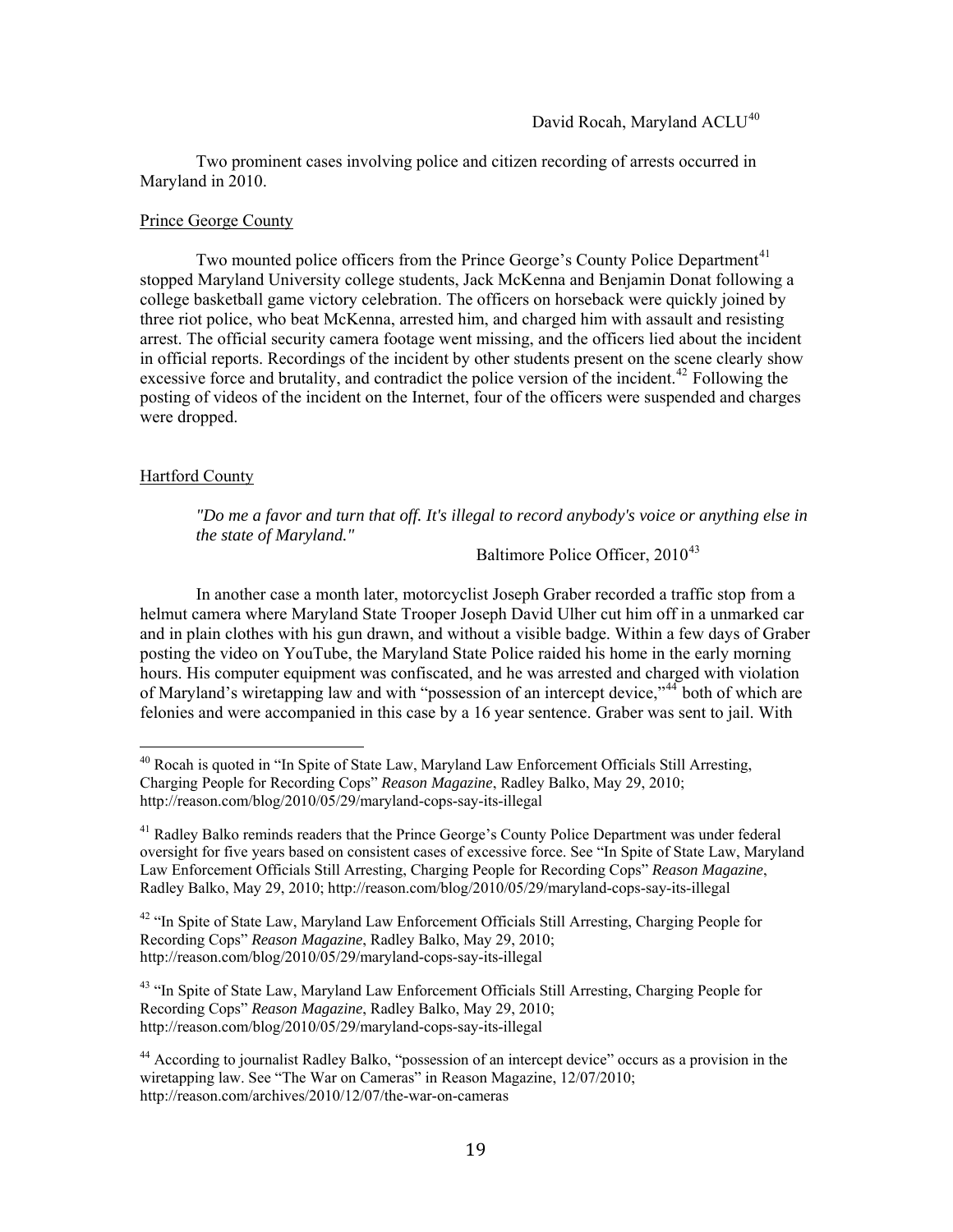the support of the ACLU (Maryland chapter), Graber's case was dismissed in September of 2010, when a Maryland Circuit Court judge ruled that the helmut camera was not illegal.<sup>[45](#page-18-4)</sup> This case is particularly disturbing because, like the Jeremy Marks case in California, police raided his parents' home after the incident, taking computer equipment with them. Also disturbing is that, according to rulings in the Maryland courts, police interactions with the public are not protected by privacy rights. In the case of police officers or patrol cars equipped with cameras, Maryland Attorney General Joesph Curran, Jr. in 2000 affirmed that there was no reasonable expectation of privacy in conversations between civillians and police during police stops. However, the State Attorney in the Graber incident, Joseph Cassilly sought to interpret the Maryland law differently, in favor of the police.

The problem is at the level of interpretation and ambiguity: the police continue to tell people that recording their activities is illegal, and prosecuters perpetuate this ambiguity.<sup>[46](#page-19-0)</sup> Faced with bogus felony charges, this unlawful policy has a chilling effect on civilian direct monitoring of police conduct and misconduct.

# **Massachusetts:** All Party Consent State<sup>[47](#page-19-1)</sup>

*"Citizens have a particularly important role to play when the official conduct at issue is that of the police…Their role cannot be performed if citizens must fear criminal reprisals when they seek to hold government officials responsible by recording, secretly recording on occasion, an interaction between a citizen and a police officer.''* Chief Justice Margaret Marshall, dissenting opinion

in *Commonwealth v. Hyde[48](#page-19-2)*

#### Abington

 $\overline{a}$ 

*The defendant had argued, in the context of urging a specific exception to Section 99 [Massachusette electronic surveillance statute] for intercepting evidence of police* 

<sup>45</sup> See *The Baltimore Sun*, "Motorcyclist wins taping case against state police, September" September 27, 2010. [http://weblogs.baltimoresun.com/news/crime/blog/2010/09/motorcyclist\\_wins\\_taping\\_case.html](http://weblogs.baltimoresun.com/news/crime/blog/2010/09/motorcyclist_wins_taping_case.html) ; See also "Judge Dismisses Wiretapping Charges against Motorcyclist for Recording Traffic Stop" *Cato @ Liberty,* David Rittgers, September 28, 2010; http://www.cato-at-liberty.org/judge-dismisses-wiretappingcharges-against-motorcyclist-for-recording-traffic-stop/

<span id="page-19-0"></span><sup>&</sup>lt;sup>46</sup> We are grateful to Radley Balko for drawing attention to this discrepancy between law and practice in his coverage of Maryland, and across states, recognize this as a important aspect to this struggle. See "In Spite of State Law, Maryland Law Enforcement Officials Still Arresting, Charging People for Recording Cops" *Reason Magazine*, Radley Balko, May 29, 2010; http://reason.com/blog/2010/05/29/maryland-cops-say-itsillegal

<span id="page-19-3"></span><span id="page-19-1"></span> $47$  Passed in 1968, Massachusetts' law does not have a reasonable expectation of privacy clause. The convictions are nonetheless being upheld. See "In Spite of State Law, Maryland Law Enforcement Officials Still Arresting, Charging People for Recording Cops" *Reason Magazine*, Radley Balko, May 29, 2010; http://reason.com/blog/2010/05/29/maryland-cops-say-its-illegal

<span id="page-19-2"></span><sup>48 &</sup>quot;Police fight cellphone recordings", *The Boston Globe*, Daniel Rowinski (New England Center for Investigative Reporting) January 12, 2010;

http://www.boston.com/news/local/massachusetts/articles/2010/01/12/police\_fight\_cellphone\_recordings/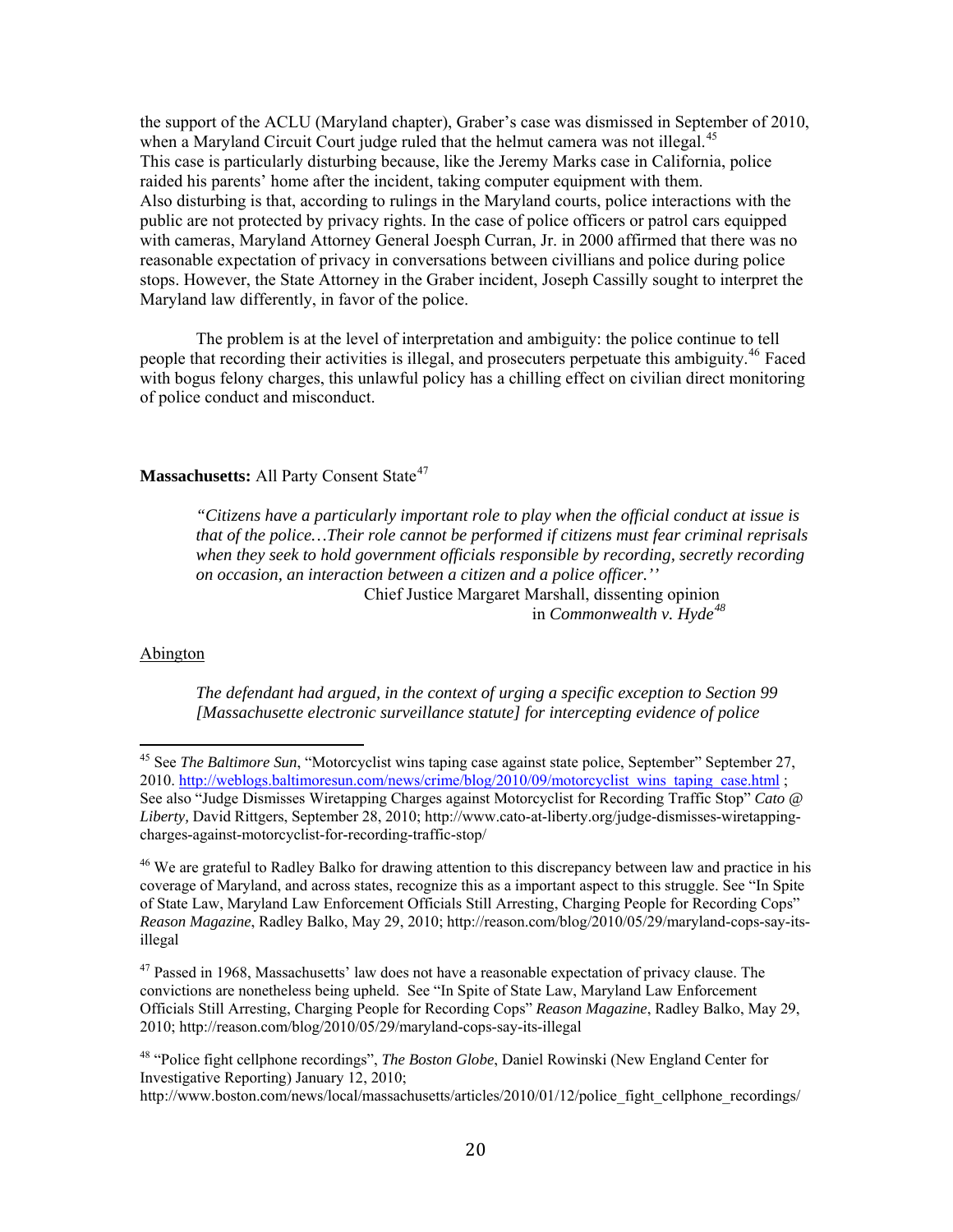*misconduct, "that his prosecution was tantamount to holding him criminally liable for exercising his constitutional rights to 'petition [the government] for redress of his grievances and to hold police officers accountable for their behavior.'"*  Massachusetts Law Review on *Commonwealth v Hyde*<sup>[49](#page-19-3)</sup>

A particularly notorious case involves a police stop for an allegedly broken taillight on a Porsche driven by Micheal Hyde on October 26, 1998. The Massachusetts Law Review notes that the broken taillight is a "venerable statpe of motor vehicle search cases", and Hyde, thanks to an audio recording, and can be heard protesting that he was stopped because of the length of his hair (long). Following the stop by Abington Police, a substantial number of police began to gather around the Hyde and the stopped Porsche, and his passenger was subjected to search, as was his car. Hyde was eventually given a verbal warning regarding his car, and no citation was issued.

However, Hyde had recorded the entire incident on an tape recorder inside the car. When he later proceeded to file a complaint at the Abington police station about the incident, he submitted a copy of the tape as evidence. The police immediately lodged an internal investigation which cleared the officers involved, and applied for a criminal complaint against Hyde. Hyde was sentenced, following a jury trial, to violating the rights of four difference officers by making the recording during the traffic stop. On appeal, Hyde argued that the law was not intended to refer to public speech, but to protect private communication, and that the police operate in public as they perform their duties.

In a decision as startling in its announcment as in its endurance, the Massachusetts Supreme Judicial Court ruled that the state wiretapping statute is not intended to protect individuals' privacy, but to limit the use of surreptious surveillance equipment. This is despite the fact that the state wiretapping statute is explicit that its purpose is to protect privacy interests. Additionally, the state wiretapping statute is based on federal legislation of the same nature, and at the federal level, the statute has been consistently interpretted as a protection of privacy.<sup>[50](#page-20-0)</sup>

#### Worschester

 $\overline{a}$ 

*The police sent a second letter on March 29, which clarified the previous letter by stating that, given the statute's limitation to "wire or oral communications," Jean would not be in violation if she removed the audio portion of the recording from her website. Mary T. Jean v. Massachussetts State Police et al.*<sup>[51](#page-20-1)</sup>

<span id="page-20-2"></span>In October 2005, eight armed Worchester police raided the home of Paul Pechonis, arresting him on a misdemeanor charge and conducting a search of his home without a search warrant. The incident was recorded on a motion sensor 'nanny-cam', which Pechonis then sent to

<sup>49 &</sup>quot;Criminal Law: Electronic Surveillance - General Laws chapter 272, section 99", *Massachusetts Law Review*; http://www.massbar.org/publications/massachusetts-law-review/2001/v87-n3/criminal-lawelectronic-surveillance---general#body11

<span id="page-20-0"></span><sup>50 &</sup>quot;Criminal Law: Electronic Surveillance - General Laws chapter 272, section 99", *Massachusetts Law Review*; http://www.massbar.org/publications/massachusetts-law-review/2001/v87-n3/criminal-lawelectronic-surveillance---general#body11

<span id="page-20-1"></span><sup>51</sup> *Mary T. Jean v. Massachussetts State Police et al.*, United States Court of Appeals for the First Circuit. June 22, 2007; http://www.ca1.uscourts.gov/pdf.opinions/06-1775-01A.pdf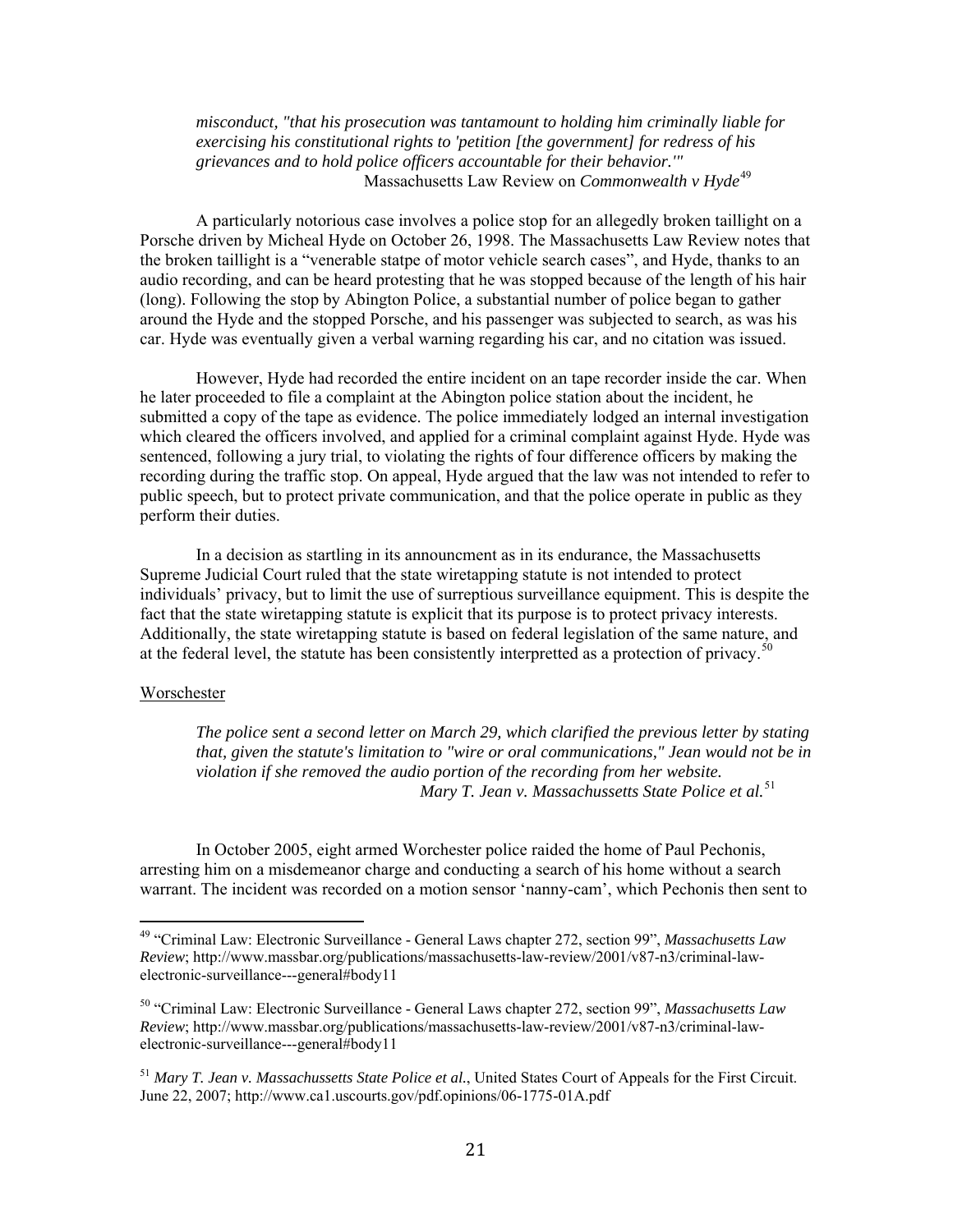a woman who maintained a website that was critical of the Worcester County District Attorney, John Conte. The woman, Mary T. Jean, published the recording on her website. Jean then received written communication from the Deputy Legal Counsel for the Massachusetts State Police stating that she could face felony charges for her violation of the Massachussetts state wiretapping statute, and attempted to force her to remove the posted video. Thus, Massachusetts State Police were focusing on the site of publication, not the site of recording, to apply the statute.

While the District Court (Federal), upheld Jean's First Amendment right to publish the tape, because they determined that it was lawfully obtained, the court also supported the police's right to further investigate whether Jean had any liability for the production of the tape in the event that it had not been legally obtained—in other words, whether the tape was recorded surreptiously or not, even though it was recorded in a private residence, during a warrantless search  $52$ 

#### Boston

 $\overline{a}$ 

Simon Glik is an attorney who observed a police arrest involving three officers and a young man on Tremont Street in Boston in 2007. As Glick approached, he heard another young man protest the level of force being used by the police officers.<sup>[53](#page-21-0)</sup> Concerned that the officers were using excessive force, Glick recorded the incident. He did not interfere with the arrest, and did not speak to the officers until after the suspect had been handcuffed. According to the bri ef, Glick recorded the suspect being punched during the arrest. When he confirmed that he had recorded the incident, one of the officers inquired whether the cell phone had audio recording capacities. When Glick affirmed the audio capacity of the device, he was arrested. In the police report written by one of the arresting officers, Glick was "placed under arrest for unlawful electronic recording (unlawful audio recording without permission), aiding escape from police officer, and breach of the peace". [54](#page-21-1)

<span id="page-21-4"></span>On the way to the South Boston police station, one of the officers asked Glick whether "he would still be a lawyer after being charged with a felony".<sup>[55](#page-21-2)</sup> When Glick was brought in for booking at the police station, the police confiscated a computer flash drive that belonged to Glick, which Glick had stated contained important files. The flash drive remained in police custody as evidence, based on the booking officer's opinion that it looked like a microphone. When the drive was returned, the data "had been tampered with" and the majority of the recorded video from his phone had been erased.<sup>[56](#page-21-3)</sup>

<sup>52 &</sup>quot;You can both videotape and publicize police abuse: Jean v Mass State Police" in *The Legal Satyricon*, July 6, 2007; http://randazza.wordpress.com/2007/07/06/you-can-both-videotape-and-publicize-policeabuse-jean-v-mass-state-police/

<span id="page-21-0"></span><sup>&</sup>lt;sup>53</sup> According to the brief, Glick heard the young man observing the arrest say something like, "You are hurting him, stop". See *Glick v. City of Boston,* p. 3. See also "Echoes of Rodney King" in *The Phoenix*, Harvey Silverlgate and James Tierney, February 21, 2008; http://thephoenix.com/boston/news/56680 echoes-of-rodney-king/

<span id="page-21-1"></span><sup>54</sup> See *Glick v. City of Boston*, p. 4. The handcuffed suspect remained in police custody throughout the entire incident, and did not attempt any escape during any time of the incident.

<span id="page-21-2"></span><sup>55</sup> See *Glick v. City of Boston*, p. 4.

<span id="page-21-3"></span><sup>56</sup> See *Glick v. City of Boston*, p. 8.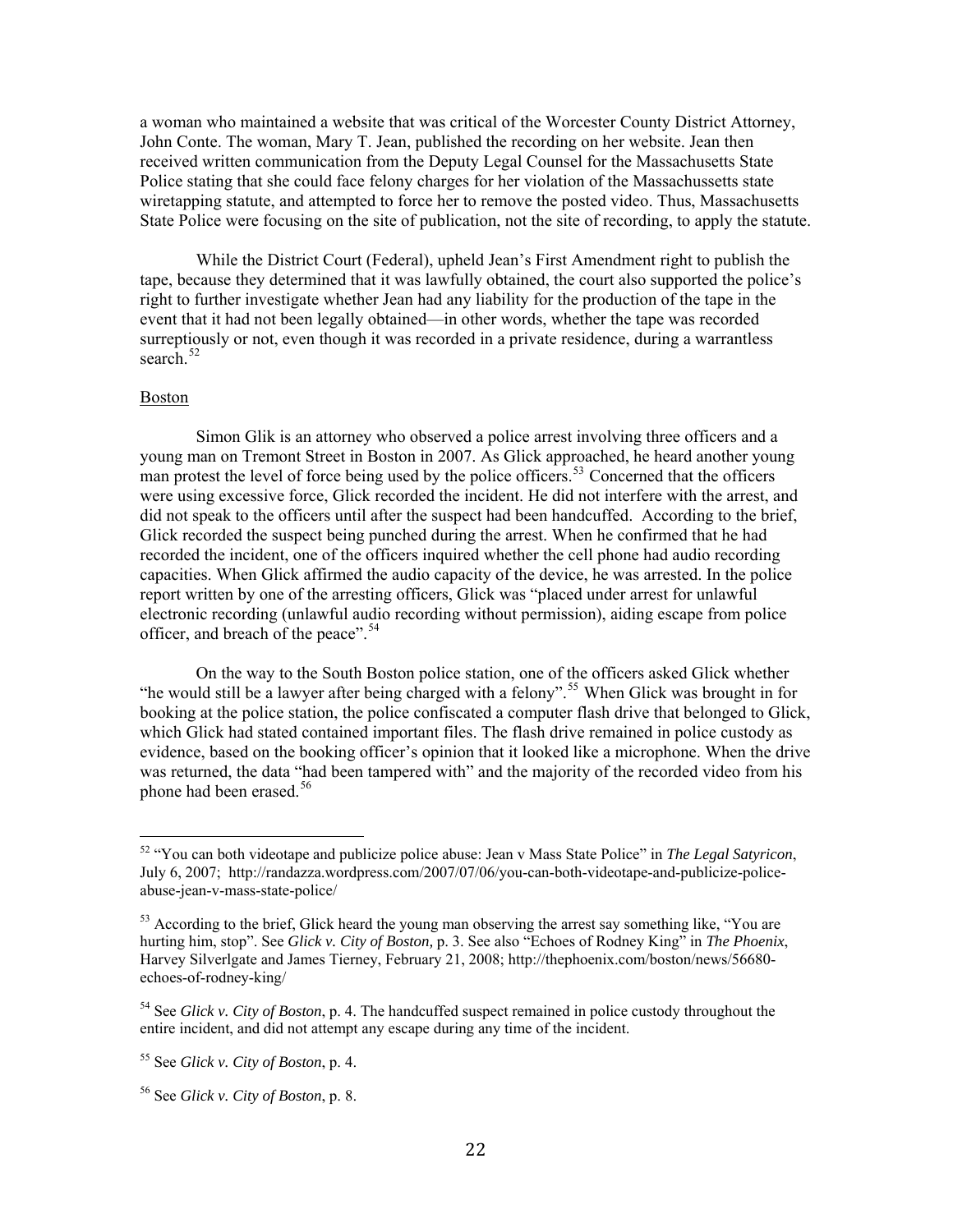The charges were later dropped, but Glik filed a lawsuit against the officers involved as well as the Boston Police Department and won in district court. The case is now on appeal in the First Circuit court, a federal court.<sup>[57](#page-21-4)</sup>

The Center for Constitutional Rights (CCR) filed an amicus curiae on January  $27<sup>th</sup> 2010<sup>58</sup>$  $27<sup>th</sup> 2010<sup>58</sup>$  $27<sup>th</sup> 2010<sup>58</sup>$ in the First Circuit court (a federal court) where the case is currently on appeal.<sup>[59](#page-22-1)</sup> The brief asserts that "the right to photograph police activity in public places is a grassroots accountability mechanism [that] helps foster greater involvement and trust by the community in local law enforcement" (Glik, p. 9). Other groups involved in shaping the brief and signing on include *Berkeley Copwatch*, *Communities United Against Police Brutality* (Minnesota), *Justice Committee* (New York, New York), *Milwaukee Police Accountability Coalition* (Wisconsin), *Nodutdol for Korean Community Development* (New York, New York) *and Portland Copwatch* (Oregon). Several of the groups offered declarations, including Berkeley Copwatch founding member, Andrea Prichett.

Also in Boston, there have been repeated cases of people being convicted for recording police at public political events, including Jeffrey Manzelli, a Cambridge sound engineer, who recorded Massachusetts Bay Transportation Authority (MBTA) police on the Boston Commons during an anti-war rally in 2002, and Peter Lowney who recorded Boston University Police on Commonwealth Avenue during a protest. <sup>[60](#page-22-2)</sup>

# **Brighton**

 $\overline{a}$ 

<span id="page-22-3"></span>The court clearly states that the Glik recording could in no way be considered secret, and thus was not in violation according to the meaning of the Massachusetts wiretapping statute. Thus, the arresting officers lacked probable cause, and it is here where Glik's right were violated. See *Glik v. Cunniffe*, United States Court of Appeals for the First Circuit Court, No. 10-1764 (Court Opinion, August 26, 2011).

<span id="page-22-0"></span><sup>58</sup> For announcement of brief see Appendix III; for declaration of Andrea Prichett of Berkeley Copwatch, see Appendix IV.

<span id="page-22-1"></span> $59$  CCR has defended other police accountability and monitoring groups in attacks against the police, including the New York City chapter of the Malcolm X Grassroots Movement.

 $57$  The Center for Constitutional Rights (CCR) worked with community groups, including Berkeley Copwatch, to file an *amicus curiae* in this case in January of 2011. See section on communities fighting back, in this document. (**NOTE**: On August 26, 2011 after the release of this report by Berkeley Copwatch, the case was decided by the First Circuit Court of Appeals, which affirmed civilians' right to record in Massachusetts. The court stated that "The First Amendment issue here is, as the parties frame it, fairly narrow: is there a constitutionally protected right to videotape police carrying out their duties in public? Basic First Amendment principles, along with case law from this and other circuits, answer that question unambiguously in the affirmative." (Personal communication, CCR, September 1, 2011). Lawyers working for CCR, including Anjana Samat, highlight that it is significant that the court decision specifically extends this right to include not just journalists, but civilians. The court affirms this civilian right as a critical aspect in holding the police accountable, given the level of decision making inherent in the job of policing, and thus the potential for abuse.

<span id="page-22-2"></span> $60$  This article also takes care to note that these men were aged 46 and 39 respectively. "Police fight cellphone recordings", *The Boston Globe*, Daniel Rowinski (New England Center for Investigative Reporting) January 12, 2010;

http://www.boston.com/news/local/massachusetts/articles/2010/01/12/police\_fight\_cellphone\_recordings/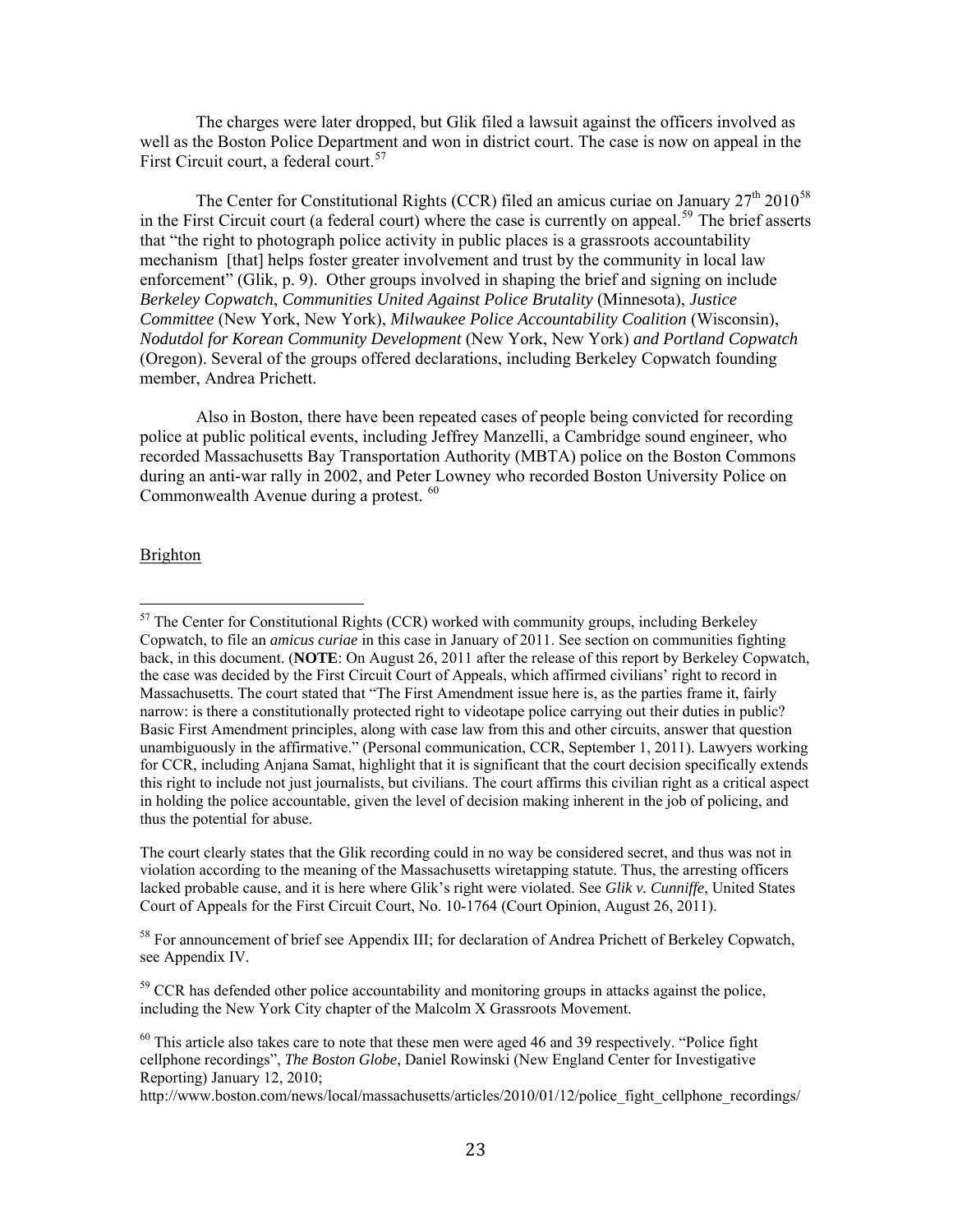*"The police apparently do no want witnesses to what they do in public."*  Sarah Wunsch, ACLU Massachusetts<sup>[61](#page-22-3)</sup>

In December of 2008, Jon Surmacz was also charged with illegal surveillance when he recorded Boston police officers using excessive force to break up holiday gathering. Surmacz was arrested after using his cell phone to record the interaction.<sup>[62](#page-23-0)</sup> Again, the courts relied on the state wiretapping statute.

#### **New Jersey**

#### Newark

 $\overline{a}$ 

When 16 year old high school student Khaliah Fitchette started videorecording police response to a man who had fallen on a public bus, she was ordered to stop. When she persisted, an officer grabbed her, yanked her off the bus, and handcuffed her. The recording was deleted, and she was detained for several hours and denied any contact with her family. The officer attempted to charge her with obstruction of justice. On March 28, 2011, it was announced that the American Civil Liberties Union of New Jersey and the Civil Rights and Constitutional Litigation Clinic at Seton Hall Law School were filing a lawsuit on her behalf against the Newark Police Department, on the basis of violation of her first and fourth amendment rights.<sup>[63](#page-23-1)</sup>

## **New Hampshire**: All Party Consent State

#### Nashua and Portsmouth

In New Hampshire, there have been two recent cases where civilians were arrested in their homes.

Michael Gannon (Nashua) was arrested in 2006 and charged with a felony for recording police in his own home even though it was posted on the premises that surveillance cameras were in use. And in July 2010 Adam H. Whitman (Portsmouth) was arrested during a raid on his home in search of minors drinking alcohol. Whitman was also charged with a felony, though in both cases the charges were eventually dismissed.<sup>[64](#page-23-2)</sup>

<sup>&</sup>lt;sup>61</sup> Wunch, who is a staff attorney with the ACLU of Massachusetts, worked to get the charges dismissed on Surmacz. This quote was taken from "Police fight cellphone recordings", *The Boston Globe*, Daniel Rowinski (New England Center for Investigative Reporting) January 12, 2010; http://www.boston.com/news/local/massachusetts/articles/2010/01/12/police\_fight\_cellphone\_recordings/

<span id="page-23-0"></span><sup>62 &</sup>quot;Police fight cellphone recordings", *The Boston Globe*, Daniel Rowinski (New England Center for Investigative Reporting) January 12, 2010;

http://www.boston.com/news/local/massachusetts/articles/2010/01/12/police\_fight\_cellphone\_recordings/

<span id="page-23-1"></span><sup>63</sup>See "Newark teen sues police department, claims she was illegally detained" *New Jersey Star Ledger*, Nyier Abdou, March 28, 2011, ; [http://videos.nj.com/star-](http://videos.nj.com/star-ledger/2011/03/newark_teen_sues_police_depart.html)

[ledger/2011/03/newark\\_teen\\_sues\\_police\\_depart.html](http://videos.nj.com/star-ledger/2011/03/newark_teen_sues_police_depart.html) ; See also Carlos Miller, *Photography is Not a Crime*; http://www.pixiq.com/article/nj-girl-suing-cops-who-detained-her-for-videotaping-them

<span id="page-23-2"></span><sup>64 &</sup>quot;The War on Cameras: It has never been easier—or more dangerous—to record the police." *Reason Magazine*, Radley Balko, January 2011. See: http://reason.com/archives/2010/12/07/the-war-on-cameras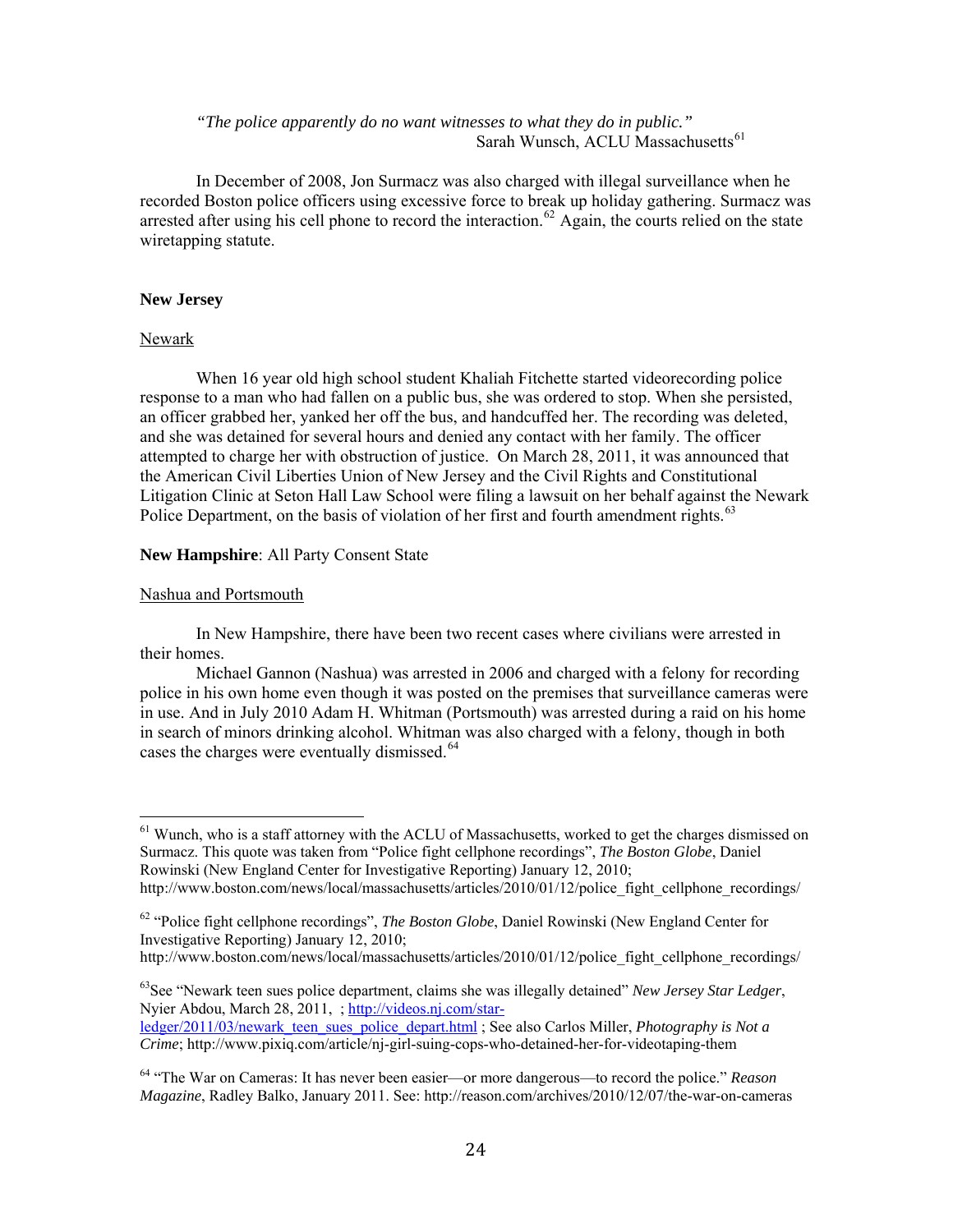#### **New York**

#### Brooklyn

On February 9, 2005, Lumumba Bandele, Djibril Toure, and David Floyd of the Malcolm X Grassroots Movement (MXGM) were physically detered through excessive force and arrested while monitoring New York Police Department officers during a regular patrol in Brooklyn. Malcolm X Grassroots Movement has a copwatch program dedicated to exposing, documenting, and inhibiting ongoing police misconduct in the Black community, and works to foster greater police accountability through peaceful direct action. It sees this project as integral to political community empowerment.

Bandele, Toure and Floyd were videotaping an arrest from a lawful distance when an officer ordered them away from the scene. Despite the fact they complied with this request, the officer shoved two of the men, knocking down one of them, together with his camera. All three were arrested, held in custody, and charged with resisting arrest and obstruction of governmental administration. Additionally, one was charged with third degree assault. Under oath, the police officer repeated that the details of the arrests were accurate. The video recovered from the scene contradicts these charges and demonstrates that the police action was aggressive without provocation.

When the officer who pejured himself failed to cooperate with the District Attorney, the charges were dismissed. In April of 2007, the Center for Constitutional Rights filed a federal civil rights lawsuit, Bandele v. City of New York, on behalf of the three members of MXGM, charging the NYPD with false arrest, illegal excessive force, malicious prosecution, and deprivation of liberty without due process of law. It charges the officers with violation of the First, Fourth, Fifth, and Fourteenth Amendent rights by denying the constitutional right to lawful assembly, and to observe and document police activity in public.<sup>[65](#page-23-2)</sup>

#### Rochester

 $\overline{a}$ 

While it is legal to record police in public in New York, in May of 2011, Emily Good was arrested and charged with "obstructing governmental administration" which is a criminal misdemeanor, for filming a police search of a car from the front yard of house. As documented by Good's recording, a Rochester Police Officer threatens Good's right to record with a bogus jurisdiction clause (warning her she is not allowed to record "from the sidewalk"). When Good refuses to move, the officer requests that she go back inside of her house, saying that her actions are making him feel unsafe. She remains on the sidewalk, at which point the officer places her in handcuffs and in a police car.

<span id="page-24-0"></span>The video was posted on the internet, including video of another witness who continued filming after Good's arrest. There are elements of the video which contradict the police report of

<sup>65</sup> See *Bandele v. City of New York*, Center for Constitutional Rights (CCR), Current Cases; http://ccrjustice.org/ourcases/current-cases/bandele-v.-city-new-york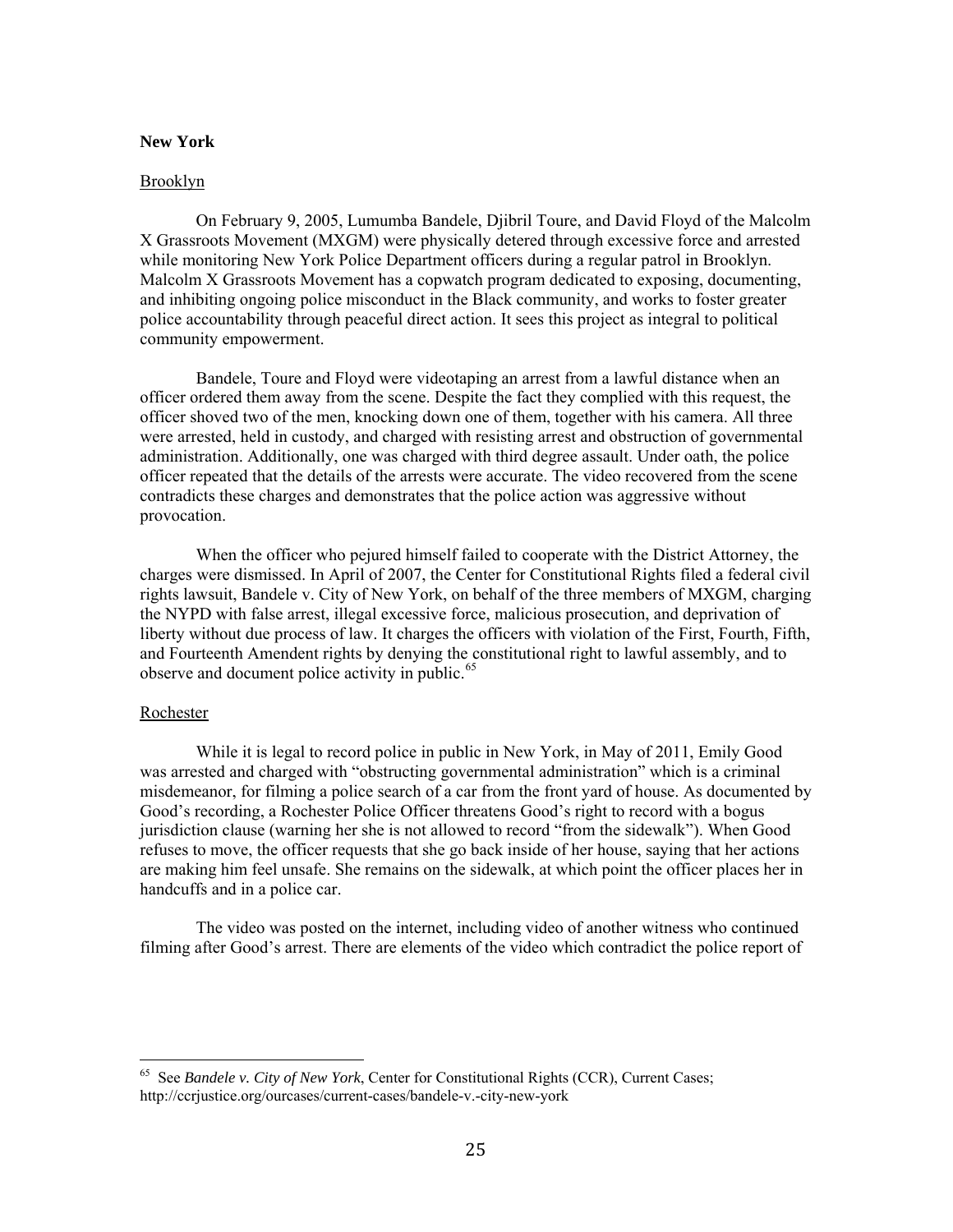the arrest.<sup>[66](#page-24-0)</sup>

## **Ohio**

# Delaware County

In July 2010, 20 year old Melissa Greenfield began recording with her cell phone as a deputy sheriff questioned her boyfriend at a truckstop. Her boyfriend, 19 year old Colton Dorich, was being questioned after drivers had reported him walking down the side of the road with a sign asking for money for gas. While recording the encounter between her boyfriend and the sheriff, Greenfield clearly stated, that she was doing so "for legal purposes and our own safety."<sup>[67](#page-25-0)</sup> After the officer told her to put down the object, which she refused to do, Greenfield was arrested and charged with resisting arrest and obstructing official business.

The sheriff's sargeant's report states that he feared that Greenfield was holding a "cellphone gun" which the Delaware County Sheriff's Department justified in a statement by recognizing everday objects are being modified to create dangerous, unrecognizable weapons, including cell-phone guns, which pose a threat to law enforcement and the security of the general public.<sup>[68](#page-25-1)</sup>

When Greenfield's seized phone was returned, the footage of the arrest (together with other vacation videos) had been erased. The sheriff's department denied that any footage was missing, on the grounds that to do so would have required a warrant, and there was no warrant, so the footage must still be on the camera.

Although the resisting arrest charge was eventually dropped, in order to continue with her life, Greenfield pleaded "no contest" on the obstruction of official business charge, and received a twenty dollar fine after serving three days in jail. Her boyfriend was not charged.

#### **Oregon: All Party Consent State**

Beaverton

 $\overline{a}$ 

<span id="page-25-2"></span><sup>66 &</sup>quot;Rochester Woman Arrested After Videotaping Police From Her Own Front Yard", in *The Huffington Post*, by Matt Sledge, June 22, 2011; http://www.huffingtonpost.com/2011/06/22/emily-good-arrestedvideotaping-police-rochester\_n\_882122.html

<span id="page-25-0"></span><sup>67 &</sup>quot;Deputy confiscates woman's cell phone" *The Columbus Dispatch*, Randy Ludlow, July 30, 2010; http://www.dispatch.com/live/content/local\_news/stories/2010/07/30/deputy-confiscates-womans-cellphone.html ; this case appears in "Police Officers Don't Check Their Civil Rights at the Station House Door" in Reason Magazine, Radley Balko, August 9, 2010: http://reason.com/archives/2010/08/09/policeofficers-dont-check-the ; and also "The War on Cameras", in *Reason Magazine*, Radley Balko January

<span id="page-25-1"></span><sup>2011.</sup> http://reason.com/archives/2010/12/07/the-war-on-cameras 68 "Deputy confiscates woman's cell phone" *The Columbus Dispatch*, Randy Ludlow, July 30, 2010; http://www.dispatch.com/live/content/local\_news/stories/2010/07/30/deputy-confiscates-womans-cellphone.html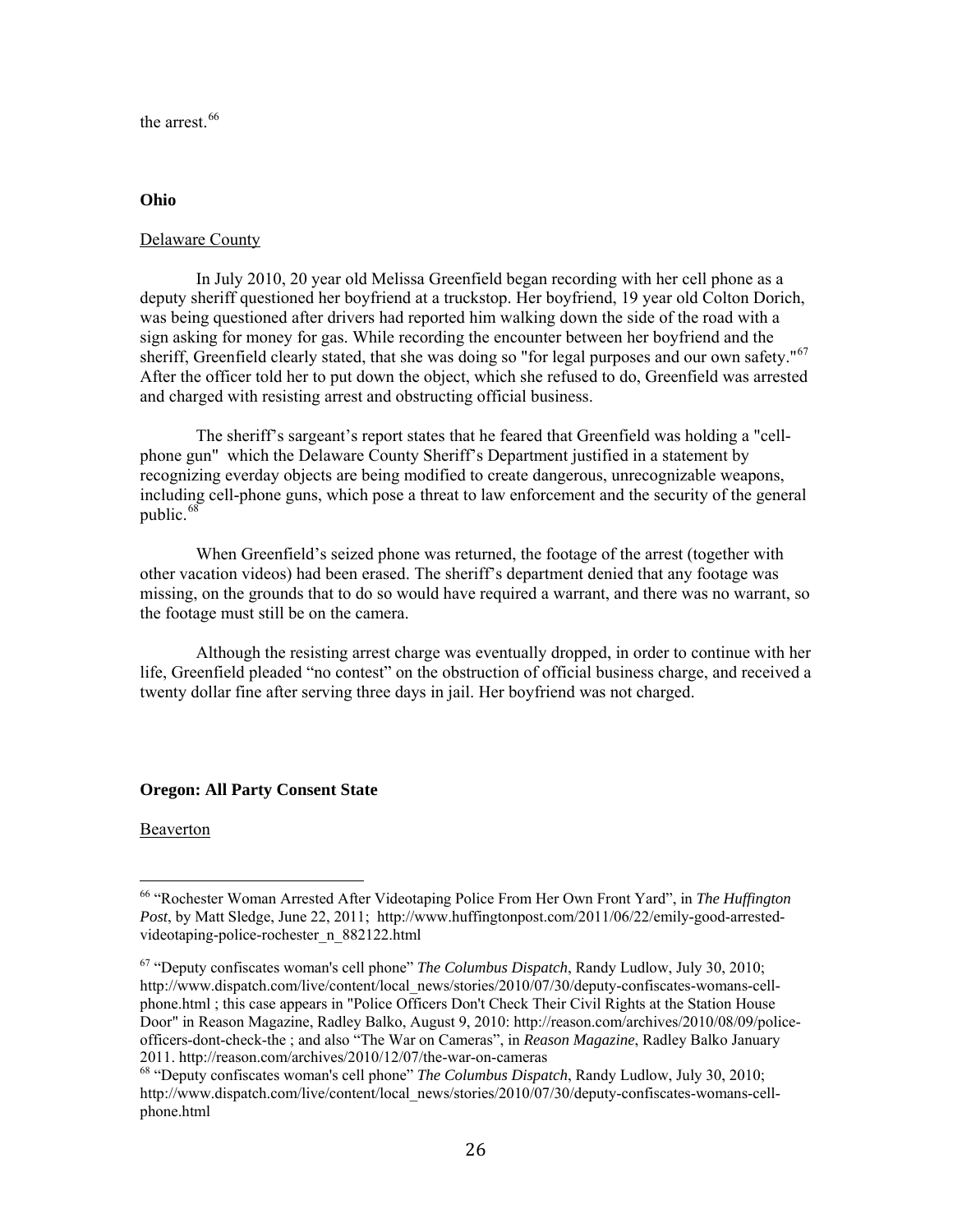The Oregon wiretapping statue specifically states reasonable expectation of privacy as a condition. In other words, the person or persons concerned, in this case, the police, must be able to demonstrate that they had reason to believe their activities were not public for the recording to be a violation of their rights. Despite this, Hao Xeng Vang had his phone seized by a police officer for recording his friend being arrested at a bowling alley in August of 2008, even while Vang verbally narrated during the incident that he was recording the arrest.

Beaverton Police Department did not return the seized phone for almost two months, and when returned, the recording of the incident in the bowling alley had been deleted.

*The Oregonian Newspaper* describes Beaverton Police Chief Geoff Spalding's policy as one where, most likely, civilians who record police will not be arrested. However, there is a chance that attempting to record police will result in handcuffs and a trip to the police station. According to The Oregonian, "It's up to the officer and his or her interpretation of the law".<sup>[69](#page-25-2)</sup> A \$19, 000 settlement was reached after a federal lawsuit against the City of Beaverton and the officer who seized Vang's camera. Following this ruling, a memo from the city attorneys confirmed that the expectation of privacy in most interactions between police and residents is low, and that an extended cell phone in most cases served as a sufficient warning of recording. However, officers did not receive any additional training following the attorney's memo, and while the officer who seized the phone was disciplined for erasing the file on the unlawfully seized phone, the details of the disciplinary procedure were not made public, and the officer is now a detective.

Vang's attorney places the responsibility for solving the problem on the legislature and the police. The eavesdropping laws need to be clarified, and the police must refrain from only enforcing the statutes against civilians recording arrests and misconduct.

#### Portland

 $\overline{a}$ 

In Portland, Mike Tabor had his camera seized while recording an incident where the police shoved a man repeatedly in the chest while questioning him. Tabor states, "It really looked like intimidation - bully-type stuff."<sup>[70](#page-26-0)</sup> After police returned his seized camera, they gave him a ticket with the explanation that he recorded them illegally and that "he was standing too close and making them nervous in what could have been a dangerous situation".<sup>[71](#page-26-1)</sup> As Tabor started walking to the police station, the officers pulled up in their patrol car and began questioning him, and told him they would meet him at the station.

http://www.oregonlive.com/portland/index.ssf/2008/09/ by aimee green after.html

<sup>69 &</sup>quot;Beaverton police chief: Film officers at your own slight risk"; *The Oregonian*. Brad Schmidt, July 10, 2010. See:

http://www.oregonlive.com/beaverton/index.ssf/2010/07/beaverton police chief film officers at your o wn\_slight\_risk.html

<span id="page-26-2"></span><span id="page-26-0"></span><sup>70 &</sup>quot;Man threatens suit over seizure of videocamera after he tapes Portland police rousting two men"; *The Oregonian*, Aimee Green. September 16, 2008. See:

<span id="page-26-1"></span><sup>71 &</sup>quot;Man Threatens Cops with Lawsuit for Right to Video Tape Them"; *Outside the Beltway*, Steve Verdon, September 19, 2008, See:

http://www.outsidethebeltway.com/man\_threatens\_cops\_with\_lawsuit\_for\_right\_to\_video\_tape\_them/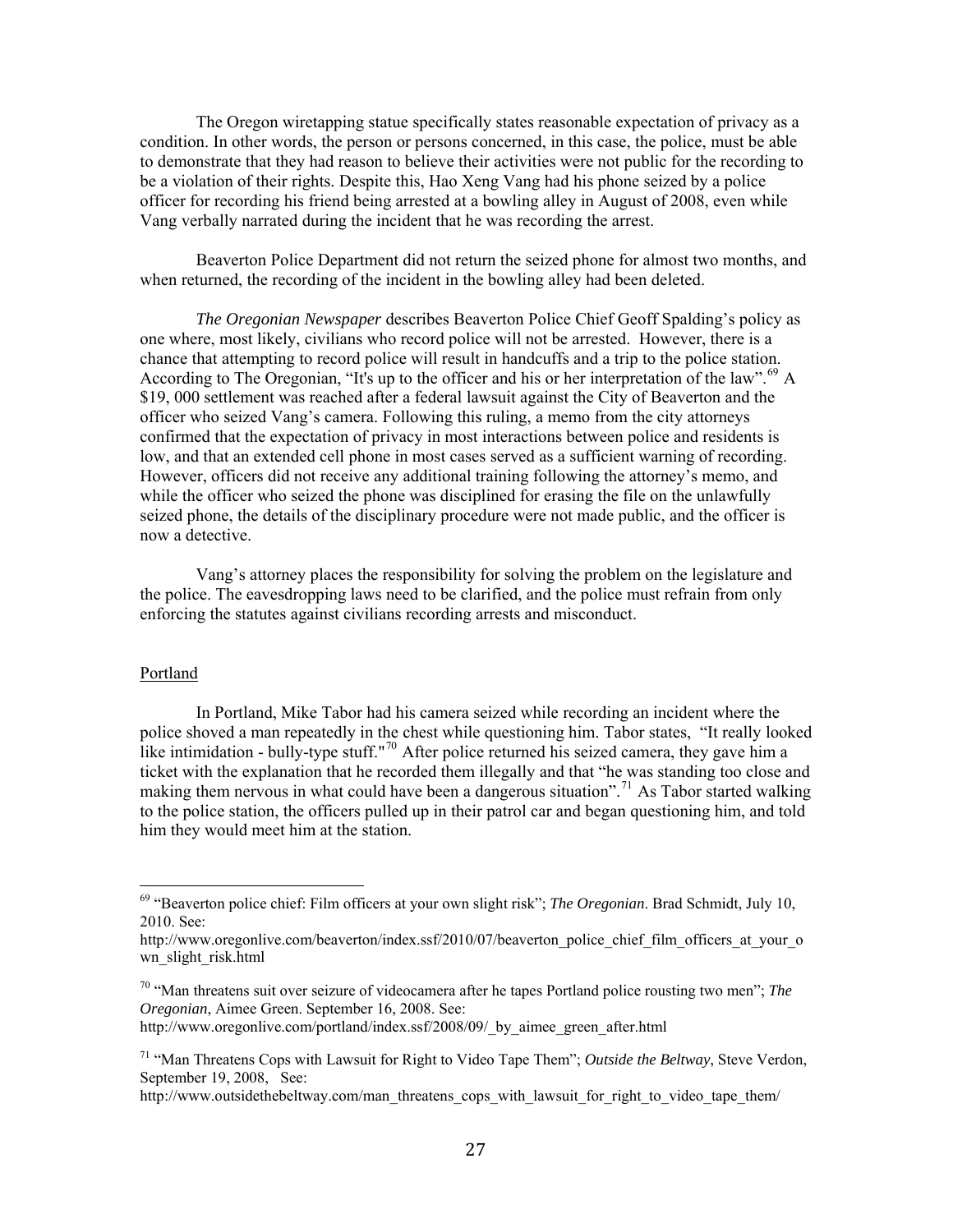The county district attorney's office did not prosecute, but Tabor is leveraging the incident to make demands of the Portland Police Bureau. He is requesting that the bureau take a formal stance on civilians' rights to record video and, more importanty, sound (because this is where the wiretapping statute is being used) of police encounters in public.

Tabor's attorney, Benjamin Haile, pulled from the police department's archives a training bulletin from 1991 expliciting stating the right of civilians to record video and audio during arrests. Like many shifts in policing policy and upsurges in grassroots pressure, the bulletin emerged following the recorded beating of Rodney King. Because the department was unaware of the bulletin and its clear deliniation of recording rights, Taile is pushing to have this written recognition incorporated into the bureau's policy and procedures manual. He also wants to see written affirmation of these rights extended to include specifically police stops, not only arrests.<sup>[72](#page-26-2)</sup>

#### **Pennsylvania** All Party Consent State

There are numerous right to record cases in Pennsylvania, some going back at as far as 1989.[73](#page-27-0)

 Citizens in Pennsylvania fought, with the support of the ACLU, for their right to record, and reached a settlement with the East Vincent and Spring City police departments to adopt a written policy and require officer training to insure citizens' right to record police under the First Amendment.[74](#page-27-1) See Appendix XXXX

# **Texas**

#### Austin

In February, 2010, Aaron Dykes, a reporter for the website Infowars.com, was filming when he was approached by a state trooper who ordered him to show ID. The trooper ordered Dykes to "point the camera some other direction" and struck it with his hand. The officer called a supervisor to deal with the situation and told Dykes that he was being detained.

#### Houston

<span id="page-27-2"></span> $\overline{a}$ 

On February 17th, 2011, Houston Police Chief Charles McClelland said during a meeting with journalists that he was becoming concerned about people filming the police. McClelland said that this phenomenon, in conjunction with supposedly intensifying anti-police sentiment, will lead to officers being attacked or killed.

<sup>72 &</sup>quot;Man threatens suit over seizure of videocamera after he tapes Portland police rousting two men"; *The Oregonian*, Aimee Green. September 16, 2008. See: http://www.oregonlive.com/portland/index.ssf/2008/09/ by aimee green after.html

<span id="page-27-0"></span><sup>&</sup>lt;sup>73</sup> See Radley Balko, "The War on Cameras".

<span id="page-27-1"></span><sup>74</sup> See also: http://www.dvorak.org/blog/2007/06/23/citizens-do-have-the-right-to-record-police-officerson-duty-in-pennsylvania/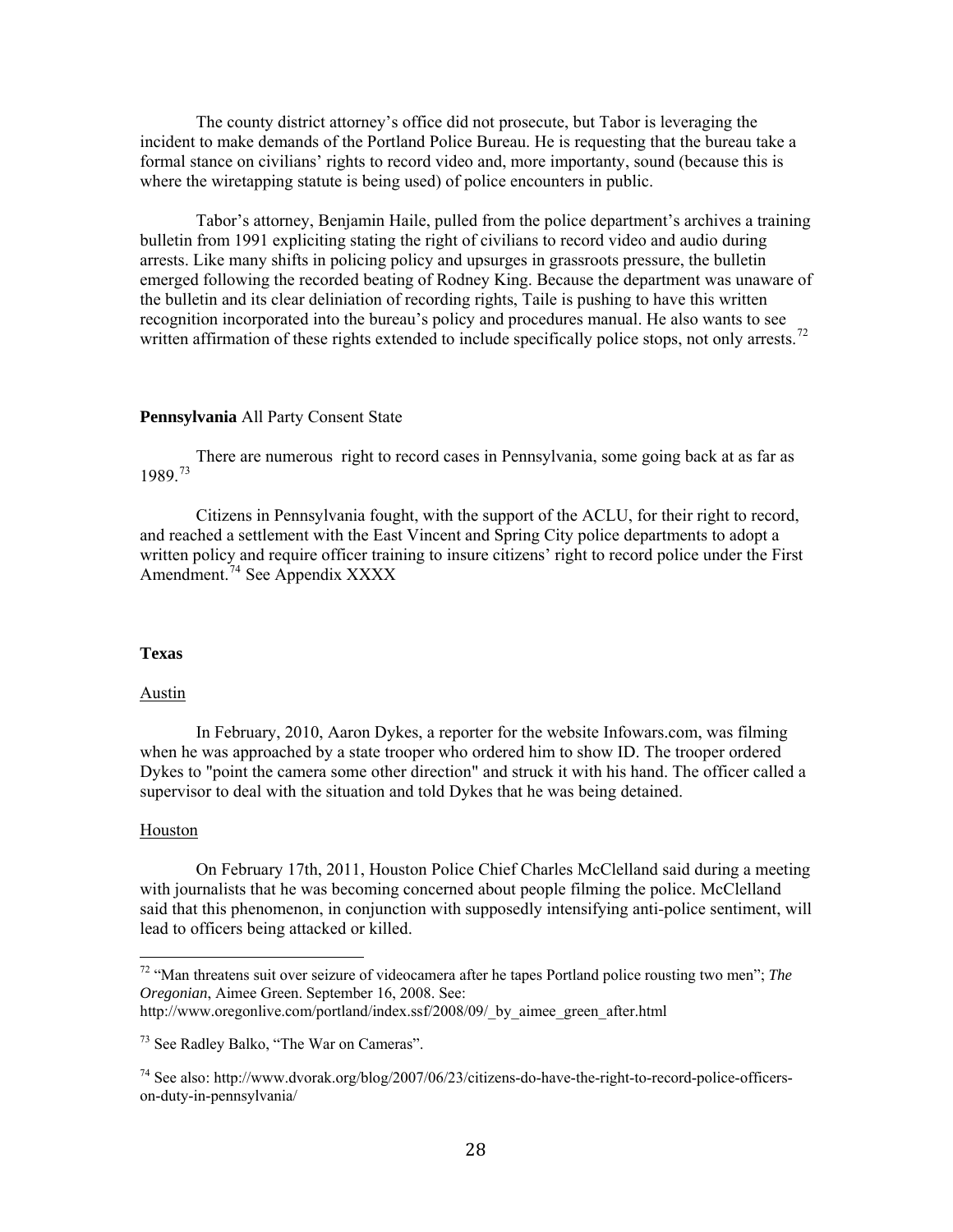McClelland's comments were made two weeks after a surveillance video was released showing four Houston, TX officers punching, kicking, and stomping on a 15-year-old burglary suspect after he voluntarily surrendered to them.

# El Paso

In El Paso when taxi cab inspector Jesus Lopez-Ledesma started recording a police traffic stop in March of 2011, El Paso police told him he had to stop, and attempted to justify their restriction with unlawful excuses. The officers then demanded that he show them his identification papers, called his supervisor, and in a recording can be heard saying, *"I'm sure your licensing, your job, depends on your cooperation with the El Paso Police Department," and, "We know who you are."[75](#page-27-2)*

The El Paso Police Department stands behind the officers. According to Lopez-Ledesma, "It's coercions through intimidation. I didn't break the law."<sup>[76](#page-28-0)</sup>

When KTSM news ran the story, another man, Dan Wild came forward to say that he had also been harassed by police for videotaping a raid behind his house. When Wild began recording, the officers told him that he was committing a felony and demanded his camera. Unsure of the law, and faced with the threat, Wild gave the officers his camera. The officers began looking through footage on his camera and when Wild inquired what they were doing, the police officer's response was *"I'm looking for kiddie porn."* [77](#page-28-1)

# **Washington, DC:**

 $\overline{a}$ 

In June of 2011, journalists Pete Tucker and Jim Epstein were arrested by Park Police and charged with "unlawful entry/remaining" and "disorderly conduct" for taking photographs of commission members at a meeting. Tucker has advocated for independent taxi drivers in the city, and was restricted from photographing the meeting by a taxi inspector. After taking pictures of the taxi inspector who was obstructing Tucker's attempts to continue photographing the meeting members, Park Police arrived, and when Tucker refused to leave on the grounds that he had journalistic rights to continue through the public meeting, he was handcuffed and physically removed from the meeting. He was placed in a holding cell, and informed by the police that if he wanted to return to the meeting, he had to promise not to take any further pictures. Both Tucker and Epstein were kept in custody for roughly four hours, and were fingerprinted and photographed before their release.**[78](#page-28-2)**

<sup>75</sup> KTSM News, March 24, 2011; http://www.ktsm.com/news/confrontation-between-taxicab-driver-police

<span id="page-28-0"></span><sup>76</sup> KTSM News, March 24, 2011; http://www.ktsm.com/news/confrontation-between-taxicab-driver-police

<span id="page-28-3"></span><span id="page-28-1"></span> $^{77}$  See Carlos Miller, Photograpy is Not a Crime. April 6, 2011. http://www.pixiq.com/article/el-pasopolice-harassing-citizens-who-videotape-them

<span id="page-28-2"></span><sup>78 &</sup>quot; 'Sheer Insanity' as Reporters Arrested at Taxicab Commission Hearing" Alan Suderman, *Washington City Paper*, June 22, 2011; http://www.washingtoncitypaper.com/blogs/looselips/2011/06/22/sheerinsanity-as-reporters-arrested-at-taxicab-commission-hearing/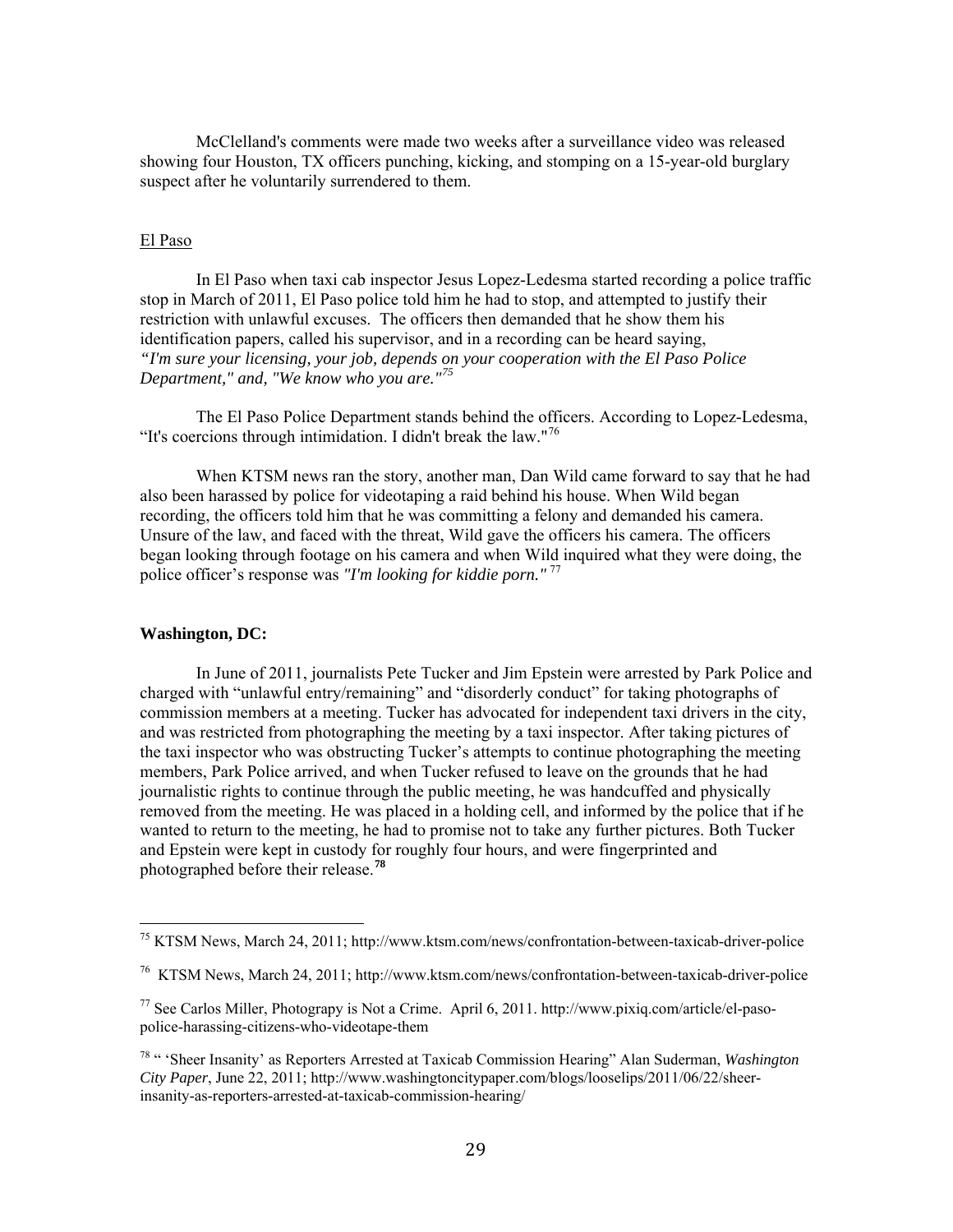# **Appendices**

# **Appendix I**

Police Officers Bill of Rights<sup>[79](#page-28-3)</sup>

# CALIFORNIA CODES GOVERNMENT CODE SECTION 3300-3311

3300. This chapter is known and may be cited as the Public Safety Officers Procedural Bill of Rights Act.

3301. For purposes of this chapter, the term public safety officer means all peace officers specified in Sections 830.1,

830.2, 830.3, 830.31, 830.32, 830.33, except subdivision (e), 830.34, 830.35, except subdivision (c), 830.36, 830.37,830.38, 830.4, and 830.5 of the Penal Code. The Legislature hereby finds and declares that the rights and protections

provided to peace officers under this chapter constitute a matter of statewide concern. The Legislature further finds and declares that effective law enforcement depends upon the maintenance of stable employer-employee relations, between public safety employees and their employers. In order to assure that stable relations are continued throughout the state and to further assure that effective services are provided to all people of the state, it is necessary that this chapter be applicable to all public safety officers, as defined in this section, wherever situated within the State of California.

3302. (a) Except as otherwise provided by law, or whenever on duty or in uniform, no public safety officer shall be prohibited from engaging, or be coerced or required to engage, in political activity.

(b) No public safety officer shall be prohibited from seeking election to, or serving as a member of, the governing board of a school district.

3303. When any public safety officer is under investigation and subjected to interrogation by his or her commanding officer, or any other member of the employing public safety department, that could lead to punitive action, the interrogation shall be conducted under the following conditions. For the purpose of this chapter, punitive action means

any action that may lead to dismissal, demotion, suspension, reduction in salary, written reprimand, or transfer for purposes of punishment.

 $\overline{a}$ 

<sup>79</sup> See *Police Officers Bill of Rights* at:

http://docs.google.com/viewer?a=v&q=cache:pAQq2ah4AxgJ:www.slopoa.com/pdfiles/Police%2520Offic ers%2520Bill%2520of%2520Rights.pdf+Police+Officer+Bill+of+Rights&hl=en&gl=us&pid=bl&srcid=A DGEESiwQPniKBM9tPWwXa-IZBpUuTi7EGv8e0kHRVAiFs4PPm\_X5Ylanlt-

<span id="page-29-0"></span>nVUNaqrp90Ym6SD3ZP6NJE\_4oVxDfJnWdn\_qb\_6q4103z6\_uDAqZun6lk8SP0dl\_EGWZX0y9OedrnYg&sig=AHIEtbQtQkn6f8FgW-YHP6jO2LVrxZzfew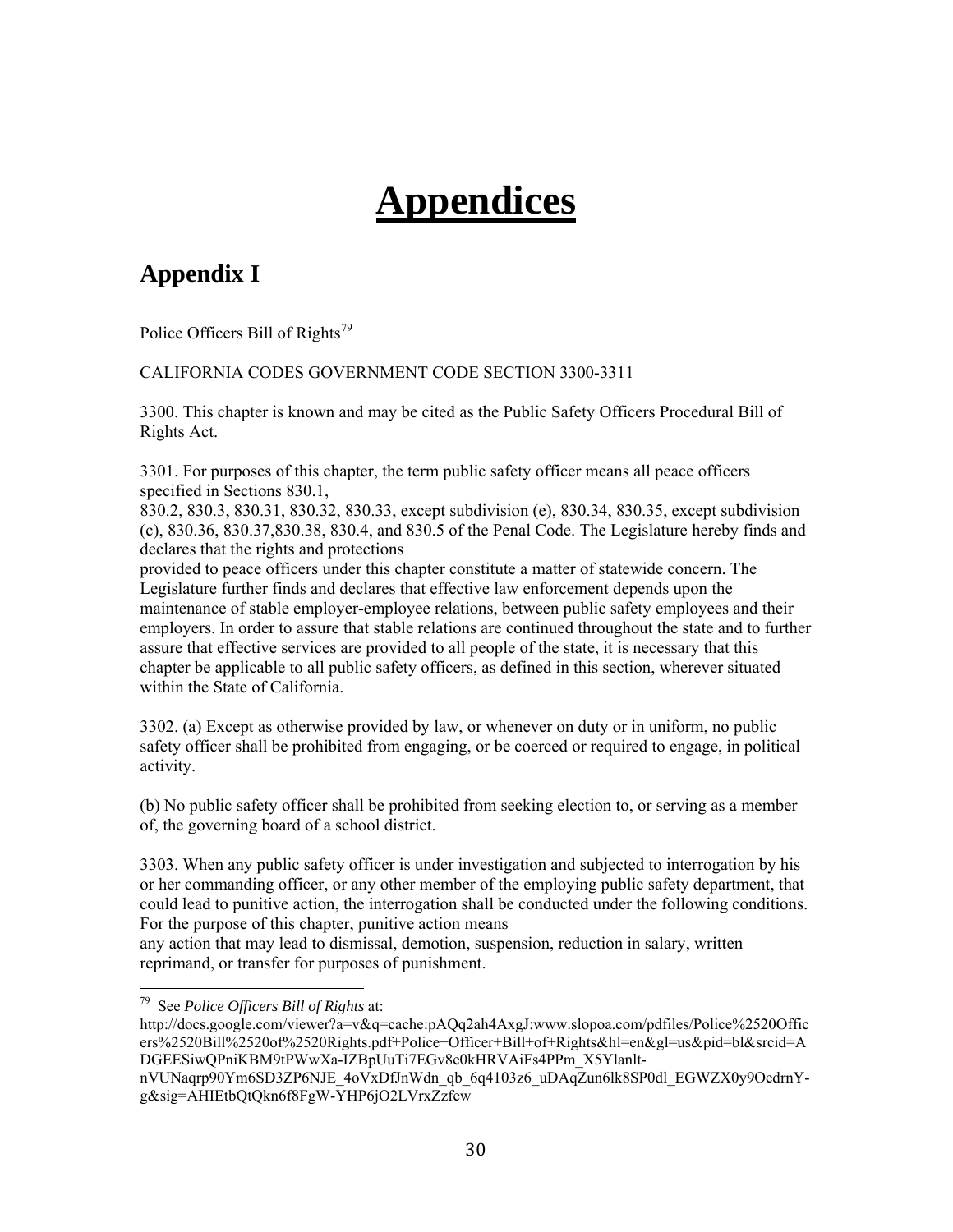(a) The interrogation shall be conducted at a reasonable hour, preferably at a time when the public safety officer is on duty, or during the normal waking hours for the public safety officer, unless the seriousness of the investigation requires otherwise. If the interrogation does occur during offduty time of the public safety officer being interrogated, the public safety officer shall be compensated for any off-duty time in accordance with regular department procedures, and the public safety officer shall not be released from employment for any work missed.

(b) The public safety officer under investigation shall be informed prior to the interrogation of the rank, name, and command of the officer in charge of the interrogation, the interrogating officers, and all other persons to be present during

the interrogation. All questions directed to the public safety officer under interrogation shall be asked by and through no more than two interrogators at one time.

(c) The public safety officer under investigation shall be informed of the nature of the investigation prior to any interrogation.

(d) The interrogating session shall be for a reasonable period taking into consideration gravity and complexity of the issue being investigated. The person under interrogation shall be allowed to attend to his or her own personal physical necessities.

(e) The public safety officer under interrogation shall not be subjected to offensive language or threatened with punitive action, except that an officer refusing to respond to questions or submit to interrogations shall be informed that failure to answer questions directly related to the investigation or interrogation may result in punitive action. No promise of reward shall be made as an inducement to answering any question. The employer shall not cause the public safety officer under interrogation to be subjected to visits by the press or news media without his or her express consent nor shall his or her

home address or photograph be given to the press or news media without his or her express consent.

(f) No statement made during interrogation by a public safety officer under duress, coercion, or threat of punitive action shall be admissible in any subsequent civil proceeding. This subdivision is subject to the following qualifications:

(1) This subdivision shall not limit the use of statements made by a public safety officer when the employing public safety department is seeking civil sanctions against any public safety officer, including disciplinary action brought under Section 19572.

(2) This subdivision shall not prevent the admissibility of statements made by the public safety officer under interrogation in any civil action, including administrative actions, brought by that public safety officer, or that officer's exclusive representative, arising out of a disciplinary action.

(3) This subdivision shall not prevent statements made by a public safety officer under interrogation from being used to impeach the testimony of that officer after an in camera review to determine whether the statements serve to impeach the testimony of the officer.

(4) This subdivision shall not otherwise prevent the admissibility of statements made by a public safety officer under interrogation if that officer subsequently is deceased.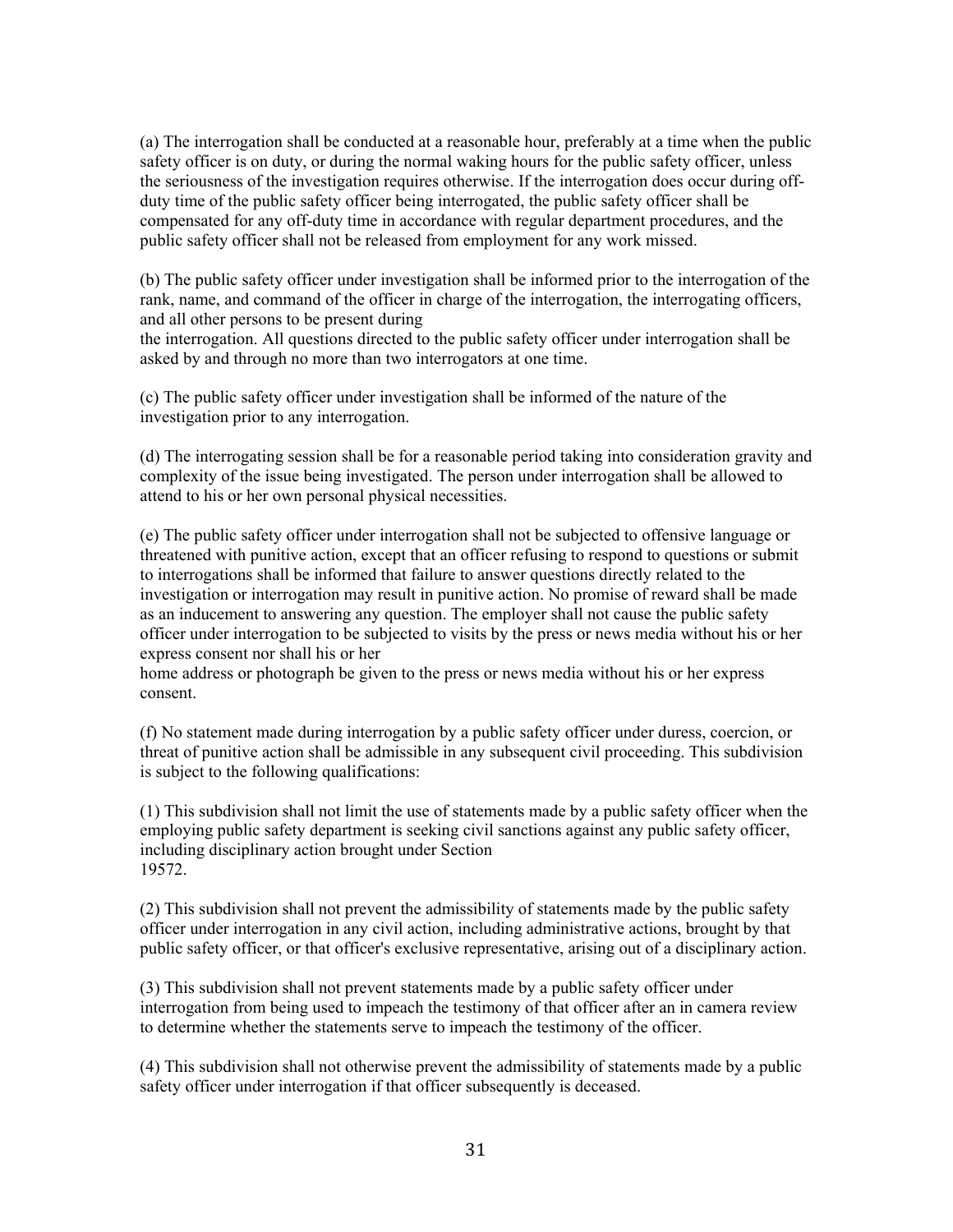(g) The complete interrogation of a public safety officer may be recorded. If a tape recording is made of the interrogation, the public safety officer shall have access to the tape if any further proceedings are contemplated or prior to any further interrogation at a subsequent time. The public safety officer shall be entit led to a transcribed copy of any notes made by a stenographer or to any reports or complaints made by investigators or other persons, except those which are deemed by the investigating agency to be confidential. No notes or reports that are deemed to be confidential may be entered in the

officer's personnel file. The public safety officer being interrogated shall have the right to bring his or her own recording device and record any and all aspects of the interrogation.

(h) If prior to or during the interrogation of a public safety officer it is deemed that he or she may be charged with a criminal offense, he or she shall be immediately informed of his or her constitutional rights.

(i) Upon the filing of a formal written statement of charges, or whenever an interrogation focuses on matters that are likely to result in punitive action against any public safety officer, that officer, at his or her request, shall have the right to be represented by a representative of his or her choice who may be present at all times during the interrogation. The representative shall not be a person subject to the same investigation. The representative shall not be required to disclose, nor be subject to any punitive action for refusing to disclose, any information received from the officer under investigation

for non criminal matters. This section shall not apply to any interrogation of a public safety officer in the normal course of duty, counseling, instruction, or informal verbal admonishment by, or other routine or unplanned contact with, a supervisor or any other public safety officer, nor shall this section apply to an investigation concerned solely and directly with alleged criminal activities.

(j) No public safety officer shall be loaned or temporarily reassigned to a location or duty assignment if a sworn member of his or her department would not normally be sent to that location or would not normally be given that duty assignment under similar circumstances.

3304. (a) No public safety officer shall be subjected to punitive action, or denied promotion, or be threatened with any such treatment, because of the lawful exercise of the rights granted under this chapter, or the exercise of any rights under any existing administrative grievance procedure.Nothing in this section shall preclude a head of an agency from ordering a public safety officer to cooperate with other agencies involved in criminal investigations. If an officer fails to comply with such an order, the agency may officially charge him with insubordination.

(b) No punitive action, nor denial of promotion on grounds other than merit, shall be undertaken by any public agency without providing the public safety officer with an opportunity for administrative appeal.

3305. No public safety officer shall have any comment adverse to his interest entered in his personnel file, or any other file used for any personnel purposes by his employer, without the public safety officer having first read and signed the instrument containing the adverse comment indicating he is aware of such comment, except that such entry may be made if after reading such instrument the public safety officer refuses to sign it. Should a public safety officer refuse to sign, that fact shall be noted on that document, and signed or initialed by such officer.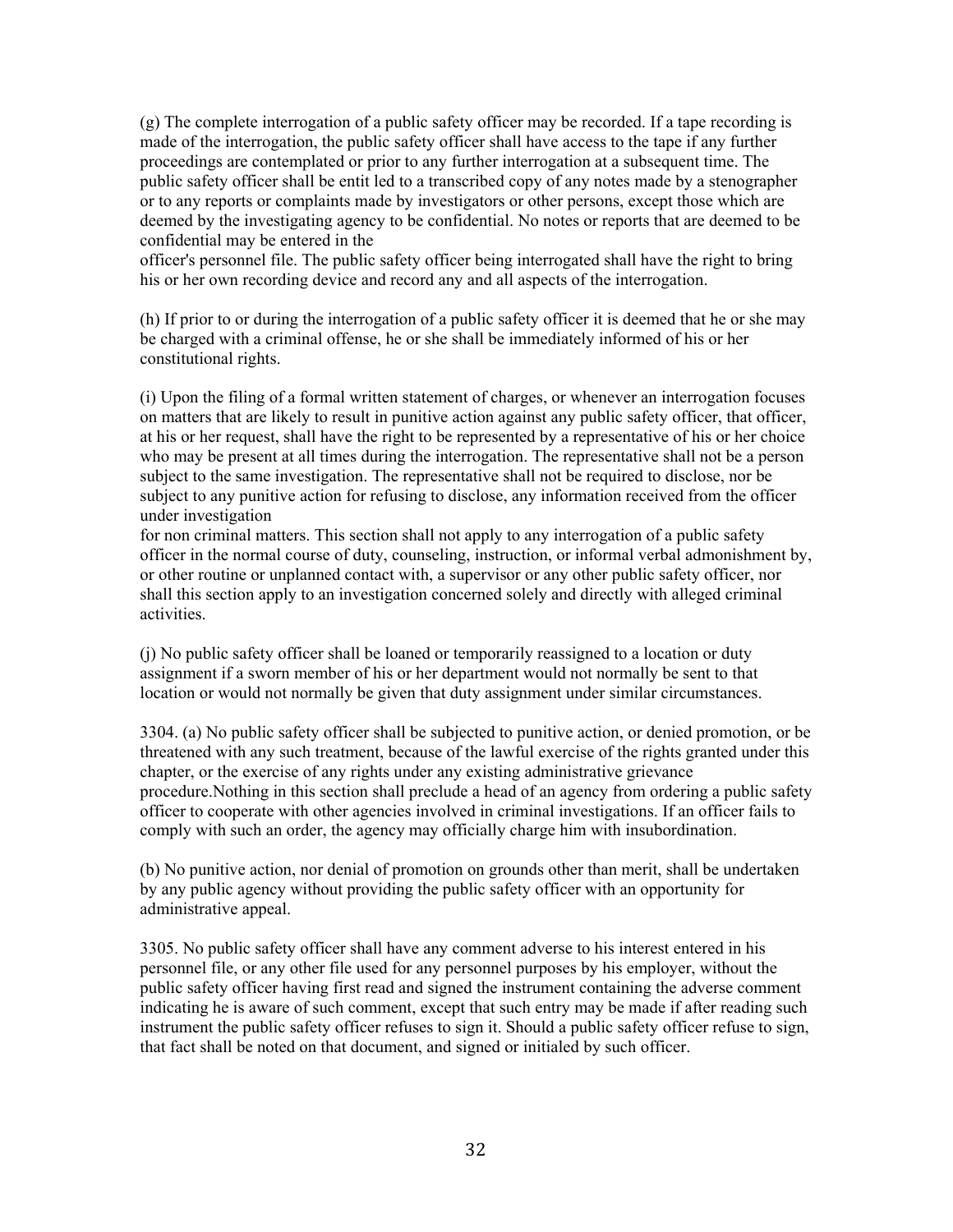3306. A public safety officer shall have 30 days within which to file a written response to any adverse comment entered in his personnel file. Such written response shall be attached to, and shall accompany, the adverse comment.

3307. No public safety officer shall be compelled to submit to a polygraph examination against his will. No disciplinary action or other recrimination shall be taken against a public safety officer refusing to submit to a polygraph examination,

nor shall any comment be entered anywhere in the investigator's notes or anywhere else that the public safety officer refused to take a polygraph examination, nor shall any testimony or evidence be admissible at a subsequent hearing, trial, or proceeding, judicial or administrative, to the effect that the public safety officer refused to take a polygraph examination.

3308. No public safety officer shall be required or requested for purposes of job assignment or other personnel action to disclose any item of his property, income, assets, source of income, debts or personal or domestic expenditures (including those of any member of his family or household) unless such information is obtained or required under state law or proper legal procedure, tends to indicate a conflict of interest with respect to the performance of his official duties, or is necessary for the employing agency to ascertain the desirability of assigning the public safety officer to a specialized unit

in which there is a strong possibility that bribes or other improper inducements may be offered.

3309. No public safety officer shall have his locker, or other space for storage that may be assigned to him searched except in his presence, or with his consent, or unless a valid search warrant has been obtained or where he has been notified that a search will be conducted. This section shall apply only to lockers or other space for storage that are owned or leased by the employing agency.

3309.5. (a) It shall be unlawful for any public safety department to deny or refuse to any public safety officer the rights and protections guaranteed to them by this chapter.

(b) The superior court shall have initial jurisdiction over any proceeding brought by any public safety officer against any public safety department for alleged violations of this section.

(c) In any case where the superior court finds that a public safety department has violated any of the provisions of this chapter, the court shall render appropriate injunctive or other extraordinary relief to remedy the violation and to prevent future violations of a like or similar nature, including, but not limited to, the granting of a temporary restraining order, preliminary, or permanent injunction prohibiting the public safety department from taking any punitive action against the public safety officer.

3310. Any public agency which has adopted, through action of its governing body or its official designee, any procedure which at a minimum provides to peace officers the same rights or protections as provided pursuant to this chapter shall not be subject to this chapter with regard to such a procedure.

3311. Nothing in this chapter shall in any way be construed to limit the use of any public safety agency or any public safety officer in the fulfilling of mutual aid agreements with other jurisdictions or agencies, nor shall this chapter be construed in any way to limit any jurisdictional or interagency cooperation under any circumstances where such activity is deemed necessary or desirable by the jurisdictions or the agencies involved.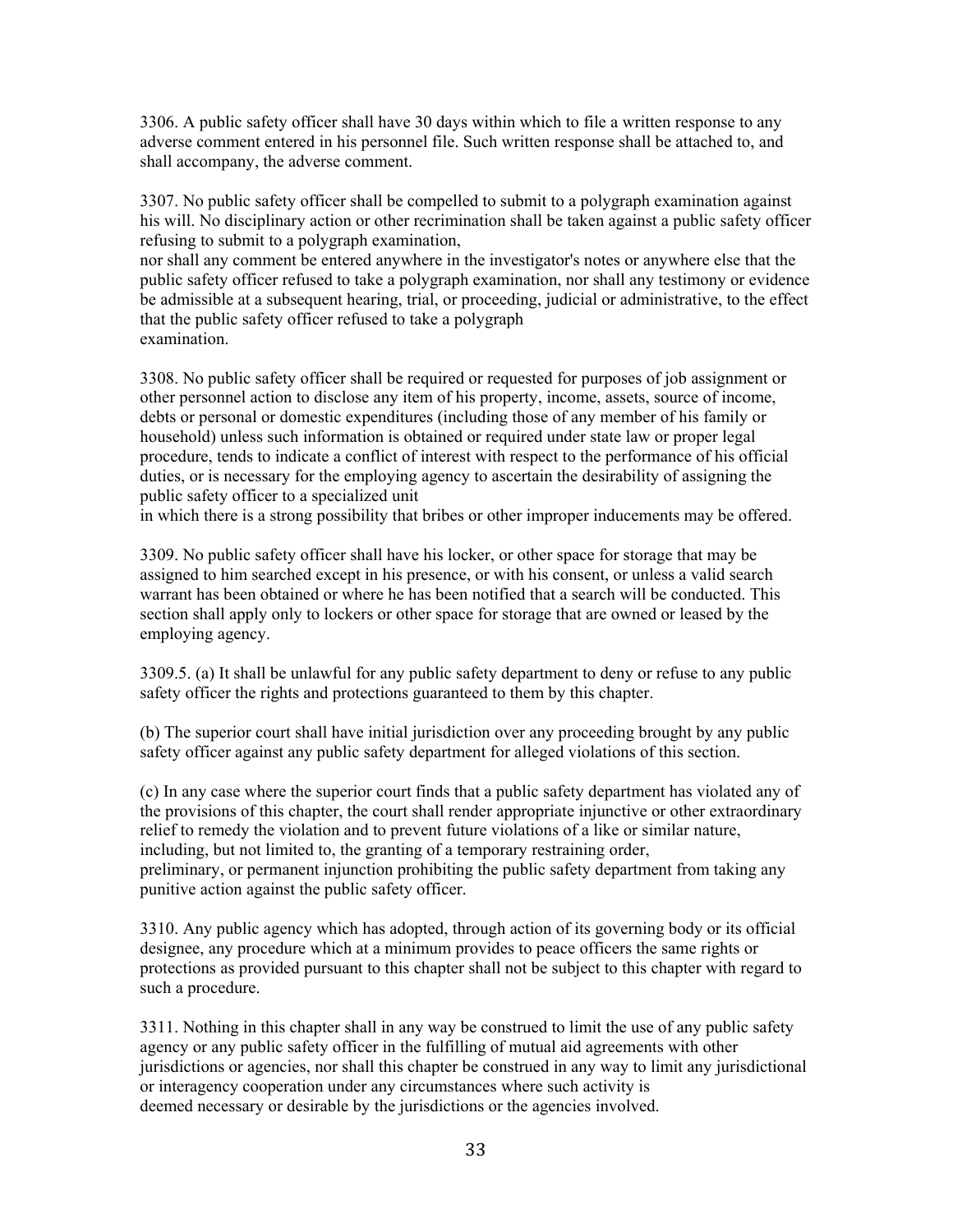# **Appendix II**

Statement submitted by Andrea Prichett to the Connecticut Senate Judiciary Committee and the Connecticut Legislature, March 21, 2011.

# **IN SUPPORT OF S.B. 1206: AN ACT CONCERNING THE RECORDING OF POLICE ACTIVITY BY THE PUBLIC**

# **Submitted by: Andrea Prichett on behalf of Berkeley Copwatch, Berkeley, CA.**

# **To Members of the Connecticut Senate Judiciary Committee and the Connecticut Legislature,**

In March of 1990 in Berkeley, California, a group of civilian volunteers began a program of monitoring and documenting police activity in their neighborhood. This group became known as "Copwatch". During the subsequent 20 years, similar groups and projects have sprung up in cities and towns across America. At no time in those 20 years have we been so in danger of losing our rights as we are in the current time. As copwatchers, we have always assumed that our right to assemble in public space, our right to observe, to publish our observations, and our right to hold our government accountable were all protected under the first amendment to the constitution. In the name of justice, and for the genuine love of freedom, we continue to monitor police activity, and the manner in which our democracy is practiced and preserved. In recent times we have endured increasing resistance to our efforts on a local level, and across the nation civil rights workers are being harassed, and even arrested for their efforts. We wholeheartedly support any legislation that reaffirms and clarifies the constitutionality of our efforts to cultivate genuine community based police accountability. We believe that the truest measure of democracy is in the way that police enforce the laws of the land, and the degree to which they submit to the authority of civilians.

For many Americans, police represent the frontline of our democracy. There is no other government employee or worker who is vested with the awesome power to actually take life. Given that police officers hold this unique position, a potent check on that power is in our right to witness the conduct of officers, and to report to our city leaders how city policy is being carried out. For all of the legislation that is passed, and the promises that are made to the people by our elected representatives, we can truly measure the health and vitality of our local democratic structures when we attempt to observe police activity.

Berkeley is perhaps an unusual city. In our town, observing police is considered to be so important that a special Training Bulletin 91 was issued by the police chief in 1984 that reads, *"It shall be the policy of the BPD to put the least possible restriction on citizen observation of the police."* 

*The information, and the quality control provided to our Police Review Commission by citizen monitors has proven to be invaluable time and time again. From the way police enforce quality of*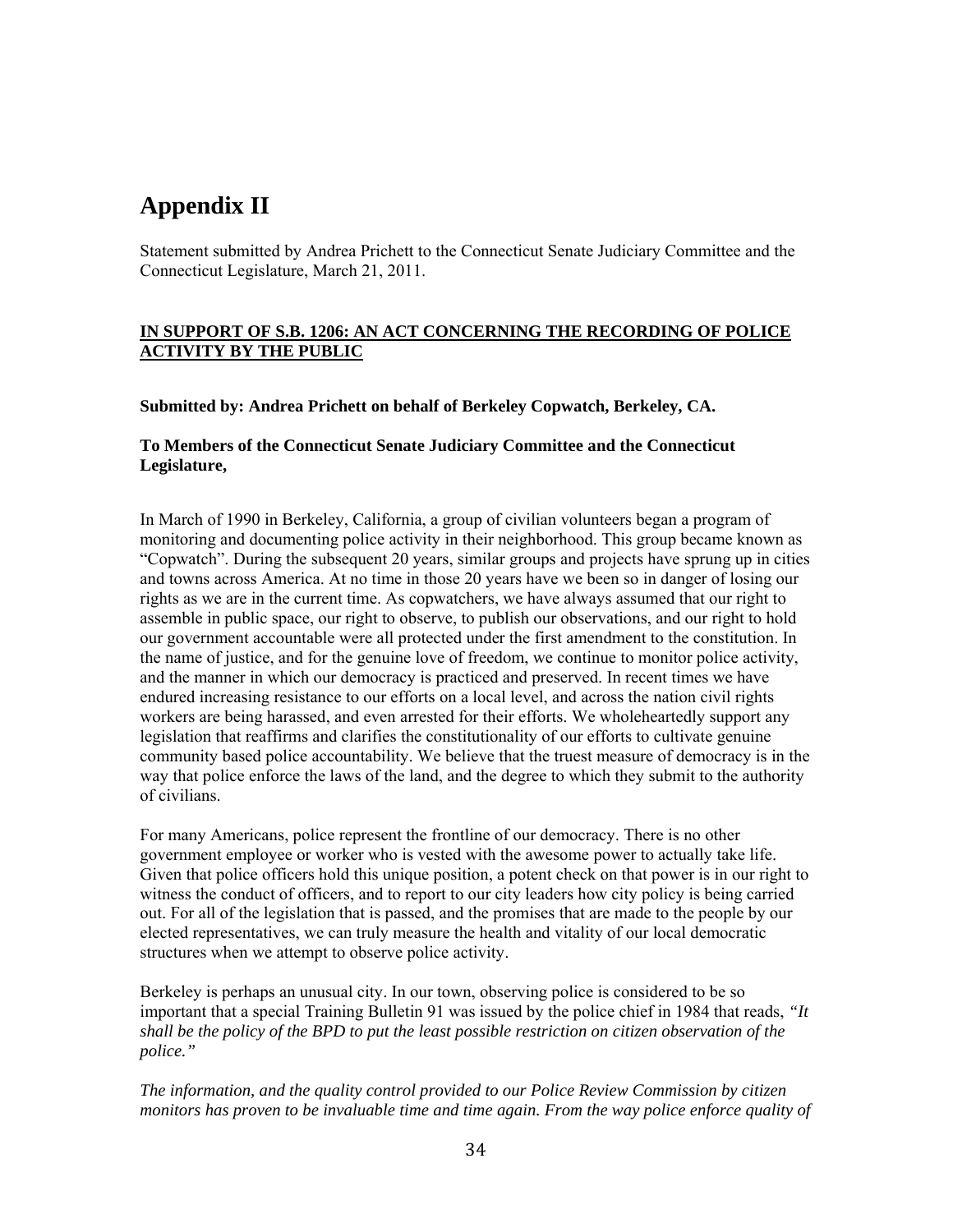*life infractions in areas populated by large numbers of homeless people to complaints of racial profiling, and even police conduct during demonstrations, our work has helped to direct the priorities of our oversight body time and again.* 

*Our volunteers are trained, and we have worked to cultivate a consciousness about watching police that encourages* 

- *a) non-interference in police activity*
- *b) committed non-violence in word and deed*
- *c) de-escalation of situations when that is appropriate*

*Over the years, we have had officers express appreciation for our work. While not all officers are happy to see us appear at a stop, there are professional officers who have nothing to fear from being observed, and who value our efforts to involve the community in the way policies are implemented, provide input on how we are being policed, and to identify problem officers to the Police Review Commission. Of course, there are officers who become nervous when our volunteers appear and begin recording, but over time, officers in the BPD have grown used to us.* 

While many people and groups have defended the right to watch police based on first amendment protections, there has been disagreement about which right most closely extends to civilian efforts to document police behavior. Some say that it is a matter of freedom of the press, especially now as new media creates so many opportunities for any person to become a citizen-reporter as they witness and record police misconduct with any of the many recoding technologies currently so prevalent. The digitally recorded homicide of Oscar Grant on a subway train in Oakland, California in 2009, and the subsequent conviction of the officer involved attest to the benefit of having recording technology in the hands of ordinary citizens.

Others believe that the right to assemble freely should protect our right to stand anywhere on public space, and to engage in whatever legal activity we choose. Those who stand on a sidewalk in order to record police should not be singled out because an officer doesn't like the idea of being recorded. After all, as we are told when video cameras are installed in public places, no one has a reasonable expectation of privacy. However, it is the right to petition the government for a redress of grievances that should serve as the constitutional protector of all those who care enough to stop and watch what their police departments are doing.

Currently, it is not uncommon for copwatchers to get arrested, and later released, with no charges actually filed against us. We are simply removed from the scene, and often our cameras are confiscated and footage deleted. In our history at Berkeley Copwatch, no one has ever been convicted of obstructing a police officer, but we have been punitively arrested many times in the process of our peaceful observations. We need protection from police who want to hide their misdeeds, and obstruct the justice that comes from a truly informed community. Our primary objective has always been to document these repeated injuries, put the facts before the people, and let them decide.

We hear the stories, and are in touch with organizations across the country, and we know that in Illinois, Massachusetts, Maryland, and beyond people are being arrested for direct monitoring not because the arresting officers fear for their own safety, but because they fear accountability. This bill will not just establish legal grounds for observation of the police in Connecticut; it will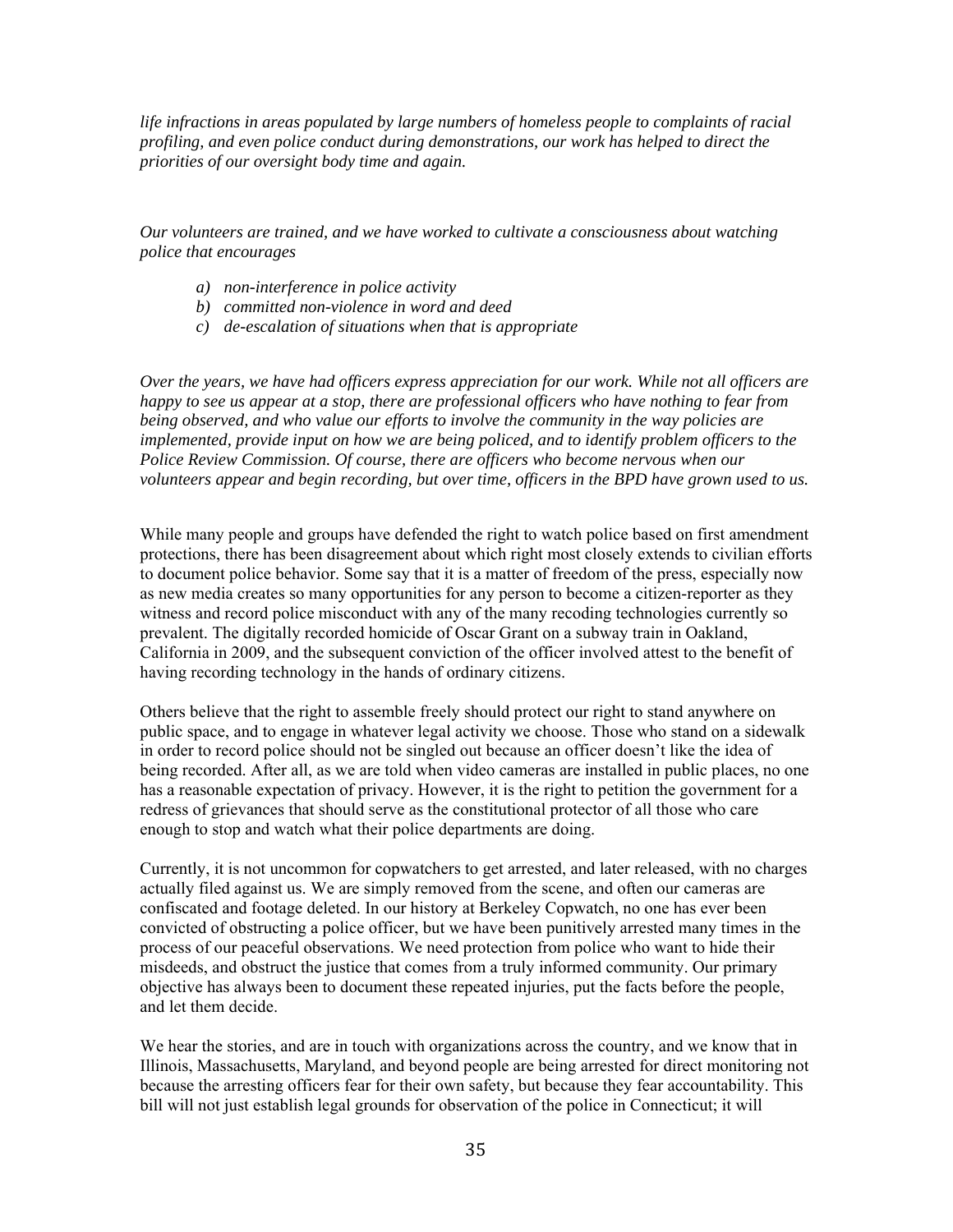provide a valuable precedent, and send a message of support for a broader interpretation of our fundamental rights against increasing repression. We strongly urge passage of SB 1206.

# **Appendix III**

Berkeley Copwatch Announces *Glik* brief

# **Berkeley Copwatch, Center for Constitutional Rights and others file** *amicus curiae* **around citizens' right-to-videotape police**

February 22, 2011

On January 25th, 2011 Berkeley Copwatch helped to file an amicus brief in *Glik v. Cunniffe, et al*. - a case in the US First Circuit Court of Appeals defending our right to record police as they conduct their duties in public.

In recent years, footage of police violence and misconduct has catalyzed social movement across the United States. The recording of Los Angeles Police beating Rodney King in 1991 ushered in a new wave of public scrutiny around police brutality and accountability. The caught-on-tape murder of Oscar Grant helped the public readdress these issues. Both cases revealed the power of recording technology in the hands and eyes of the people.

Against the backdrop of these monumental cases is persistent police monitoring of local groups and civilians who use grassroots organization to establish means to hold the police accountable. Law enforcement officers and police departments across the US, in cooperation with the courts, are responding to public scrutiny with harassment and repression. It is in this context that the amicus brief for *Glik v. Cunniffe, et al*. , a case of First Amendment rights and their necessary protection was filed by local groups across the nation and the Center for Constitutional Rights.

Plaintiff-Appellee (and lawyer) Simon Glik was arrested in 2007 by the Boston Police Department (BPD) while filming an arrest with his cell phone. The charges were later dropped but Glik filed a lawsuit against the officers involved as well as the BPD and won in district court. The case is now in the First Circuit federal court of appeals where our collective amicus asserts that, "the right to photograph police activity in public places is a grassroots accountability mechanism [that] helps foster greater involvement and trust by the community in local law enforcement" (Glik, p. 9).

Battles in the field of civil liberties over the right to record are being fought across the US on a state-by-state basis and constitutional rights groups, community organizers, students, lawyers, and police departments, are watching these battles closely. Twelve states now have legislation to restrict people's right to monitor police, mostly relying on wiretapping statutes or two-party consent laws to ban recording of police conduct in the streets, as well as at protests and parties, on highways and in parks. In other states police create a hostile environment by arresting, detaining, or threatening civilian witnessing through bogus charges including trespassing, loitering, obstructing justice or interfering with arrests. In some cases, the punitive retaliation is extreme, with citizens who record public officials facing sentences of up to 75 years. Homeland Security measures are often cited as justification for these arrests while - paradoxically - video surveillance of citizens under Homeland Security becomes ever more pervasive and intrusive.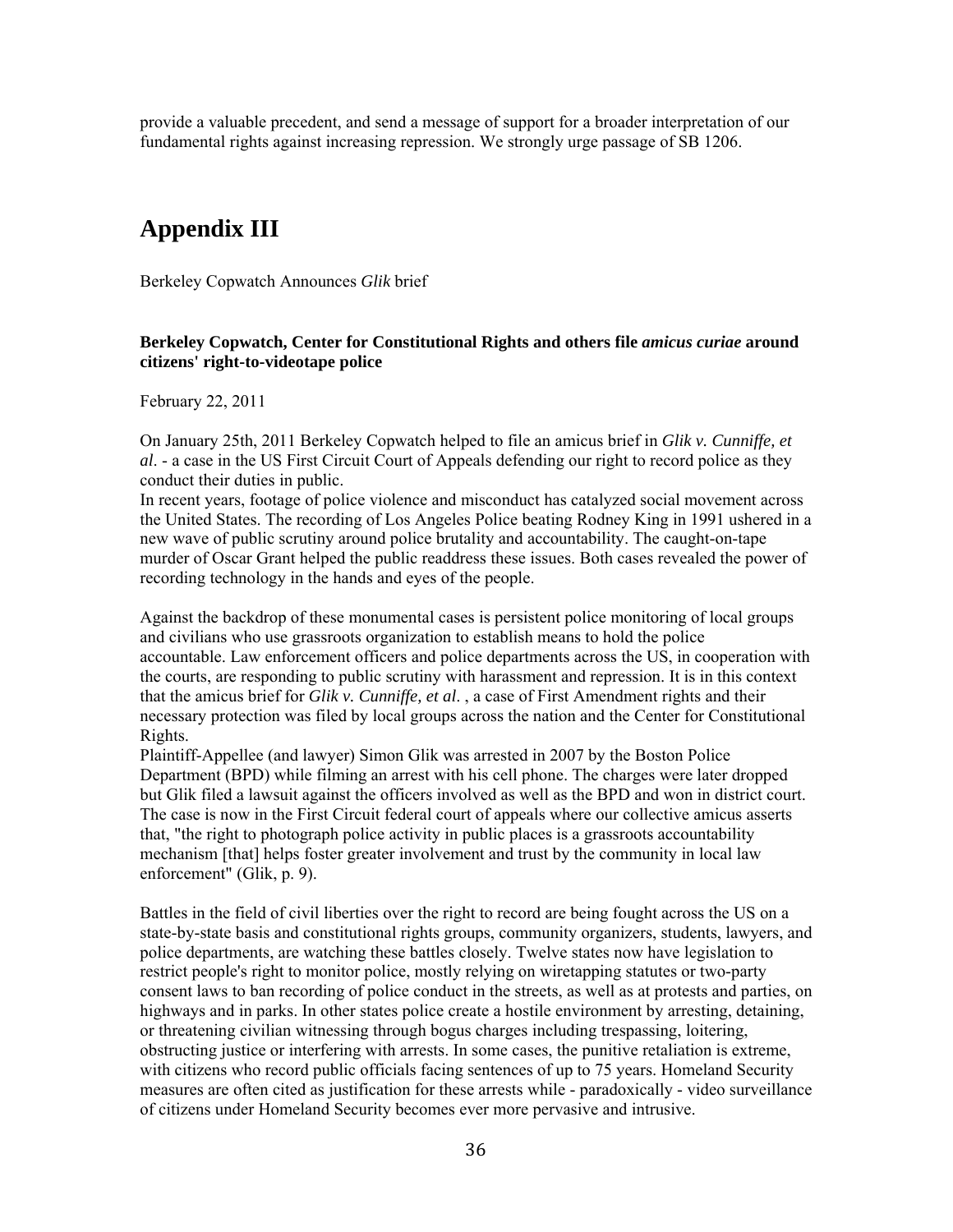Police monitoring groups and citizens continue to fight back. The ACLU in Pennsylvania reached a settlement with the East Vincent and Spring City police departments to adopt a written policy and require officer training to insure citizens' right to record police under the First Amendment. Atlanta Police recently affirmed the people's right-to-record thanks to the dedicated work of East Atlanta Copwatch. Berkeley Copwatch and other direct monitoring and police accountability groups continue to patrol the streets and develop effective community databases to deter abuse, hold individual officers and departments accountable, to impact practices and policies, and to work together to help empower our communities.

Other groups in the Glik brief included *Communities United Against Police Brutality* (Minnesota), *Justice Committee* (New York, New York), *Milwaukee Police Accountability Coalition* (Wisconsin), *Nodutdol for Korean Community Development* (New York, New York) *and Portland Copwatch* (Oregon). Several of the groups offered declarations, including a founding member of Berkeley Copwatch, Andrea Prichett. We wish to thank the Center for Constitutional Rights - and all communities and individuals - for standing up to police misconduct and violence. Please see our website (**[www.BerkeleyCopwatch.org](http://www.berkeleycopwatch.org/)**) for the full text of the *Glik* brief.

Berkeley Copwatch has been organizing street patrols and community outreach events for over 20 years. See our website for details on upcoming Know Your Rights Trainings or write to us at [Berkeleycopwatch@yahoo.com.](http://mc/compose?to=Berkeleycopwatch@yahoo.com) You can always drop by the office on Fridays between 2 and 7 at 2022 Blake St. in Berkeley.

*Berkeley Copwatch* 

# **Appendix IV**

Declaration Statement of Andrea Prichett, founding member of Berkeley Copwatch, for amicus brief in *Glik v. Cunniffe, et al*. ; January 25, 2011.

# **UNITED STATES COURT OF APPEALS FOR THE FIRST CIRCUIT**

SIMON GLIK

*Plaintiff-Appellee,* 

**\_\_\_\_\_\_\_\_\_\_\_\_\_\_\_\_\_\_\_\_\_\_\_\_\_\_\_\_\_\_\_\_\_\_\_\_\_\_\_\_\_** 

v.

JOHN CUNNIFFE, in his individual capacity; No. 10-1764 PETER SAVALIS, in his individual capacity; JEROME HALL-BREWSTER, in his individual capacity; CITY OF BOSTON *Defendants-Appellants*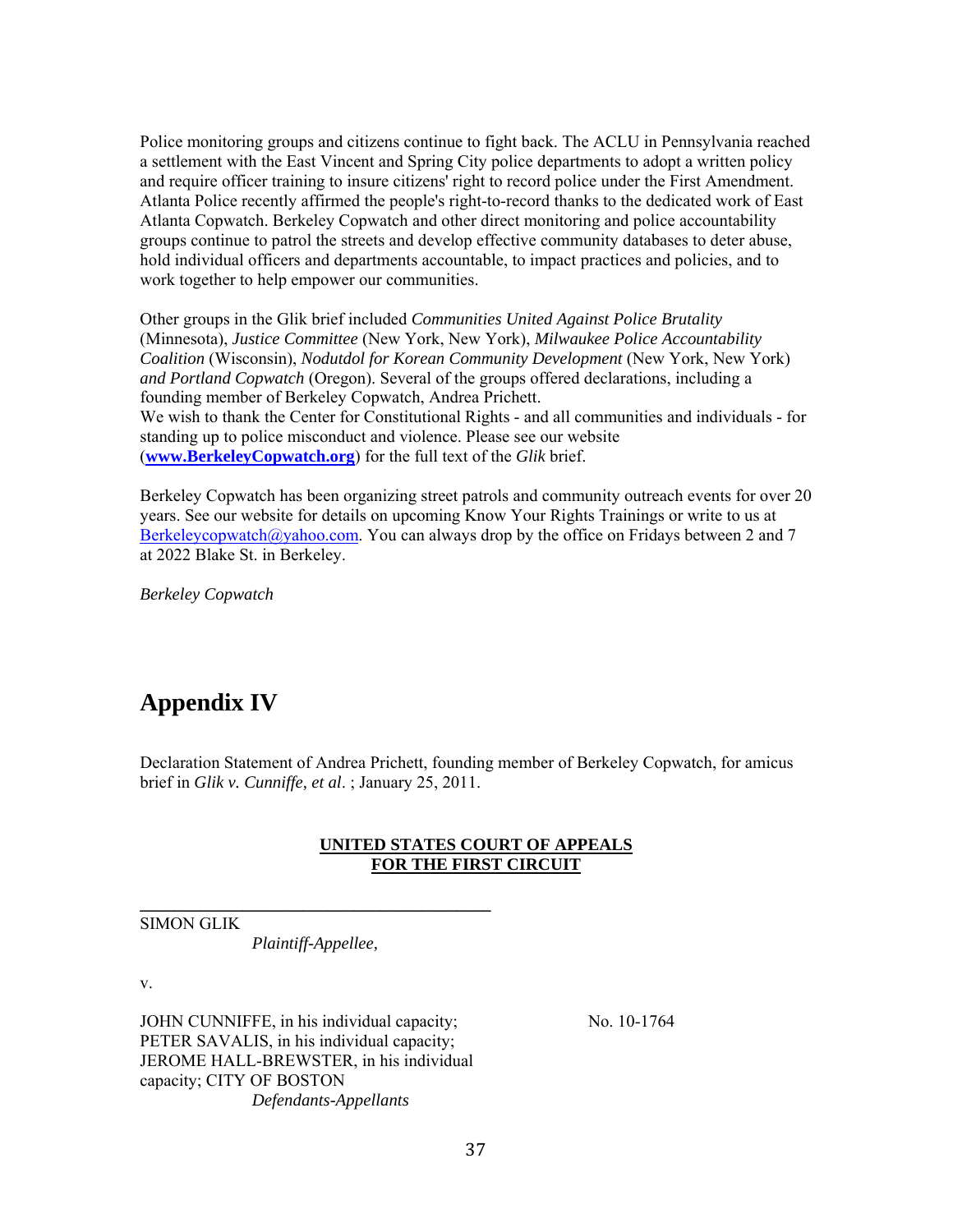# **DECLARATION OF ANDREA PRICHETT**

- I, Andrea Prichett, pursuant to 28 U.S.C. § 1746, declare the following:
- 1. For the past thirty years, I have lived in Berkeley, California.

**\_\_\_\_\_\_\_\_\_\_\_\_\_\_\_\_\_\_\_\_\_\_\_\_\_\_\_\_\_\_\_\_\_\_\_\_\_\_\_\_\_\_** 

- 2. I am one of the founding members of Berkeley Copwatch, an all-volunteer, nonprofit organization that seeks to increase police accountability and decrease police misconduct by promoting civic participation among community members.
- 3. One of our principal activities is conducting and training others in how to conduct police monitoring by, among other things, recording or filming their interactions with the public, commonly referred to as "copwatch".
- 4. Berkeley Copwatch's approach is to send out weekly shifts of two or more people who have been trained about their rights and responsibilities with respect to the police, and they document through video recordings, photography, or personal observations incidents of police misconduct, including the use of unnecessary or excessive force, baseless and warrantless searches of people in public, and officers without any identification on their uniforms (as is required by California law).
- 5. When Berkeley Copwatch was first created, we worked with homeless people. My observations of police interactions with homeless people on the streets and in public places led me to believe that this already vulnerable population was further disempowered by police harassment and misconduct.
- 6. My early activities with Berkeley Copwatch involved collecting testimonies from homeless people who had suffered police misconduct, such as confiscation of property, unjustified use of force, and outright physical and verbal abuse.
- 7. In its early years, Berkeley Copwatch relied largely on documenting such incidents, relying on our own first-hand observations, and also taking photographs of policehomeless interactions. Through such documentation, we were able to serve as advocates for homeless people.
- 8. With changes in technology, including the advent of more accessible video, audio, and photo equipment and the ability to rapidly disseminate information via the internet, our copwatch program has become more heavily reliant on recordings of police activity in public places. The ability to take video footage or photographs of police misconduct allows us to operate more efficiently and effectively.
- 9. We have used our recordings to further police reform that benefits both local law enforcement and community members. In 2008, for instance, we presented video footage of police misconduct at a special hearing of the local review commission. Specifically, the video showed an overly aggressive and unnecessarily violent police tactics used against protestors at a marine recruitment station.
- 10. As a result of this footage, the Berkeley Police Department in consultation with the Police review Commission reviewed and revised their crowd control policies and procedures.
- 11. Berkeley Copwatch has also provided video footage to local attorneys representing victims of police misconduct in litigation or attempting to dissuade prosecutors from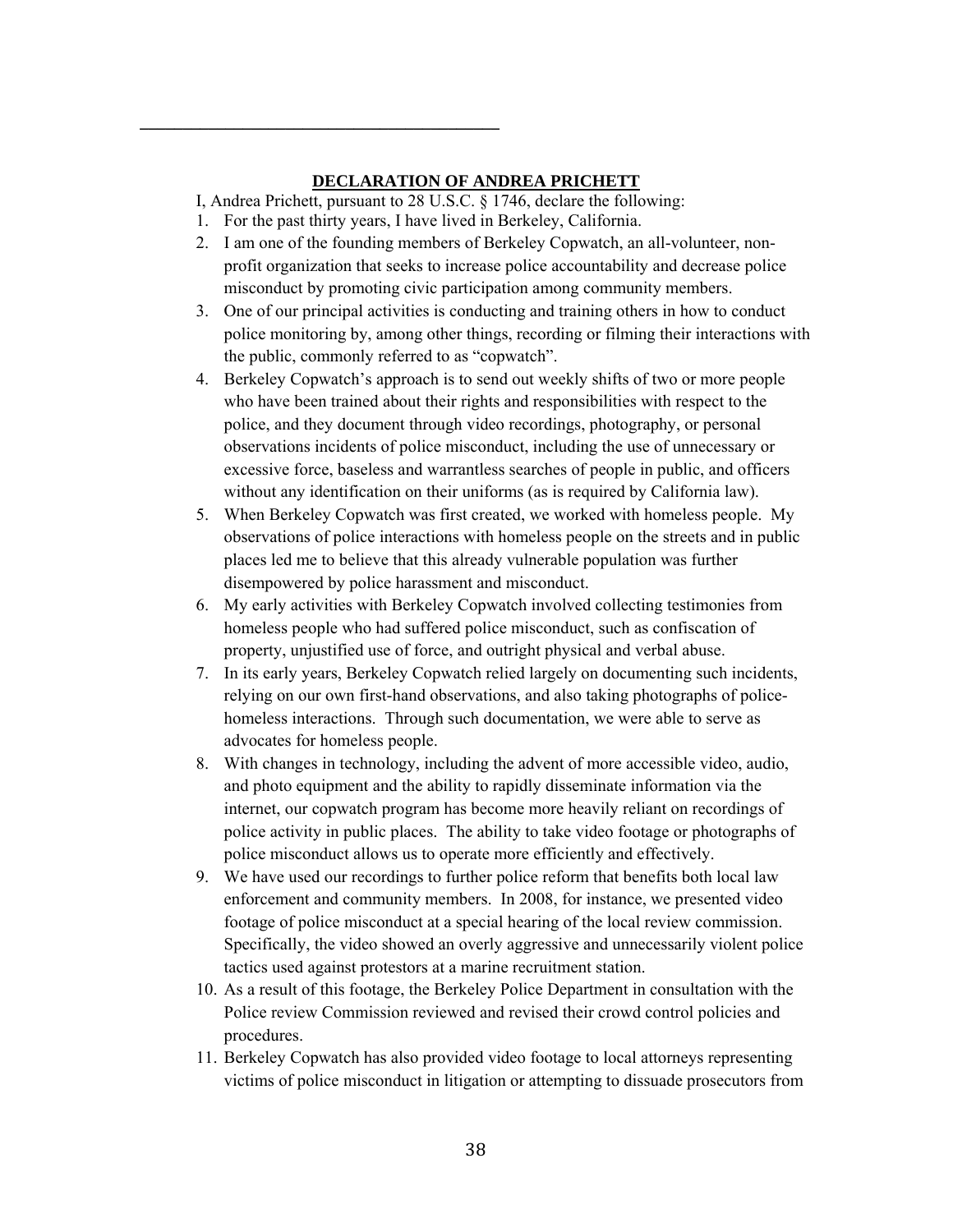pursuing charges against individuals who were wrongfully accused or arrested by the police.

- 12. Additionally, with our cumulative experience in such activities, Berkeley Copwatch has created training materials and presentations that included know-your-rights components when dealing with the police and "best practices" for recording police conduct.
- 13. Since its inception in March 1990, Berkeley Copwatch has helped numerous individuals from many different states set up similar organizations in other cities in the U.S., and has hosted law enforcement and non-governmental officials from Australia, Tanzania, and Zambia who were interested in our work around police accountability, including our copwatch program.
- 14. For example, in January 2011, Berkeley Copwatch was asked to conduct a training in Fresno, California where, for the past several years, an average of 5 or 6 people have been killed in police encounters. The purpose of our training was to educate concerned community members about how to best record police activity, individuals' rights in police encounters, and other ways of directly increasing police accountability.
- 15. The training was attended by approximately 50 people with different racial, ethnic, and linguistic backgrounds and across age groups. This very diverse group had come together to become more active in their communities based on their shared commitment to ending police violence and abuse.
- 16. Over the years, Berkeley Copwatch has been involved in and witnessed communities coming together and becoming more active in local governance and local law enforcement practices through their concerns about police abuse and interest in participating in copwatch programs.
- 17. For the past 15 years, Berkeley Copwatch has also taught undergraduate, credit courses at the University of California at Berkeley on democratic education. In essence the course teaches students about civil rights and human rights monitoring, in civic engagement, and, specifically, in the process and goals of copwatch programs.

I declare under the penalty of perjury that the foregoing statements are true and correct.

Dated: January 21, 2011 Berkeley, California

Andrea Prichett

 Founding Member of Berkeley Copwatch 2339 Oregon St., Berkeley, CA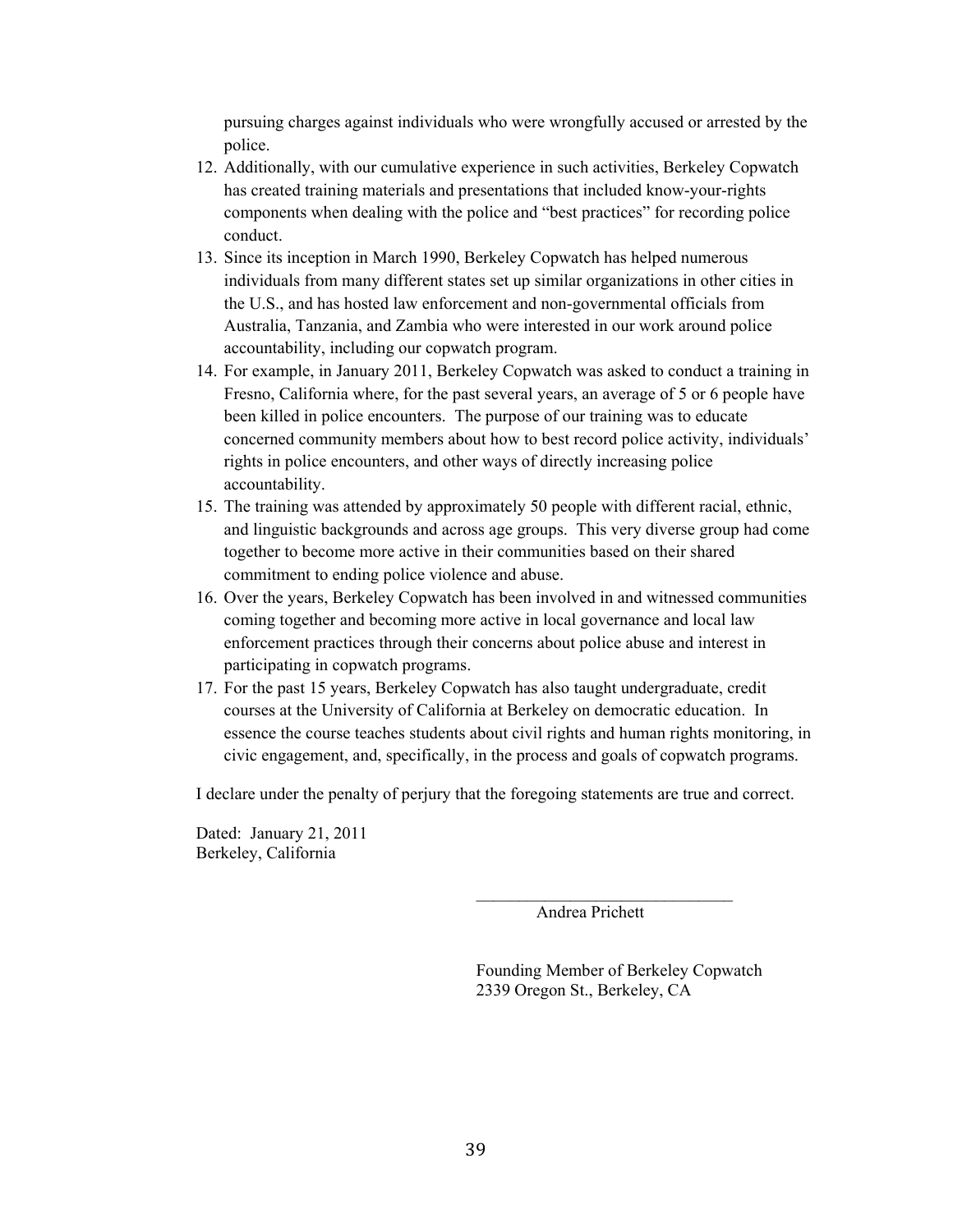# **Appendix V**

.

.

 $\overline{a}$ 

**Article written by Andrea Prichett for Right to Record ([www.righttorecord.org](http://www.righttorecord.org/)) September 7, 2011** 

# **Ground Level Basics of Copwatching [80](#page-29-0)**

One of the most important Copwatch principles to realize and understand deeply is that the people in a particular area are experts ON that area. While others might and should share their own experiences and ideas about organizing and strategy, it is the people who have grown up in the neighborhood and live under a certain policing style who are in a very strategic position to understand, assess and lead the efforts to watch the police locally.

There are a great variety of approaches and tactics being used by copwatch groups in all sorts of different situations. Whether the struggle is about urban vs. rurally specific issues, bad policies or psycho cops being shielded just because they are cops, there are different tactics that can be employed. See which one of these types better meets your needs.

**Catch them in the act weekly patrols**- Day or night; groups of 2 or more walk, bike or drive in a particularly active area and stop when they see some interaction between cops and the people.

**Educational/Outreach patrols**- Walking day or nighttime shift that gives out literature and collects anecdotal accounts from the people

**Demo/Patrol (special events)-** Large group copwatching to cover a large area. Various pairs are deployed to a particular street area and with many sub groups it is possible to monitor closely over a large area (especially if you have a scanner and a dispatcher to help get people to areas of action. This was really helpful during anti-war and Cinco de Mayo events.) Lots of pre-shift publicity is recommended.

**Clandestine copwatching**- this is when you don't let them see you video them. Problem occurs if it is illegal to record without the person/cops permission.

**Propaganda Copwatching**- This happens when you use a troubling aspect of an interaction as a way to agitate/generate discussion among people standing around. Can be a good recruiting tool if it is used right. This also reminds cops that we are around and we intend to document their activity.

<sup>80</sup> See http://www.righttorecord.org/?page\_id=119